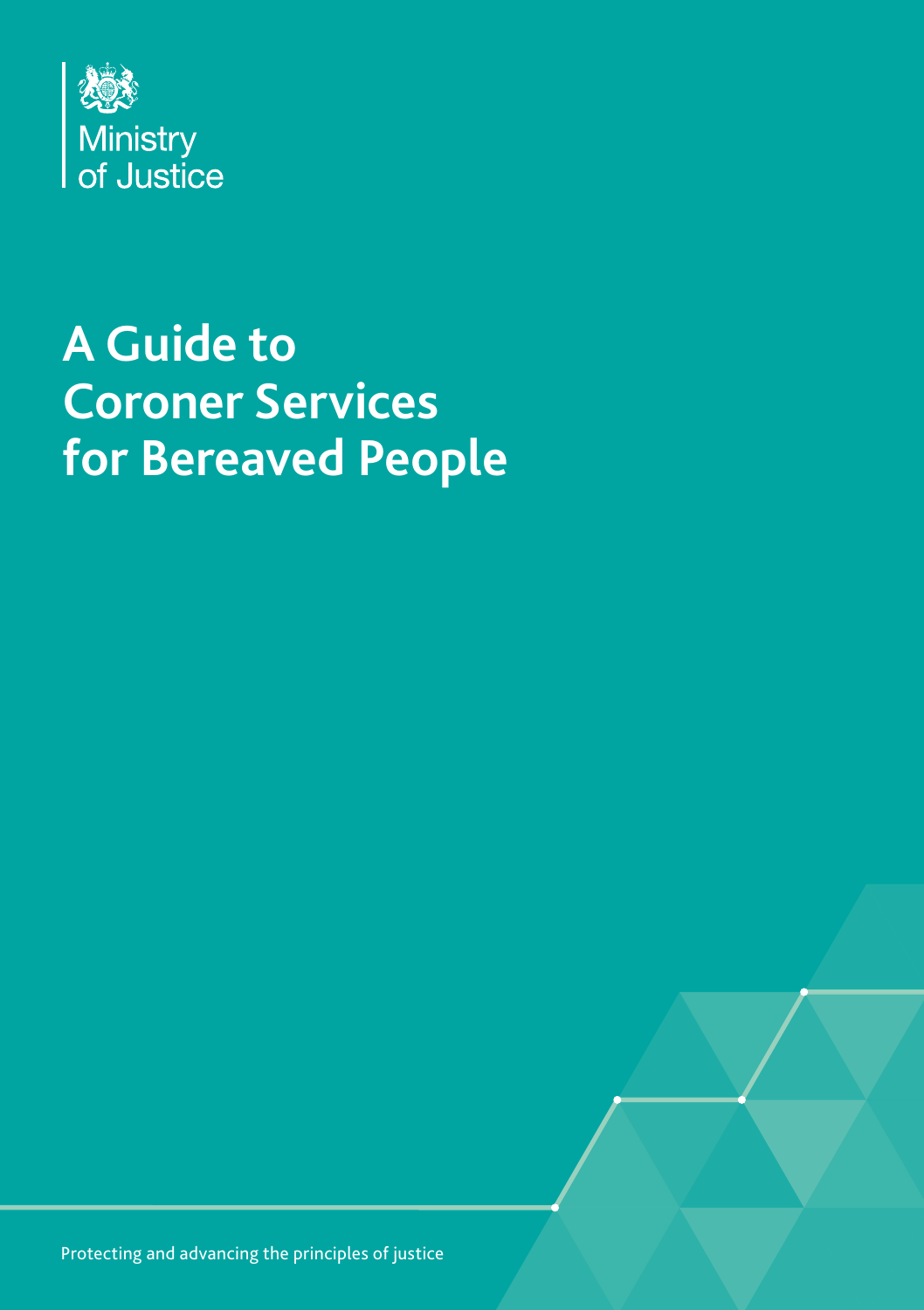

#### **© Crown copyright 2020**

This publication is licensed under the terms of the Open Government Licence v3.0 except where otherwise stated. To view this licence, visit [nationalarchives.gov.uk/doc/open-government-licence/version/3](http://nationalarchives.gov.uk/doc/open-government-licence/version/3)

Where we have identified any third party copyright information you will need to obtain permission from the copyright holders concerned.

Designed by design102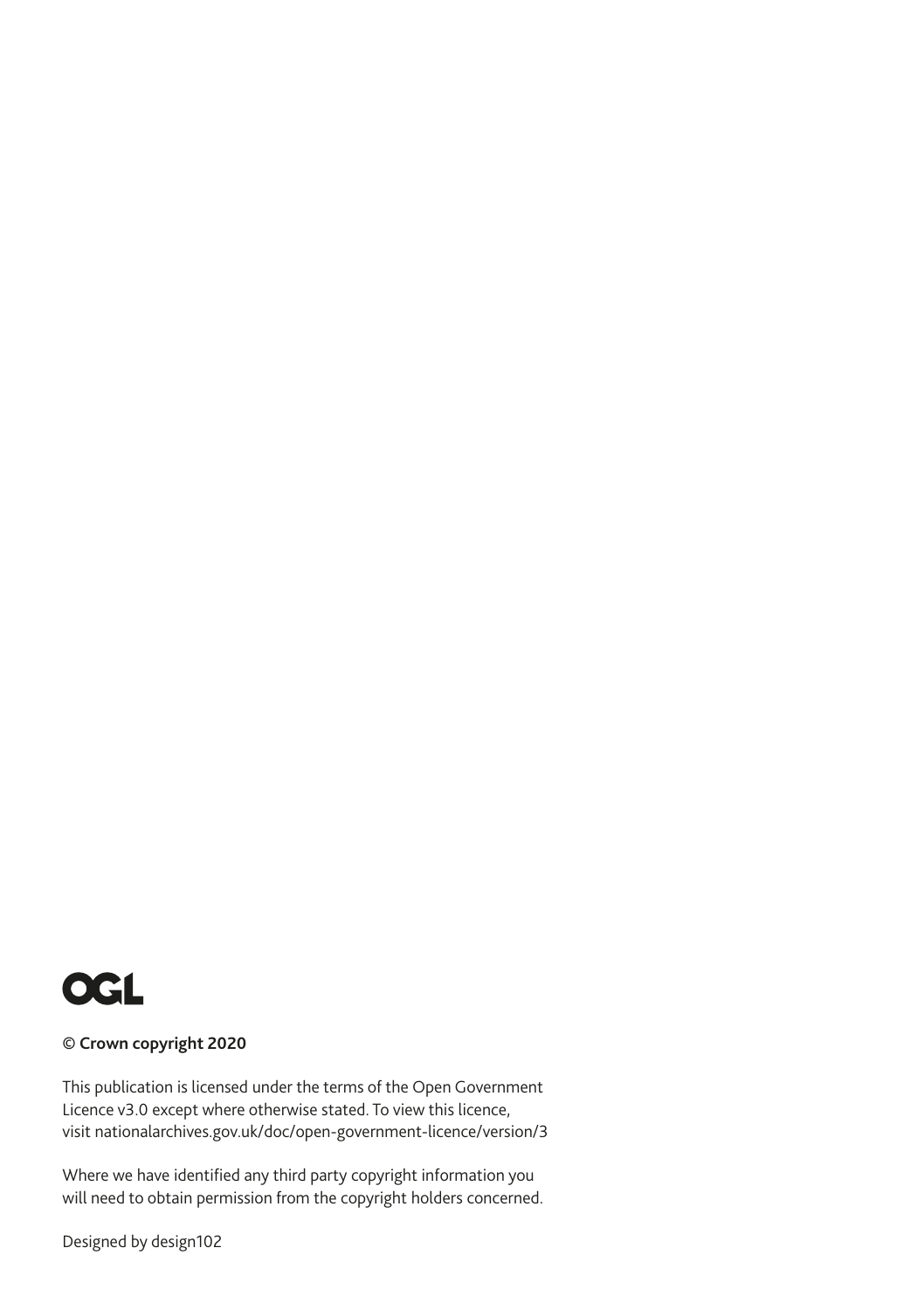# **Introduction**

# **Why have I been given this Guide?**

You have been given this Guide because someone close to you has died and their death has been reported to the coroner.

You may also have received this Guide if you have been called as a witness at an inquest.

The coroner is involved in the death because the coroner needs to make enquiries to find out what happened and how the person died.

For most people, the inquest process is new. Preparing for an inquest can be difficult, and you may find it hard to find your way through the legal processes on top of the distress caused by the death.

This Guide is not intended as a statement of the law and it does not cover every situation that might arise. There are some circumstances where the processes might be different and these are covered in section 7 of the Guide.

The Coroners and Justice Act 2009 is the main Act of Parliament that makes provision for the coroner service. In this Guide, we refer to this as 'the Act'.

If you have any questions at any point, you can always contact staff at the coroner's office, who will be happy to answer your questions.

If you have any general queries about this booklet please email [coroners@justice.gov.uk](mailto:coroners%40justice.gov.uk?subject=)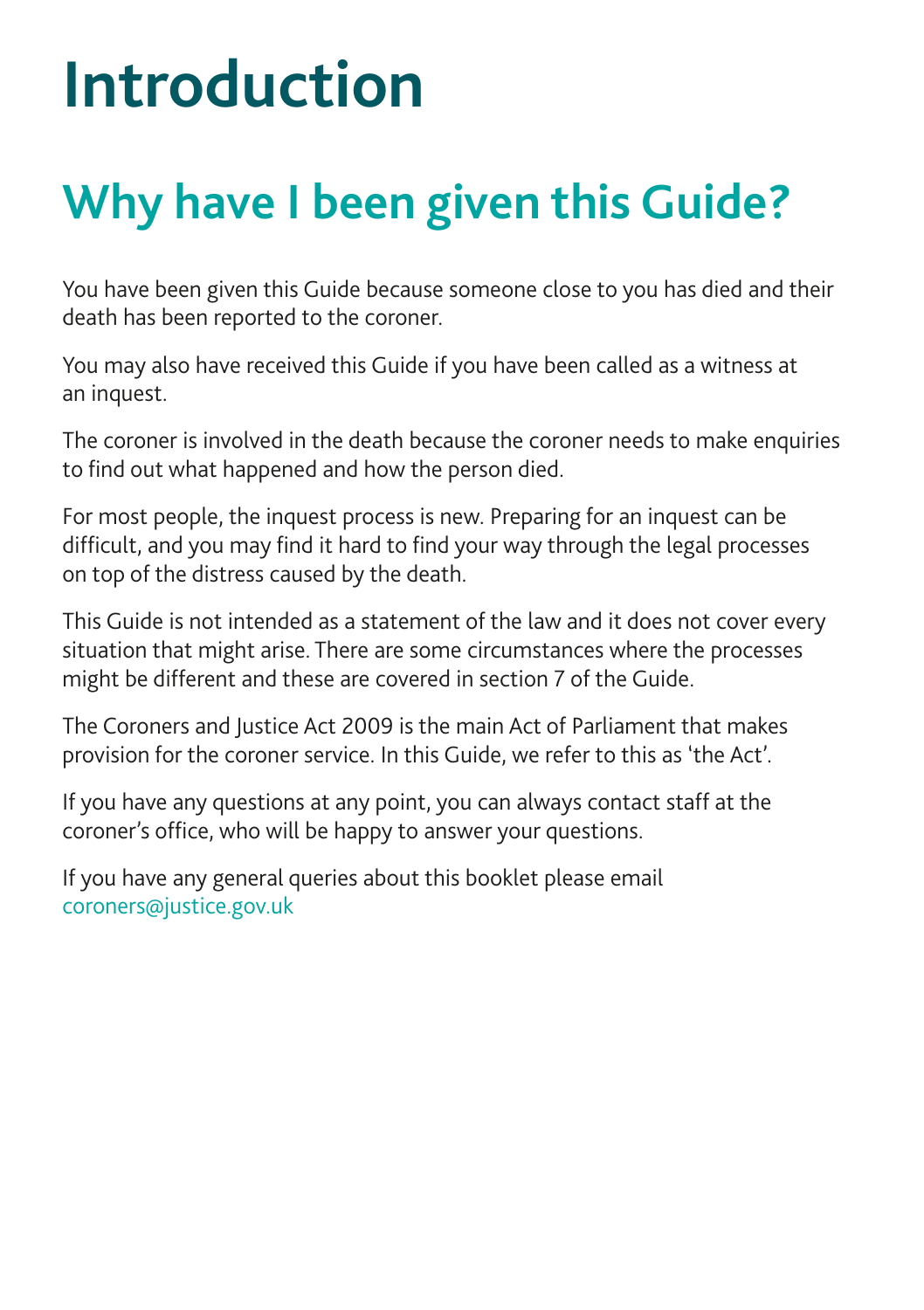# **Contents**

| <b>Section 1</b> |                                                                                |                 |
|------------------|--------------------------------------------------------------------------------|-----------------|
|                  | Who is involved in the coroner process and what is my role?                    | 1               |
| 1.1              | What is a coroner?                                                             | $\mathsf{S}$    |
| 1.2              | What do coroners do?                                                           | $\mathsf{Z}$    |
| 1.3              | What is a coroner's investigation?                                             | $\mathsf 3$     |
| 1.4              | What is a coroner's officer?                                                   | $\mathsf 3$     |
| $1.5\,$          | What is an 'interested person'?                                                | $\overline{4}$  |
| 1.6              | What can I expect from the coroner's office during the investigation?          | 4               |
| 1.7              | What is my role and what rights do I have as an interested person?             | 5               |
| <b>Section 2</b> |                                                                                |                 |
|                  | Starting the investigation - what will the coroner do?                         | $\overline{7}$  |
| 2.1              | Who reports the death to a coroner?                                            | 8               |
| 2.2              | What will a coroner do when a death is reported?                               | 8               |
| 2.3              | While the coroner is investigating will I be able to see the body?             | 9               |
| 2.4              | When will I get the body back so I can arrange the funeral?                    | 9               |
| 2.5              | When can the death be registered?                                              | 10 <sup>1</sup> |
| <b>Section 3</b> |                                                                                |                 |
|                  | The coroner has asked for a post-mortem – what is going to happen?             | 11              |
| 3.1              | Why is a post-mortem being carried out?                                        | 12              |
| 3.2              | What will happen at the post-mortem - does it involve an internal examination? | 12              |
| 3.3              | Are there alternatives to an internal examination?                             | 12              |
| 3.4              | When does there have to be more than one post-mortem?                          | 13              |
| 3.5              | Can I stop a post-mortem taking place?                                         | 13              |
| 3.6              | Can I attend the post-mortem?                                                  | 13              |
| 3.7              | Will I get the body after the post-mortem?                                     | 13              |
| 3.8              | Will any organs be retained after the post-mortem?                             | 14              |
| 3.9              | What happens after the post-mortem is complete?                                | 14              |
| 3.10             | What if I don't agree with the report?                                         | 15              |
|                  |                                                                                |                 |

3.11 [What will the coroner do with the report?](#page-20-0)

#### **[Section 4](#page-21-0)**

|                  | Legal advice – there is going to be an inquest – will I need a lawyer?                     | 16 |
|------------------|--------------------------------------------------------------------------------------------|----|
| 4.1              | Do I need a lawyer?                                                                        | 16 |
| 4.2              | Where can I find a solicitor?                                                              | 17 |
| 4.3              | Is Legal Aid available for my legal costs?                                                 |    |
| 4.4              | Is Legal Aid available if the state or public body is an interested person at the inquest? | 17 |
| 4.5              | Will I receive Legal Aid if there is a lot of interest in the inquest?                     | 18 |
| <b>Section 5</b> |                                                                                            |    |

| --------<br>An inquest is going to be held - what happens next? |                                   |    |
|-----------------------------------------------------------------|-----------------------------------|----|
| -5.1                                                            | What is an inquest?               | 20 |
| 5.2                                                             | When will the inquest take place? | 20 |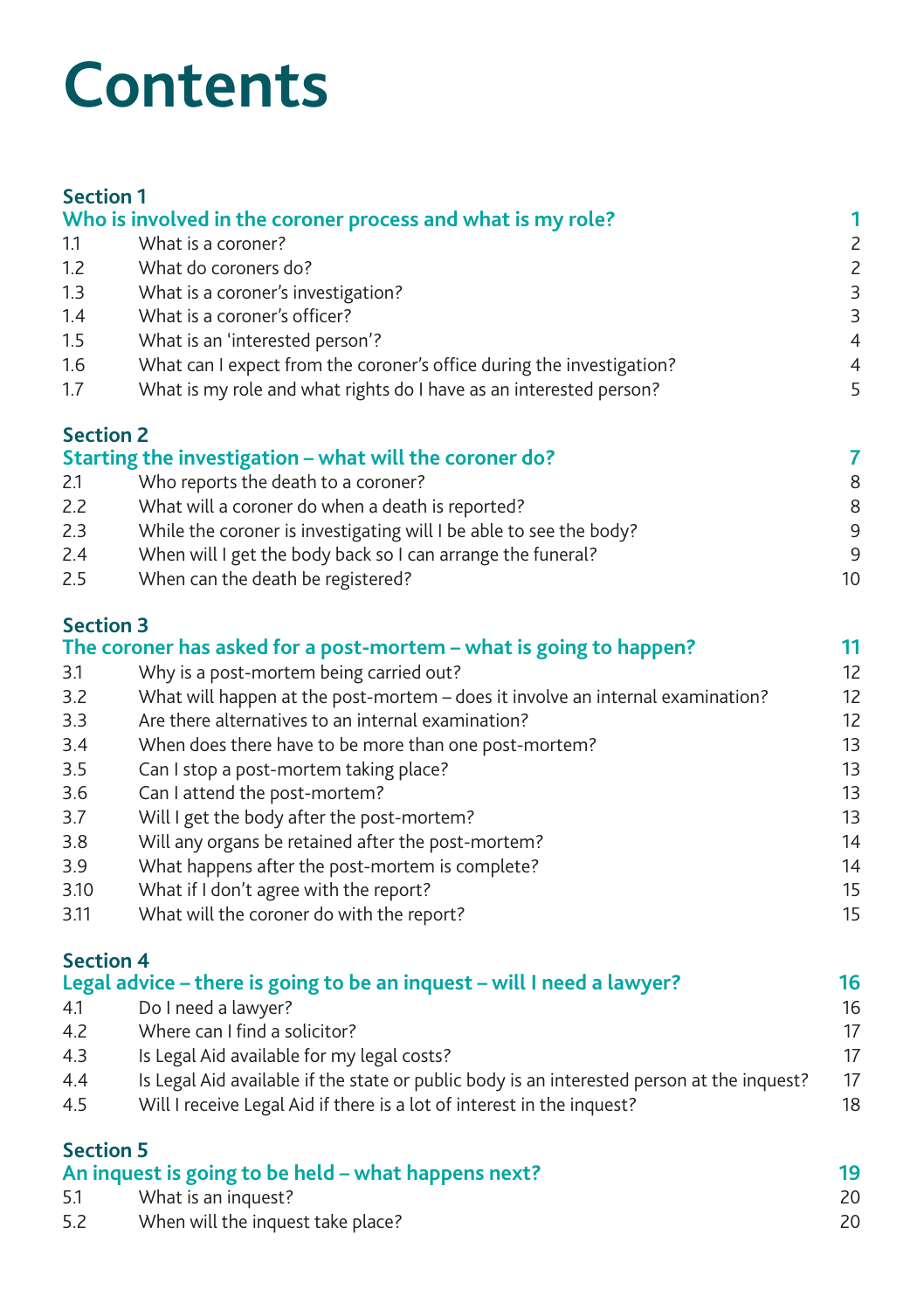| 5.3  | How long will the inquest hearing last?                              | 20 |
|------|----------------------------------------------------------------------|----|
| 5.4  | What will happen first?                                              | 21 |
| 5.5  | What is a pre-inquest review?                                        | 21 |
| 5.6  | Can I have copies of documents?                                      | 22 |
| 5.7  | Do I have to attend the inquest?                                     | 23 |
| 5.8  | Can I bring someone along for support?                               | 24 |
| 5.9  | Will there be a private place to wait in?                            | 24 |
| 5.10 | Who else will be at the inquest?                                     | 24 |
| 5.11 | Who decides which witnesses to call to give evidence?                | 25 |
| 5.12 | I have been asked to give evidence, how does that happen?            | 25 |
| 5.13 | Can I ask witnesses questions?                                       | 26 |
| 5.14 | Will anything private or personal be said about the person who died? | 26 |
| 5.15 | When will there be a jury?                                           | 27 |
| 5.16 | What does the jury do?                                               | 27 |

#### **[Section 6](#page-33-0)**

| At the end of the inquest |                                                              | 28 |
|---------------------------|--------------------------------------------------------------|----|
| 6.1                       | What happens after all the witnesses have given evidence?    | 28 |
| 6.2                       | When does the coroner make the decision as to what happened? | 29 |
| 6.3                       | What conclusions could be made?                              | 29 |
| 6.4                       | What if future deaths may be prevented?                      | 30 |

#### **[Section 7](#page-36-0)**

| <b>JELLIUII</b> I                                                                         |    |
|-------------------------------------------------------------------------------------------|----|
| Circumstances in which the inquest process may be different                               |    |
| My relative died in police custody or in prison – will things be done differently?<br>7.1 | 31 |
| What happens when there is a criminal investigation into a death?<br>7.2                  | 32 |
| Why has the investigation (or inquest) been suspended?<br>7.3                             | 32 |

#### **[Section 8](#page-38-0)**

| Challenging a coroner's decision and making a complaint |                                                                            | 33. |
|---------------------------------------------------------|----------------------------------------------------------------------------|-----|
| 8.1                                                     | What should I do if I have a complaint?                                    | 33  |
| 8.2                                                     | Can I challenge a coroner's decision or the outcome of an inquest?         | 33  |
| 8.3                                                     | What do I do if I have a complaint about a coroner's personal conduct?     | 34  |
| 8.4                                                     | What do I do if I have a complaint about the standard of service received? | 35  |
|                                                         |                                                                            |     |

#### **[Section 9](#page-41-0)**

| <b>Getting more information and support</b>              | 36 |
|----------------------------------------------------------|----|
| Further general information about coroner investigations | 36 |
| Bereavement support                                      | 36 |
| Other organisations that may provide help and advice     |    |

#### **[Annex A](#page-48-0)**

**[Protocol: Principles guiding the Government's approach when it holds interested](#page-48-0)  [person status at an](#page-48-0) inquest. ii**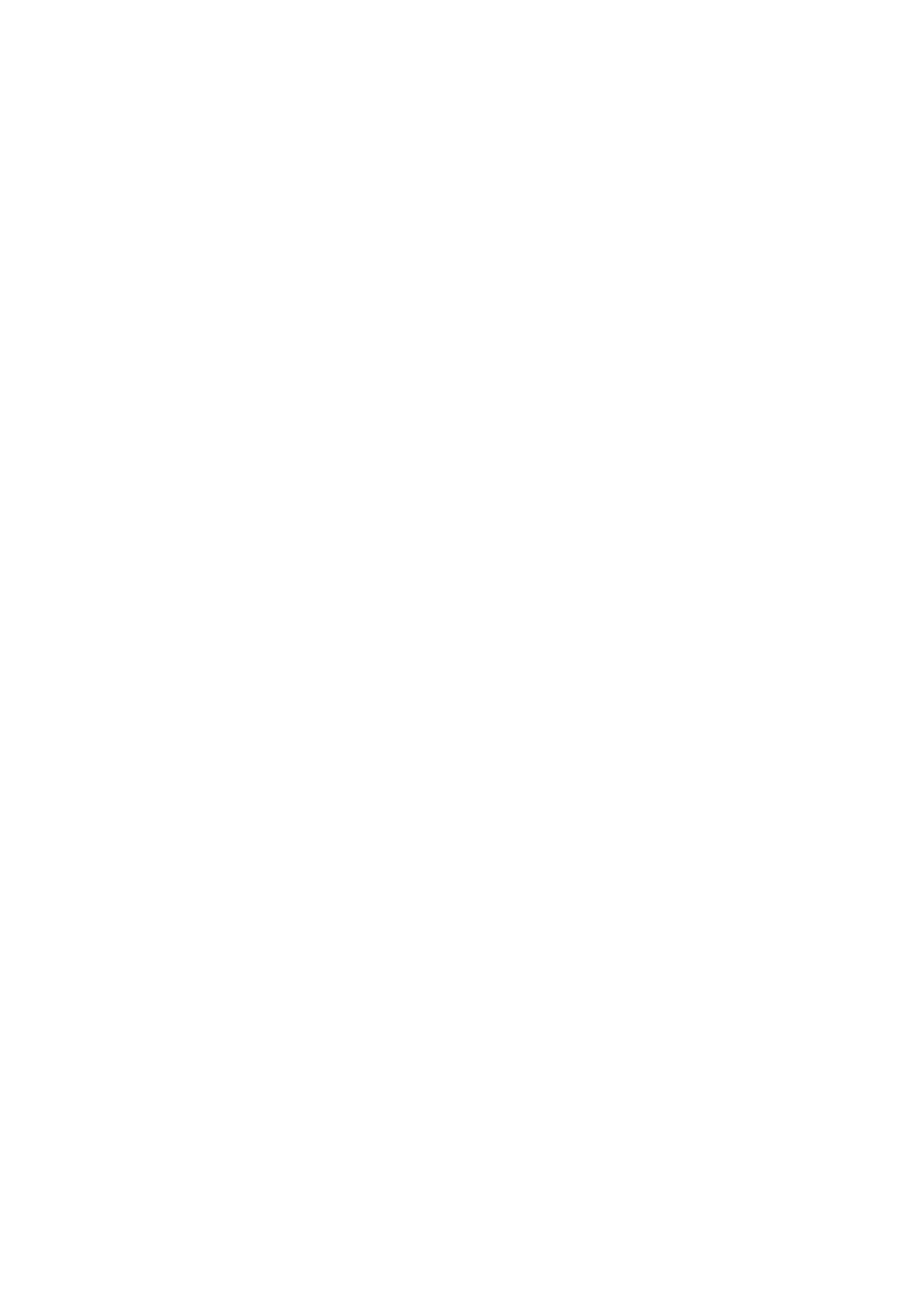# <span id="page-6-0"></span>**Section 1 Who is involved in the coroner process and what is my role?**

#### **Key Points**

A coroner is a special judge who investigates unnatural or violent deaths, where the cause of death is unknown, or because the death took place in prison, police custody or another type of state detention, such as a mental health hospital.

The investigation may include an inquest hearing.

The coroner's role is to find out who died and how, when, and where they died.

The coroner cannot make a finding that someone is guilty of something or to blame for something.

As a relative or representative of the person who died you have the right to receive documents and evidence and to ask the witnesses relevant questions at the inquest hearing.

Your main contact with the coroner will be through the coroner's officer who will answer any questions you may have and keep you informed of progress.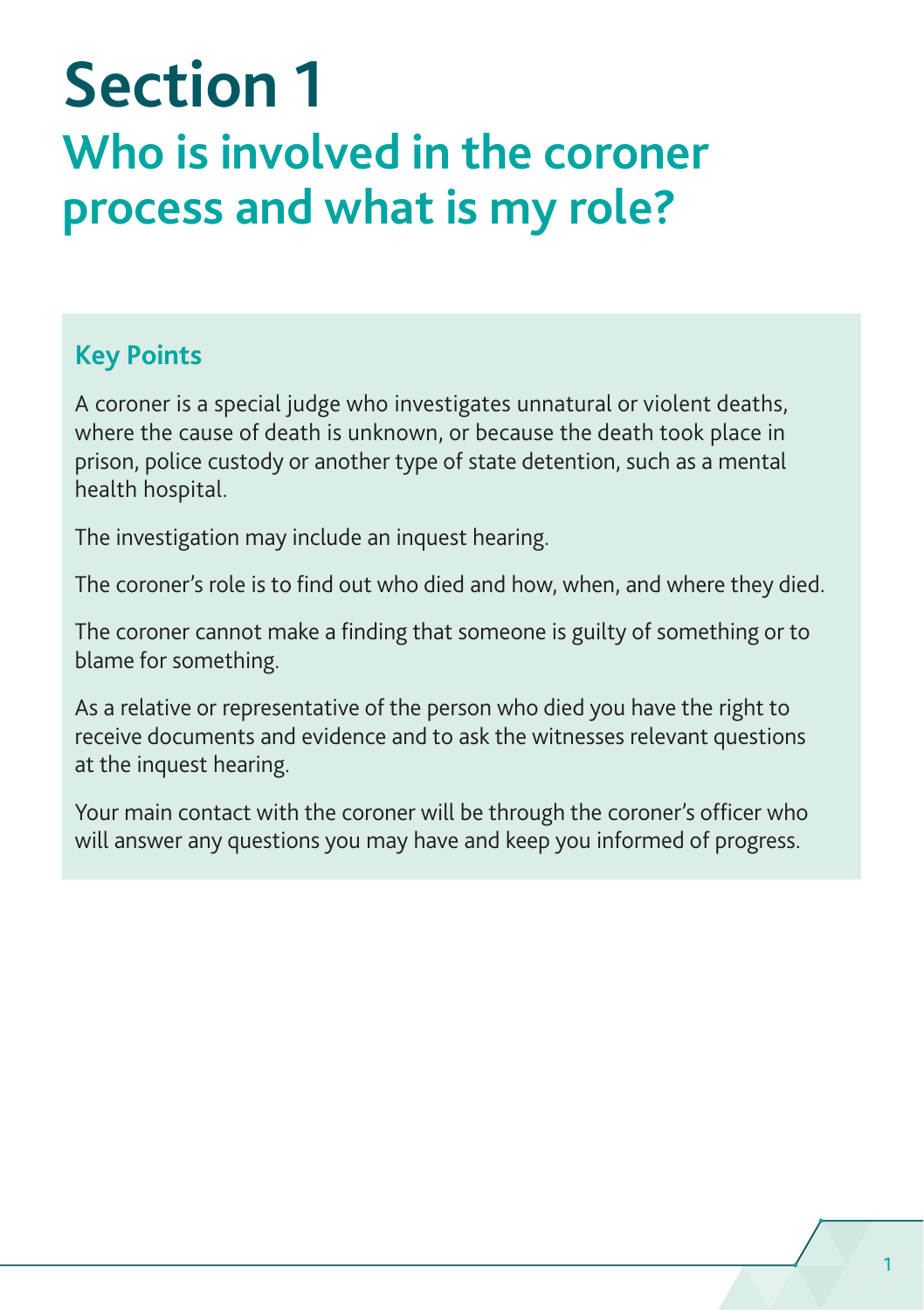#### <span id="page-7-0"></span>**1.1 What is a coroner?**

A coroner is a special type of judge appointed by a local authority to investigate certain deaths. Coroners are usually lawyers, but sometimes they can be doctors. Coroners work within a framework of law passed by Parliament. They are appointed by a local authority but remain independent judicial office holders.

The coroner service is headed by the Chief Coroner.

### **1.2 What do coroners do?**

Coroners investigate deaths that have been reported to them if they think that:

- the death was violent or unnatural;
- the cause of death is unknown; or,
- the person died in prison, police custody or another type of state detention e.g. an immigration removal centre or while detained under the Mental Health Act 1983.

When a death is reported to a coroner, they:

- decide whether an investigation is needed; and if it is,
- investigate to establish the identity of the person who has died; how, when, and where they died; and any information they need to register the death; and,
- use information discovered during the investigation to help prevent other deaths.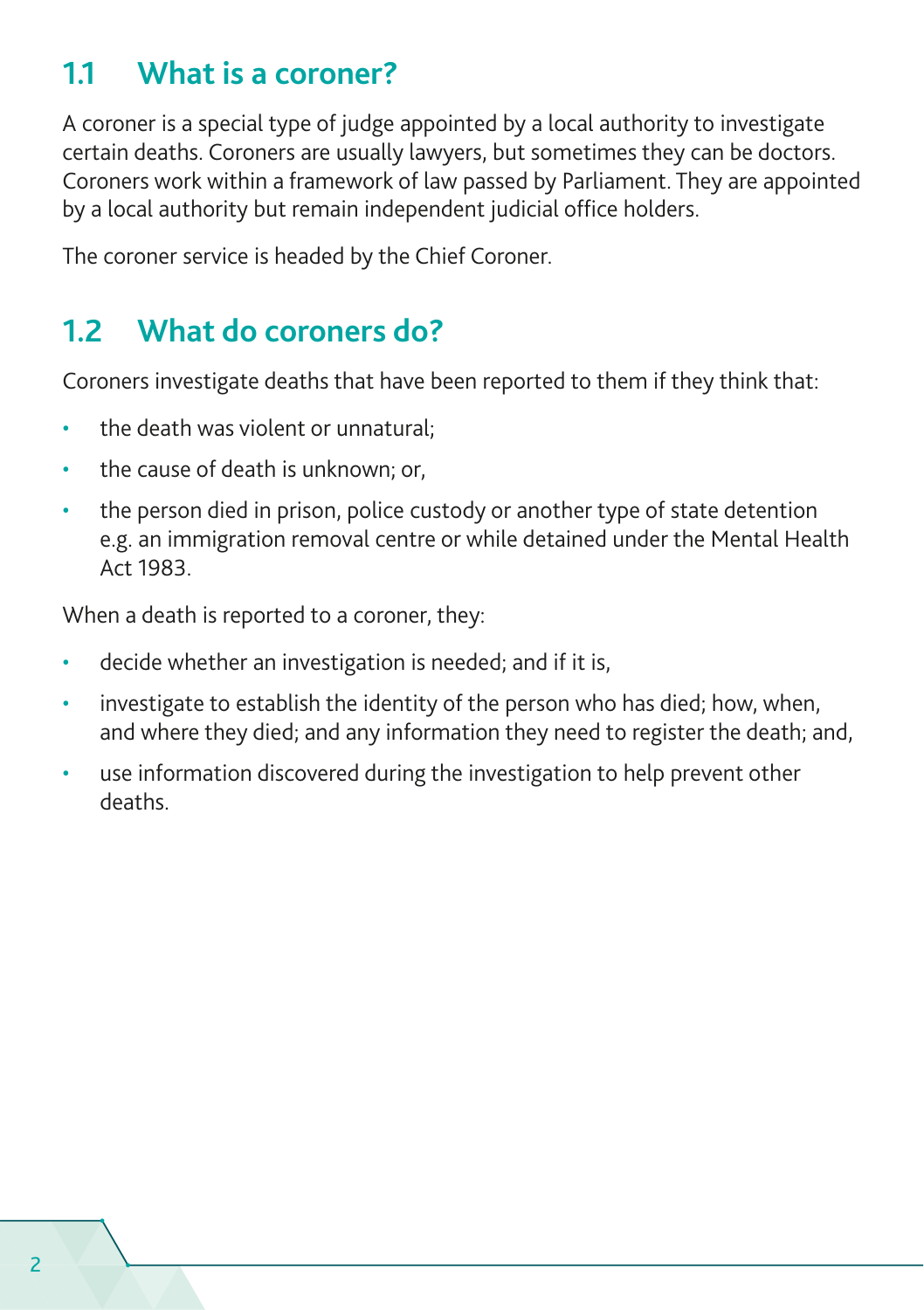## <span id="page-8-0"></span>**1.3 What is a coroner's investigation?**

A coroner's investigation is different from a criminal investigation. If a coroner investigates, it does not mean there is suspicion of a criminal act or of any wrong-doing.

The coroner's investigation is to establish who has died, and how, when, and where they died. In order to find this out, the coroner may decide to hold an inquest, which is a fact-finding inquiry in a court. Sometimes the inquest may be heard with a jury. There is more information on when this might happen later in the Guide.

The coroner's findings may be critical of what happened but the coroner cannot blame individuals or organisations or find them responsible for the death. That will be for the criminal or civil courts.

The coroner can also write a report to help prevent future deaths. They will send this report to the organisations involved in the death for them to take action on.

## **1.4 What is a coroner's officer?**

Coroner's officers are members of staff who work for coroners and provide a link between the coroner and you as a bereaved person (or witness). Often, these people will be referred to as 'the coroner's office.'

Coroner's officers work to get information from bereaved families, the police, doctors, mortuary staff, hospital bereavement staff and funeral directors. They will also get information and documents from those who may have been involved in the death, such as witnesses, or those a coroner decides is an 'interested person' in the investigation.

Coroner's officers are usually civilian police staff or local authority employees but sometimes they are serving police officers.

Most of the contact you will have with the coroner's office will be with a coroner's officer. Even where the coroner is considering a matter you have raised, communication is still likely to be with the coroner's office because the coroner is a judge.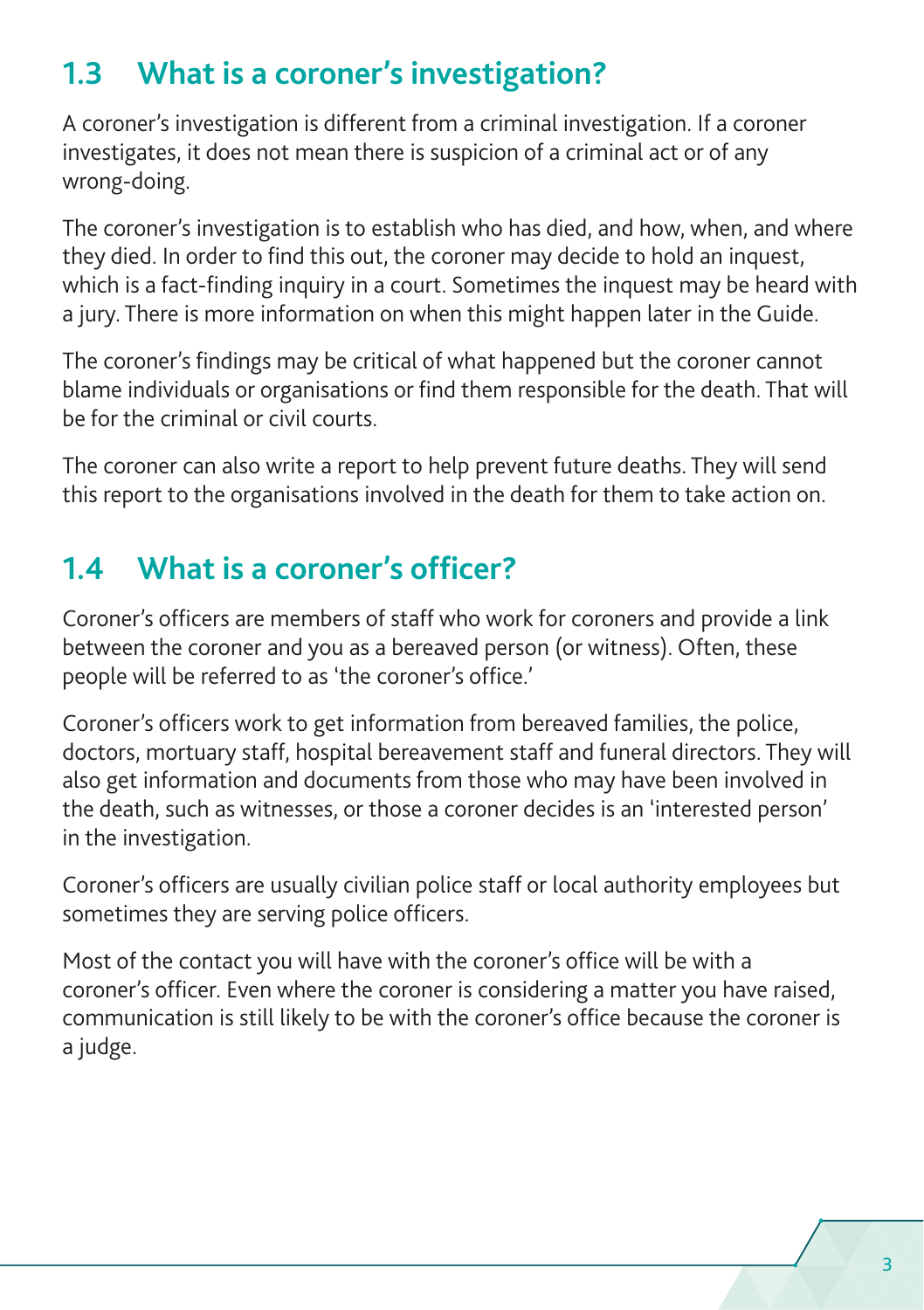## <span id="page-9-0"></span>**1.5 What is an 'interested person'?**

'Interested person' is defined in law (by section 47(2) of the Coroners and Justice Act 2009). If you are a close relative or the personal representative of the person who has died, you will be considered to be an 'interested person'.

An interested person has certain rights during the investigation and inquest. This includes the right to be told about the dates of hearings and to receive documents from the coroner that may be used in the inquest.

The definition of interested person also includes a person involved with the death, a person appointed by a Government department to attend the inquest or provide evidence, and anyone else who the coroner thinks has a sufficient interest.

Other people and organisations can also be interested persons. You can find a full list of who is defined as an interested person in the Act or by asking coroner's officers.

## **1.6 What can I expect from the coroner's office during the investigation?**

The team in the coroner's office will:

- explain the role of the coroner and answer your questions;
- provide a contact in the coroner's office throughout the investigation, including their phone number and/or email address;
- tell you about your rights and responsibilities;
- let you know when and where hearings will take place;
- give you documents and evidence that other interested persons have given the coroner (as far as possible);
- wherever possible, take account of your views, including your preferences, traditions and faith-based needs with regard to mourning, post-mortem and funerals;
- make reasonable adjustments to accommodate your needs if you have a disability;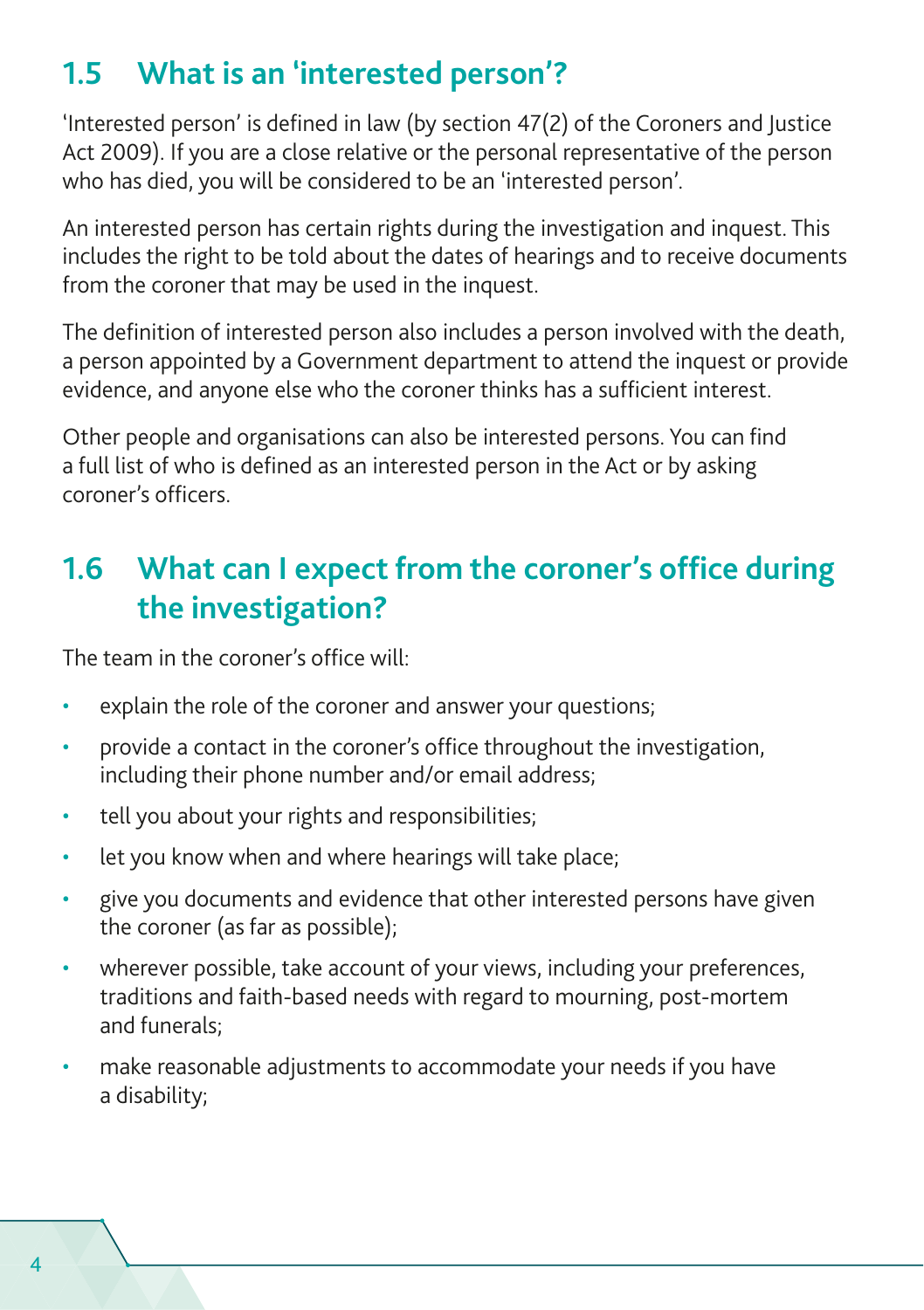- <span id="page-10-0"></span>• during a long investigation, contact you at least every three months, or sooner if further information is available, to update you on the progress of your case, and explain reasons for any delays; and
- explain why the coroner intends to take no further action in your case, if relevant.

The coroner's office or the coroner themselves cannot give you legal advice.

## **1.7 What is my role and what rights do I have as an interested person?**

As an interested person you will have certain rights during the coroner's investigation. These include:

- if you wish, to view the body of the person who died and be told the details of any post-mortem that might take place;
- to receive information and other documents and evidence such as witness statements and expert reports obtained by the coroner which may be used at the inquest hearing. This will include evidence that other interested parties may have given the coroner. (This is called 'disclosure');
- to be told the date of any hearings and to attend the inquest, and any pre-inquest hearings;
- if the coroner asks, to give a witness statement and give evidence if there is an inquest hearing;
- to ask other witnesses relevant questions at the inquest hearing, if you wish; and
- to bring someone to attend the inquest hearing with you for support.

There is more information later in this Guide on what emotional and legal support you may wish to consider in addition to the support from your friends, family, or community.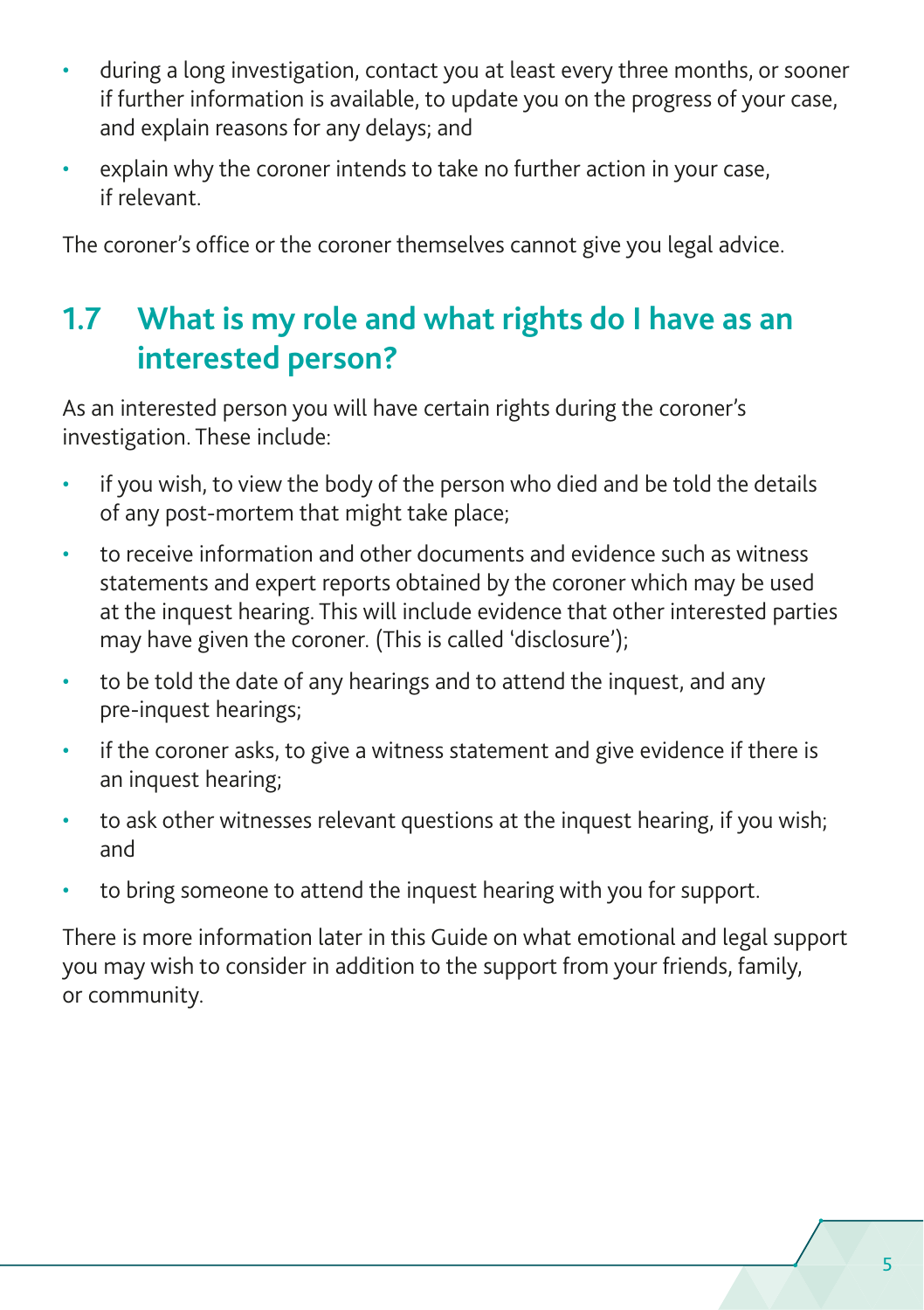The coroner's office is there to help you answer any questions you may have and you should let them know if you have any concerns or questions about the death, investigation or inquest. You can help by:

- co-operating with the coroner's office and promptly giving them any information you feel may be relevant to the investigation and inquest;
- wherever possible, name one individual as the 'next of kin' to communicate with the coroner's office. This helps to make sure that information is shared promptly. (If more than one person needs to be a contact for the coroner – for example in divided families – please explain this to the coroner's officer and provide contact details.);
- telling the coroner's office if things change e.g. if you move address or change your email or contact number, so you can be contacted promptly; and
- telling the coroner's office as soon as possible if you have any specific needs, including religious needs, for the inquest, e.g. if you have a disability, or if English is not your first language, so that the coroner can take reasonable measures to accommodate your needs.

Specific standards of service that you can expect at particular stages of a coroner investigation are set out in 'Standards you can expect' boxes throughout this document.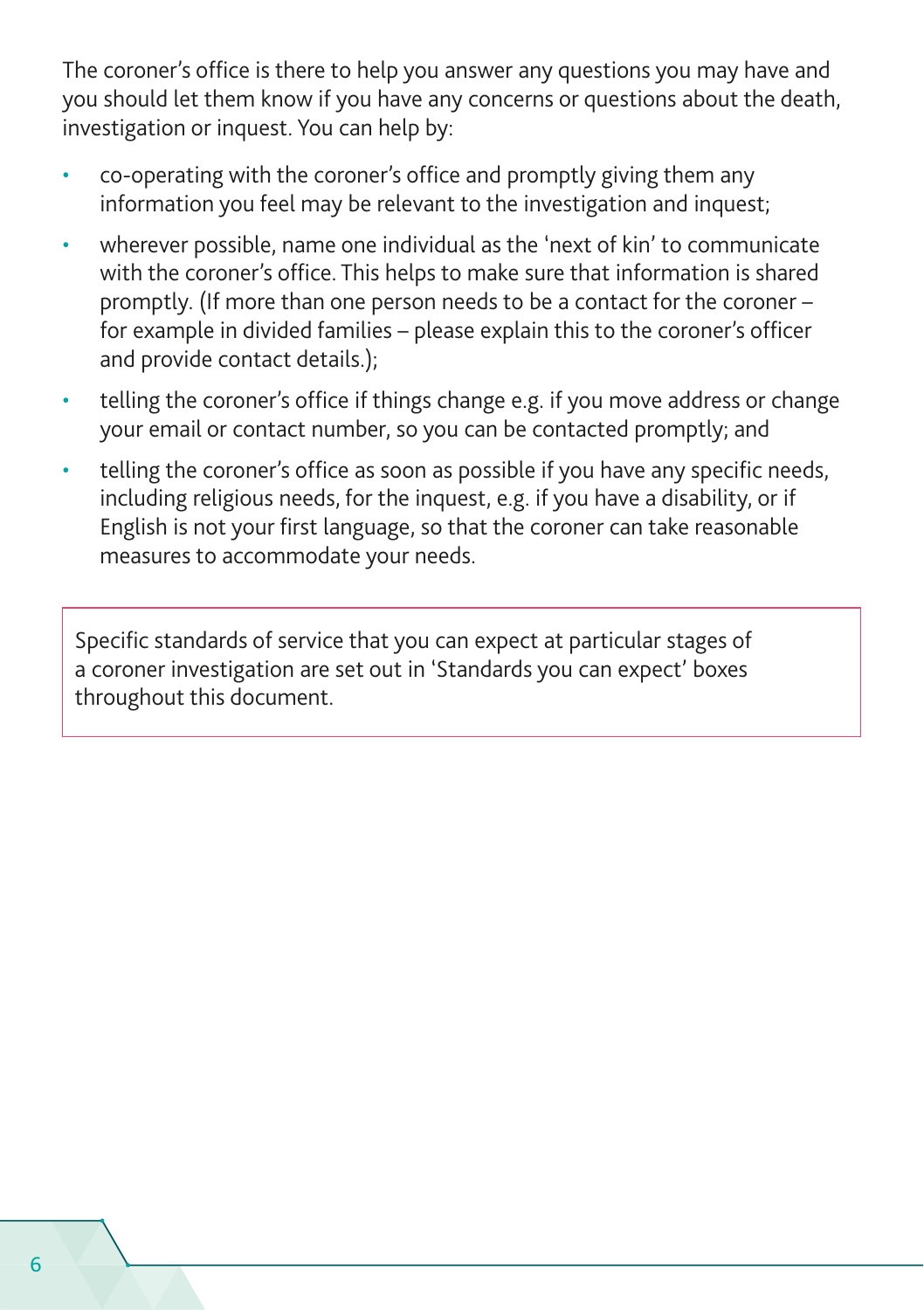# <span id="page-12-0"></span>**Section 2 Starting the investigation – what will the coroner do?**

#### **Key Points**

A death may be reported to the coroner by different people, such as the police, prison officers, the registrar of births and deaths, doctors or a hospital.

When a death is reported, the coroner first carries out enquiries to see if they can find the cause of death quickly. If they can, and the death was due to natural causes, in most cases the coroner has no further role.

If the cause of death is still not known or appears unnatural or violent, the coroner investigates to find out the cause of death. This may include a post-mortem.

If the cause of death is unknown or the death was violent or unnatural, the coroner needs to hold an inquest. Sometimes, the coroner may need to hold an inquest even if the death was natural and the cause is known. This will happen when the person died in 'state detention', for example, in prison.

The coroner will usually let you have the body for burial or cremation once they have carried out their first enquiries. You can make funeral arrangements once this has happened.

You cannot register the death (a legal requirement to tell the government that a person has died) until the cause of death is known. However, the coroner can give you a 'coroner's certificate of the fact of death' to help you deal with administrative matters. This is also sometimes called an interim death certificate.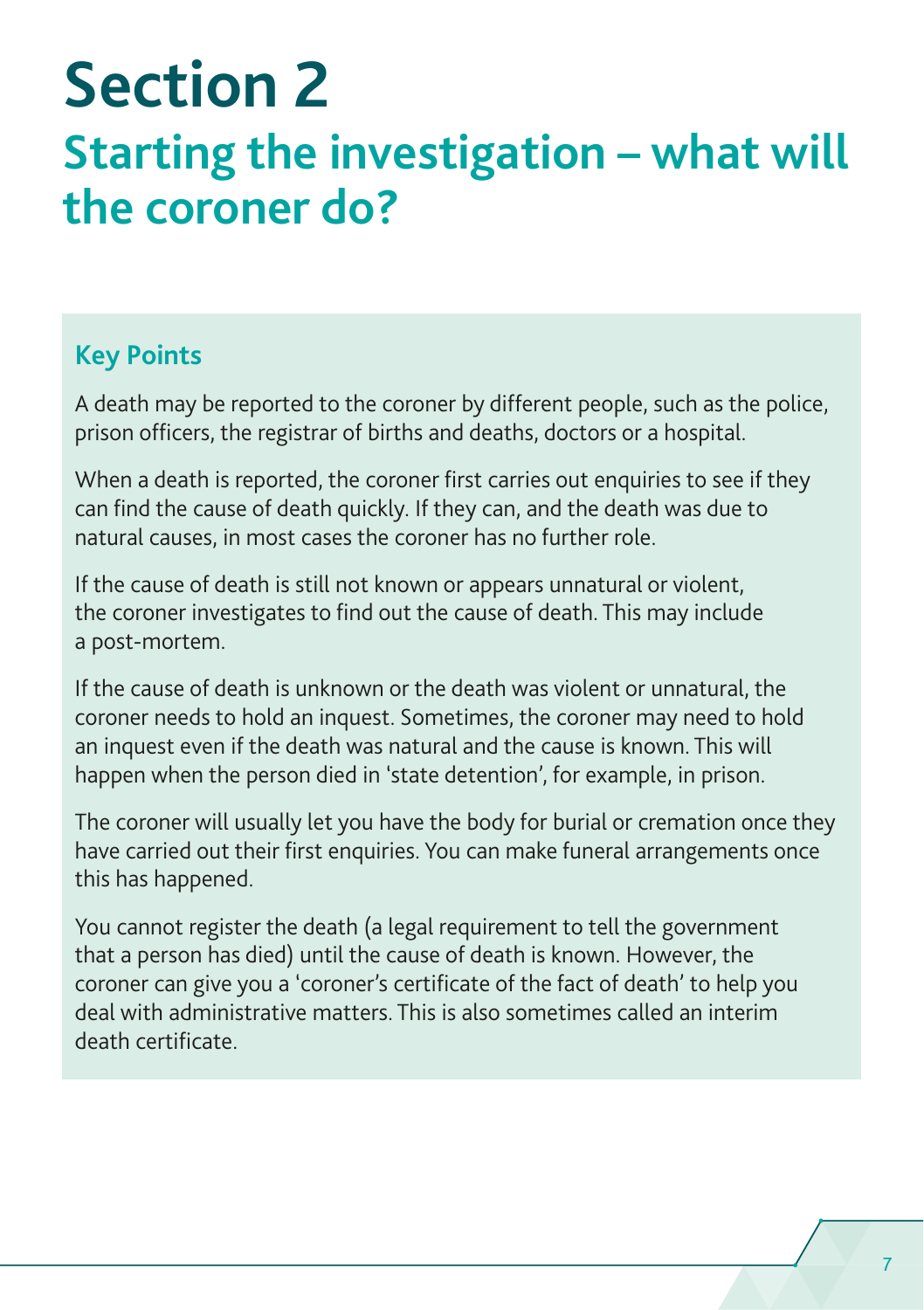## <span id="page-13-0"></span>**2.1 Who reports the death to a coroner?**

You, or anyone else, may report the death to the coroner if you have concerns about it.

Doctors (including medical examiners), the police and registrars of births and deaths will report deaths to a coroner in some circumstances which include when the cause of death is unknown, the death was violent or unnatural or where no doctor is able to complete a death certificate or there are concerns about the cause of death.

In some cases, the police may also investigate the death, separately to the coroner, because of their general duties and powers. If this happens the police will share information with the coroner to avoid duplication.

Sometimes other organisations such as a hospital trust, the Health and Safety Executive, the Prisons and Probation Ombudsman, or the Independent Office for Police Conduct have to carry out their own investigation into the death. These investigations usually conclude before the coroner's inquest.

The coroner will be given the results of these investigations so that they can use the information at the inquest (there is more information on the inquest process later in this Guide). These investigations can sometimes take a long time to complete.

## **2.2 What will a coroner do when a death is reported?**

The coroner's staff will make enquiries to help the coroner decide whether to investigate the death, for example by talking to the doctor of the person who died. If this confirms that the death was due to a natural illness or condition and that there are no unusual circumstances, the coroner will not need to investigate.

In some circumstances, early discussions will mean the doctor can sign a Medical Certificate of the Cause of Death. They will tell the registrar of births and deaths of the decision. The coroner's staff will then also tell you that you can register the death. In other situations, the coroner will issue a form which will tell the registrar that the death was from natural causes and that they can register the death.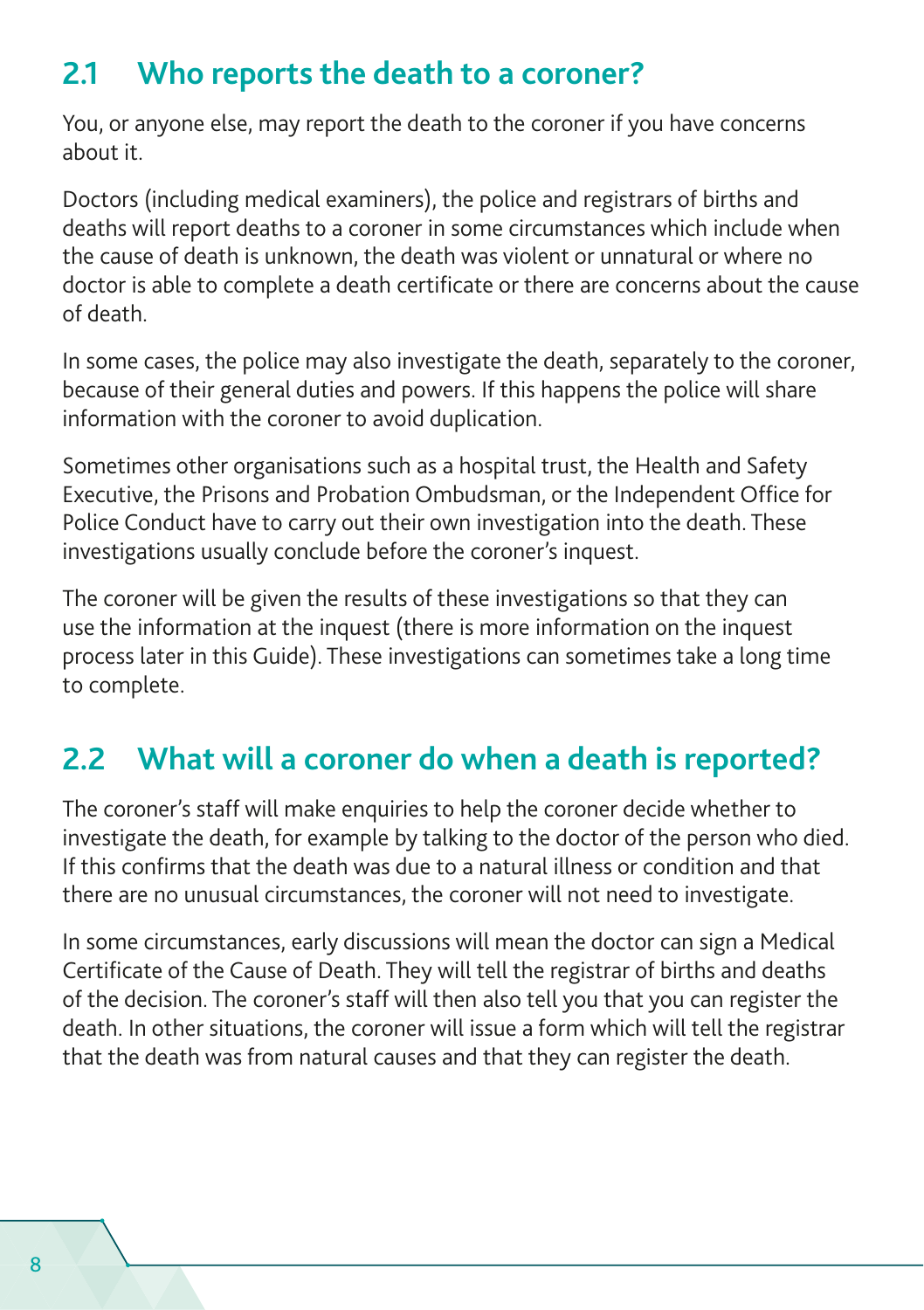<span id="page-14-0"></span>The coroner may decide that an investigation is needed where they believe the death was not from natural causes, or that it was natural but the cause cannot be determined. They will ask a specialist doctor (usually a pathologist), to carry out a post-mortem to help find out the cause of death. There is more detail on the postmortem later in this Guide.

If the post-mortem confirms a natural cause death, there are no other concerns about the death and the person did not die in custody or any other form of state detention, the coroner will not need to investigate further.

If you have any knowledge or concerns about the how the death happened you should tell the coroner's office as soon as possible. This information may be important for the medical investigation and tests that are carried out.

## **2.3 While the coroner is investigating will I be able to see the body?**

You or your representative may sometimes be asked to formally identify the body. Normally, you can also see the body if you would like to. Places where you can see the body can vary, so sometimes you will see the person through a glass window rather than being in the same room. You should ask the coroner's office in advance if you want to touch your loved one's body as this may not always be possible, for example, where evidence needs to be taken for use in criminal proceedings.

Sometimes, the coroner will suggest that you do not see the body if they feel that this may cause you distress. This will be explained to you sensitively so that you can decide whether you still want to see the body.

## **2.4 When will I get the body back so I can arrange the funeral?**

Under the law, the coroner has temporary legal control of the body while they are carrying out their investigation. This legal control is important because it means that no other person or organisation can interfere with the coroner's independent investigation.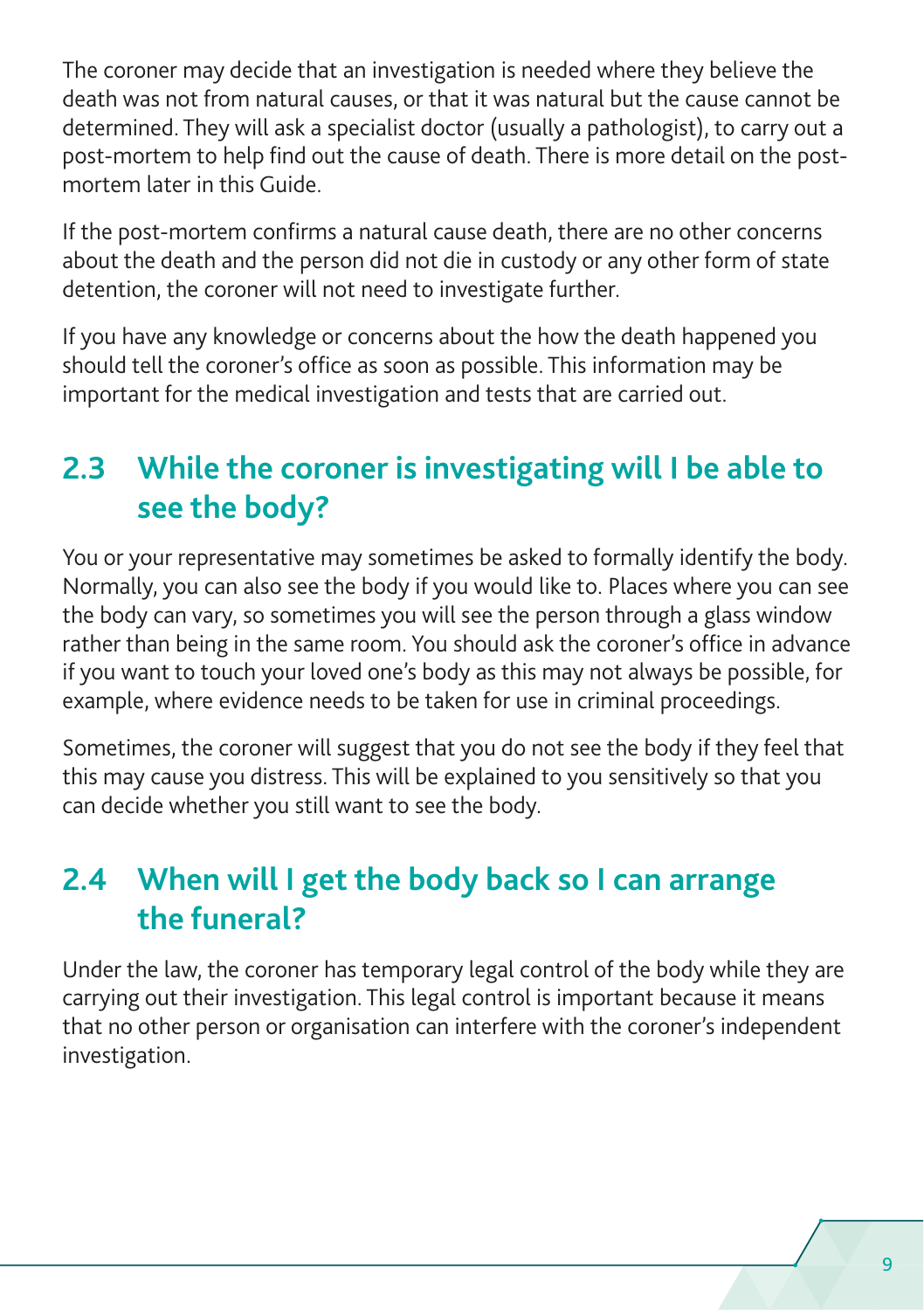<span id="page-15-0"></span>However, they will let you (if you are the next of kin) have the body for burial or cremation as soon as possible.

If the coroner cannot let you have the body within 28 days, they are required by law to tell you (if you are the next of kin) or the personal representative of the person who died, the reasons for the delay.

The coroner's officer will let you know when your loved one's body can be returned to you.

Procedures may vary where there is a criminal investigation into the death. There is more information on this later in the Guide.

## **2.5 When can the death be registered?**

It is a legal requirement to tell the government that a person has died.

However, if the coroner decides to investigate the death, then the death cannot be registered straight away. The registrar of births and deaths must wait for the coroner to complete their investigation before the death can be registered.

You will be told when and how the death can or will be registered once the coroner has either discontinued their investigation or concluded their investigation and inquest.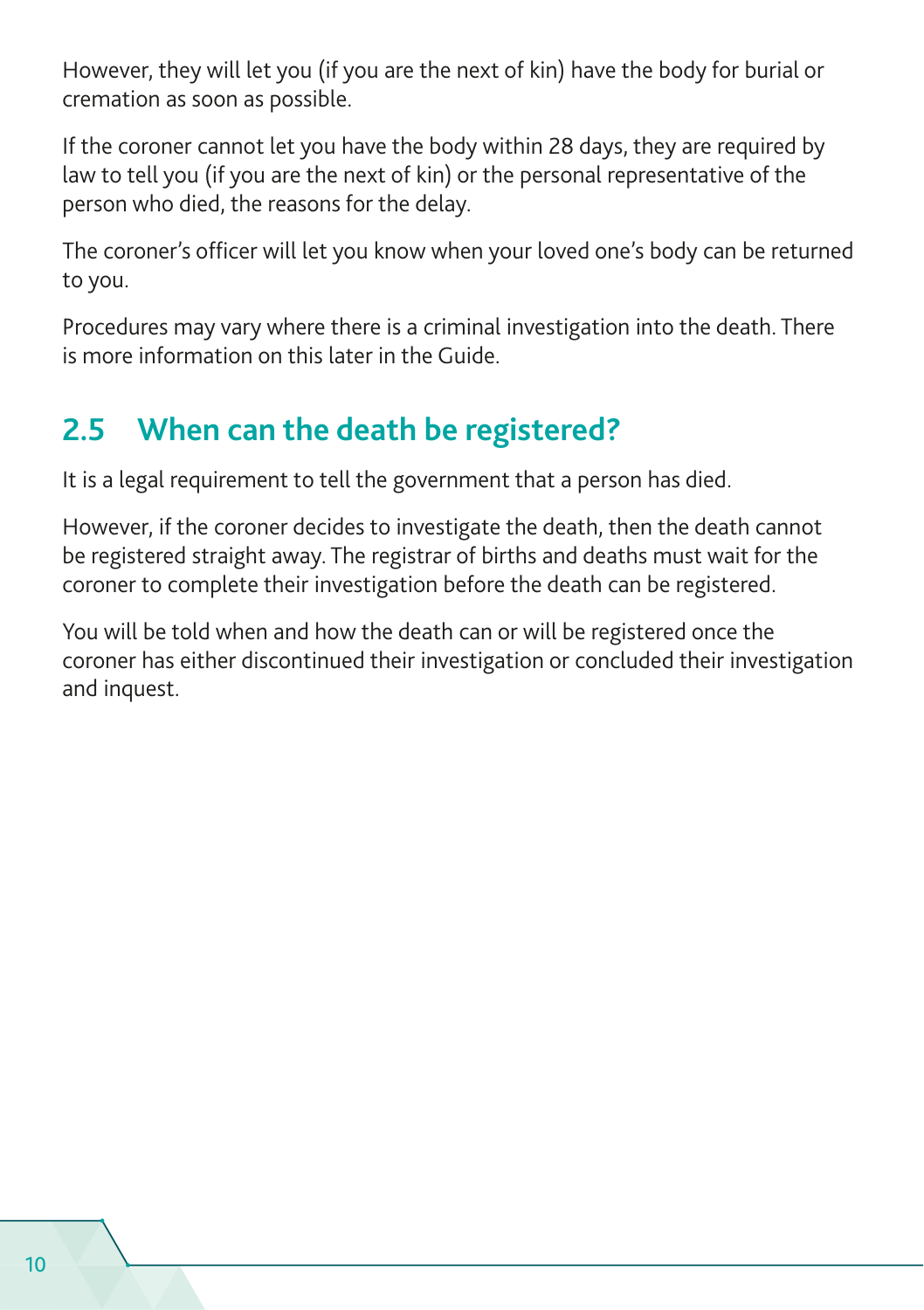# <span id="page-16-0"></span>**Section 3 The coroner has asked for a post‑mortem – what is going to happen?**

#### **Key Points**

A post-mortem is a medical examination of the body after death in order to find out the cause of death.

Usually the post-mortem involves operating on the body to carry out an internal examination. Sometimes there can be a scan of the body instead.

You cannot attend the post-mortem yourself, but you can ask a doctor to attend for you – although the doctor may charge you for this.

The specialist doctor who conducts the post-mortem will write a report for the coroner. You can ask the coroner's office for a copy.

Sometimes samples of blood or body tissue including organs will be kept after the body has been released if further tests and investigations are needed to determine the cause of death. You will be given options to decide what happens to the tissue that has been taken.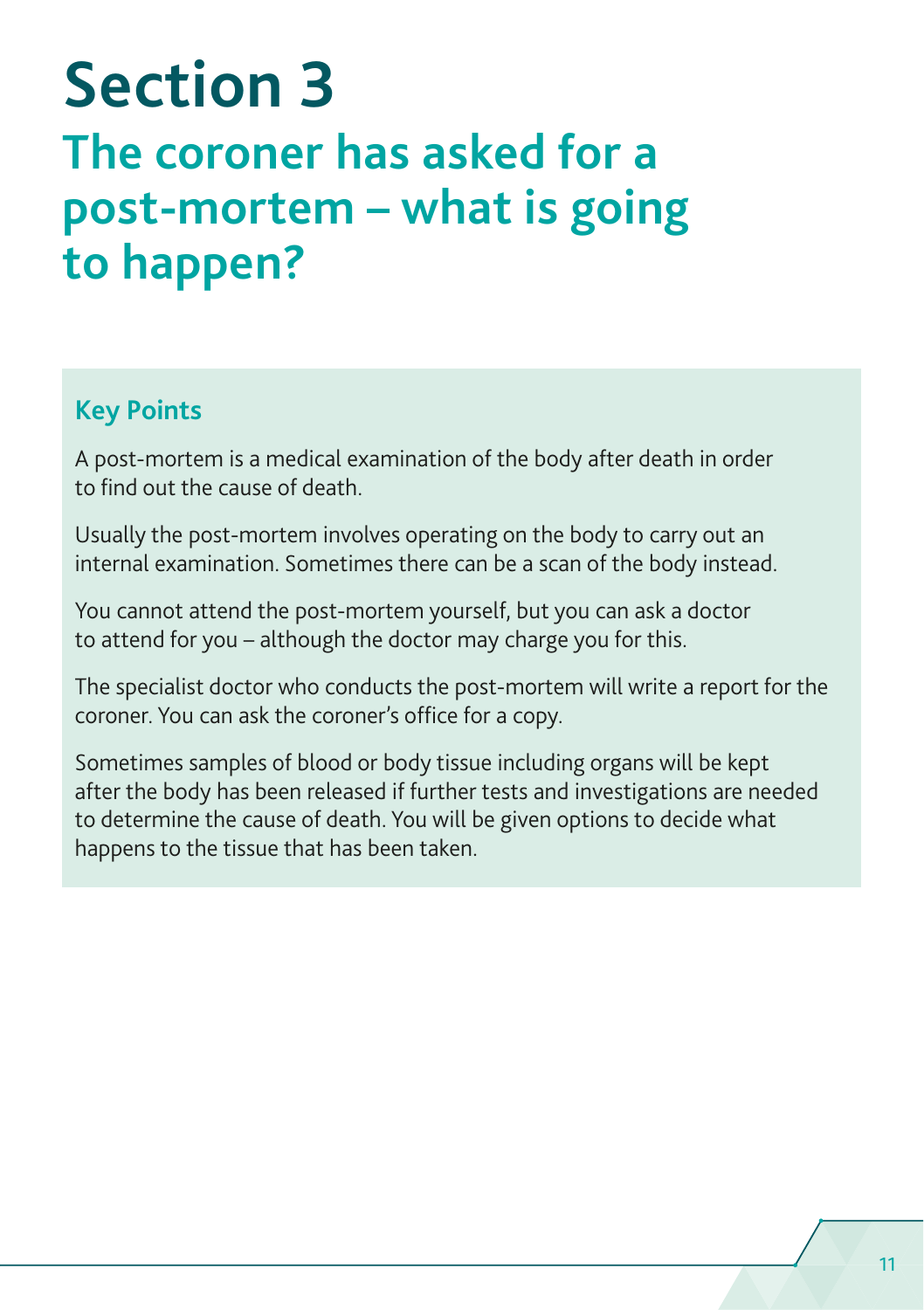## <span id="page-17-0"></span>**3.1 Why is a post-mortem being carried out?**

The coroner may decide that they need to ask for a post-mortem to help find out the cause of death, for example where a doctor cannot certify the death. A post-mortem is usually carried out by a pathologist who is a doctor who specialises in examining body organs, tissues and fluids to make a medical diagnosis.

If the death involves a possible crime, the post-mortem will be a forensic post-mortem and will be carried out by a forensic pathologist who specialises in criminal matters.

The post-mortem is carried out as soon as possible after the death. The coroner's office will let you know if there are any delays.

## **3.2 What will happen at the post-mortem – does it involve an internal examination?**

The coroner will decide which type of post-mortem there should be.

Usually a post-mortem involves opening and examining the body internally.

If you see the body after the post-mortem, it may have marks on it from the post-mortem.

## **3.3 Are there alternatives to an internal examination?**

In some parts of the country, other post-mortem techniques such as scanning by CT (computerised tomography) or MRI (magnetic resonance imaging) are available which do not physically damage the body. These are not available everywhere, and even where they are, it may not be possible to use them in each case. If you would prefer a scan, you will need to ask the coroner as soon as possible. Where a scan is used you may be asked to pay for it.

The coroner may also decide to ask for toxicology (fluid samples such as blood and urine to identify drugs, alcohol or other harmful chemicals in the body) or histology (when samples are taken from organs and tested under a microscope). These tests and procedures may take place instead of or as well as a post-mortem or scan.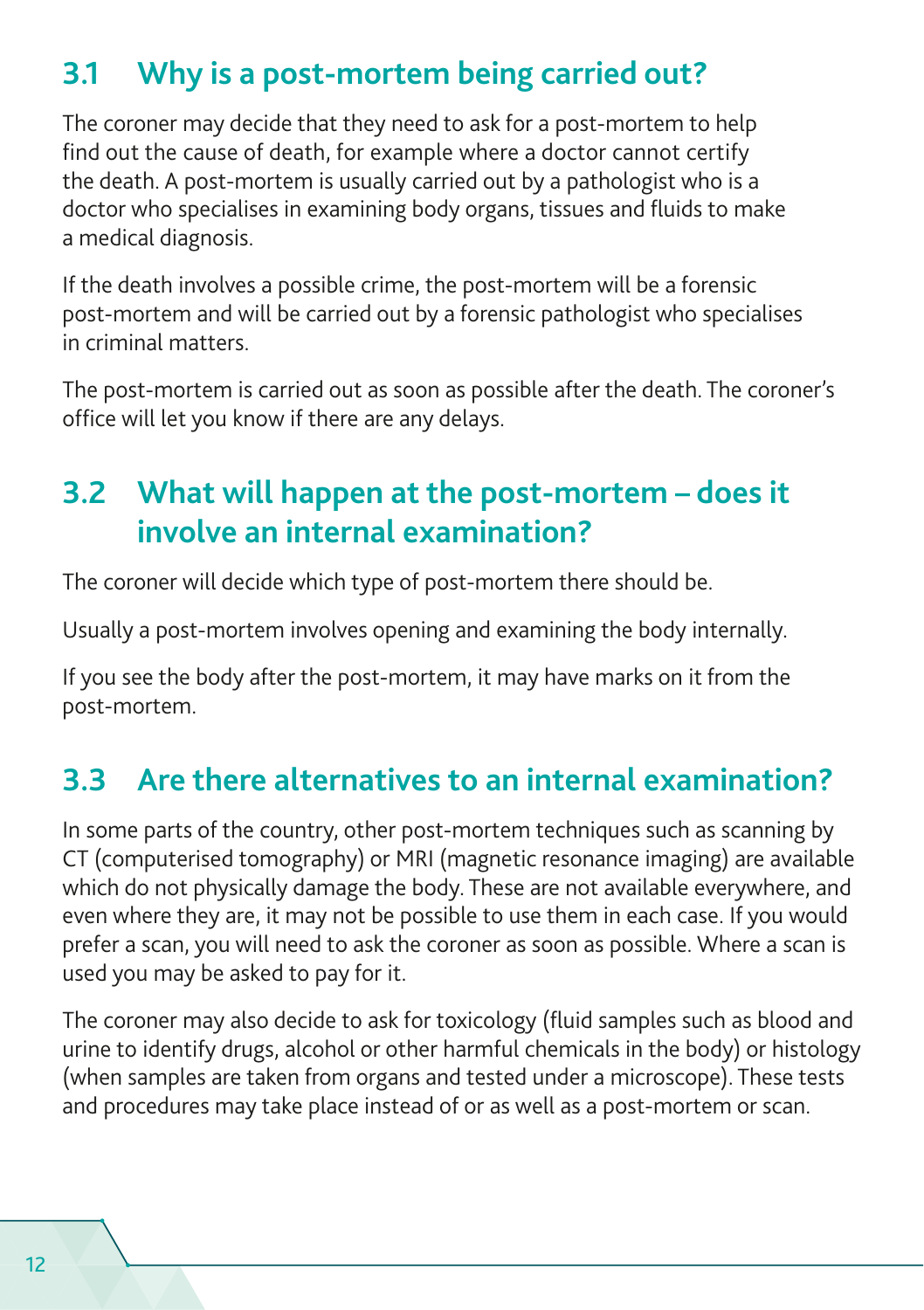## <span id="page-18-0"></span>**3.4 When does there have to be more than one post‑mortem?**

Sometimes the coroner may be asked to agree to a second post-mortem. This can occur for a number of reasons, particularly if someone has been arrested or charged in relation to a death.

For more information about this process please refer to the Chief Coroner's Guidance 32 at [https://www.judiciary.uk/related-offices-and-bodies/office-chief](https://www.judiciary.uk/related-offices-and-bodies/office-chief-coroner/guidance-law-sheets/coroners-guidance/)[coroner/guidance-law-sheets/coroners-guidance/](https://www.judiciary.uk/related-offices-and-bodies/office-chief-coroner/guidance-law-sheets/coroners-guidance/)

## **3.5 Can I stop a post-mortem taking place?**

The coroner does not need your consent for a post-mortem, but they will explain why they consider that they need one.

Wherever possible, coroners will take account of your faith and cultural needs and preferences. You should discuss these with the coroner's office as soon as you can.

## **3.6 Can I attend the post-mortem?**

You cannot attend the post-mortem yourself, but you can ask a doctor to represent you, although the doctor may charge you for this. You should tell the coroner if you want a doctor to attend so that they can tell you when and where the post-mortem will take place. The doctor should be allowed to attend unless it is impractical or would cause delay.

## **3.7 Will I get the body after the post-mortem?**

If the post-mortem shows a natural cause of death, the coroner will not need to investigate any further. They will then return the body to you so that the funeral can take place.

If the death is violent or unnatural, or other circumstances apply, such as where the person died in state detention such as in prison, the coroner may decide that further investigation is needed. The coroner will still usually return the body to you at this point but occasionally this is not possible. If so, the coroner's office will explain the arrangements to you.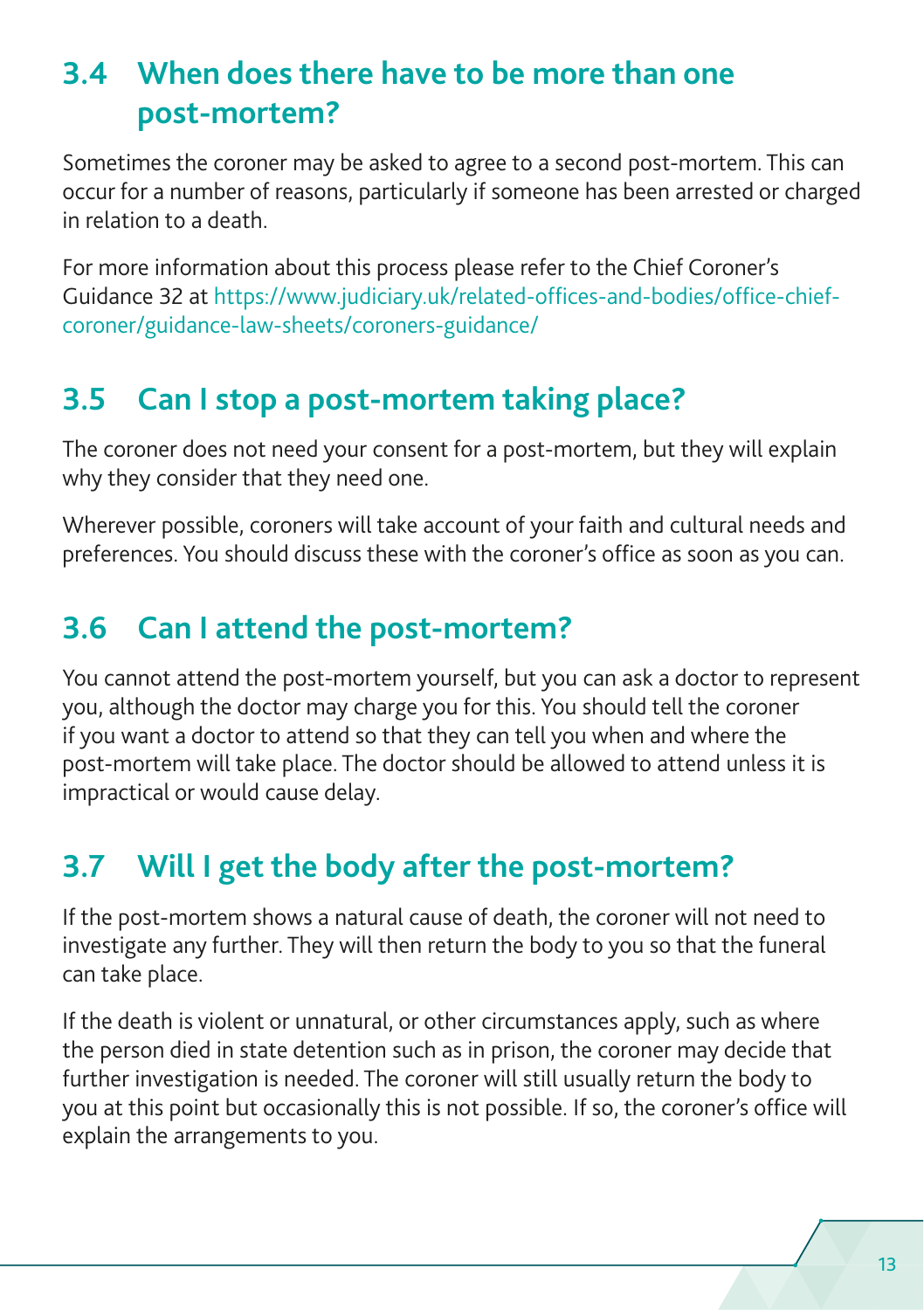### <span id="page-19-0"></span>**3.8 Will any organs be retained after the post-mortem?**

The pathologist may sometimes remove fluid samples, small pieces of tissue and, occasionally, organs from a body if this will help find the cause of death or the identity of the person who has died.

This may be carried out for the purposes of toxicology or histology tests which are made after the post-mortem has been completed and the body released to you for burial or cremation.

The coroner does not need your permission for samples to be removed from the body but if this happens, the coroner must tell you, and give you options so that you can decide what you want to happen when the tissue or organs are no longer needed for the coroner's investigation. The coroner's officer will tell you how long these tests are likely to take.

In exceptional cases, (for example, in murder cases) the tissues may have to be kept for longer as evidence. When the tissue or organs are no longer needed by the coroner, there are three options for what can happen. The material can be:

- disposed of by lawful means
- returned to you (if this is what you wanted, though this may result in a delay in the release of the body)
- stored for future use, such as for future review, education and training or research. This can only happen with appropriate consent – more information about this and who can give consent can be found on the Human Tissue Authority's website<https://www.hta.gov.uk/guidance-public>

#### **3.9 What happens after the post-mortem is complete?**

After the post-mortem, the pathologist or other specialist who conducted the examination will send a short report to the coroner explaining what they have found. This will set out what they did in the examination, any tissue and organs that were retained and why, and any further tests which are being carried out.

Once all the tests have been completed, the pathologist or other specialist will send the coroner a full report. You should ask the coroner's office for a copy of this report if you want to see it.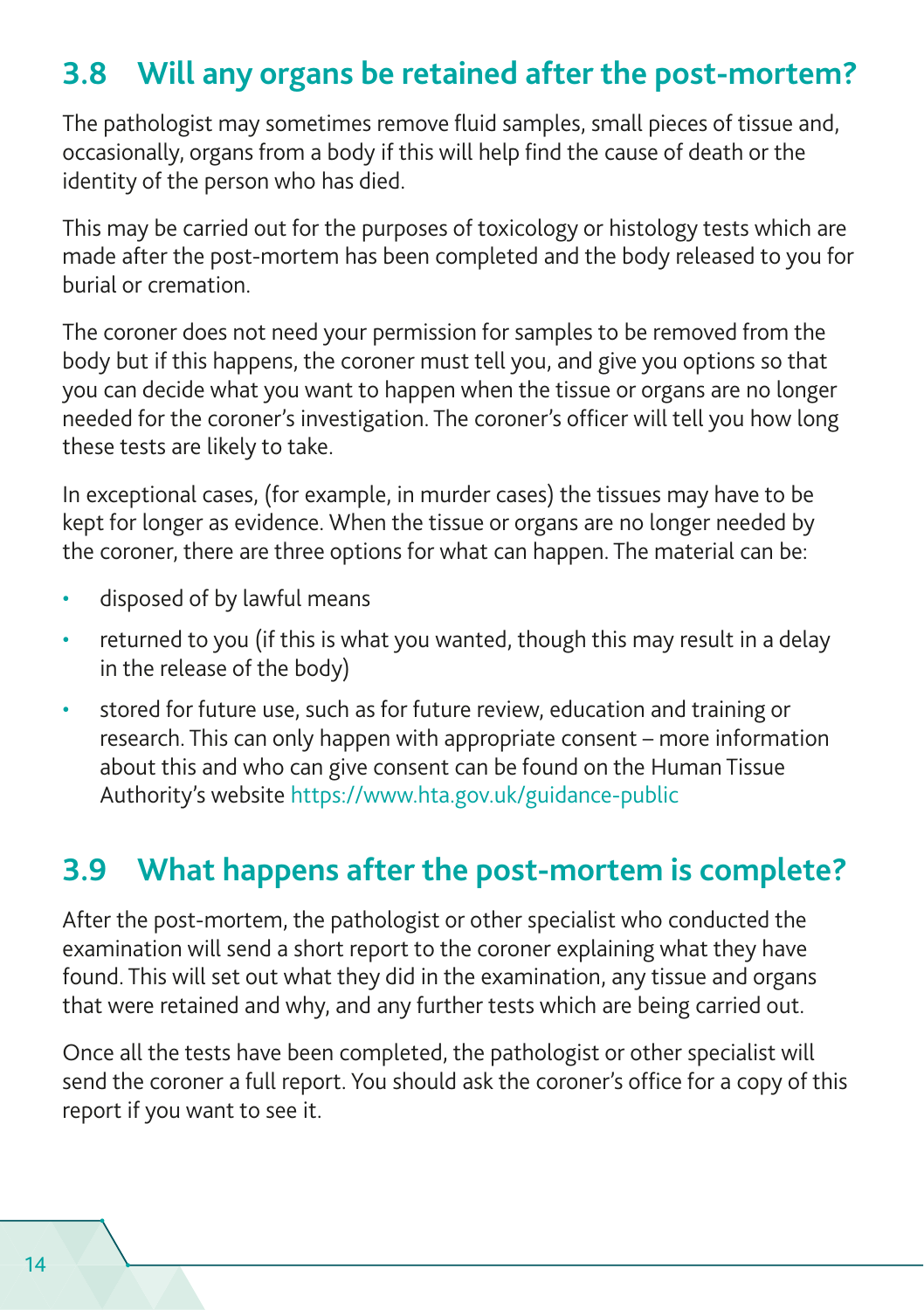<span id="page-20-0"></span>Sometimes, a final report can take some weeks or months to complete because the examination is complex. This is often the case if there has been a forensic post-mortem, where organs need specialist examination, or if the examination has been carried out on an infant. The coroner's office will inform you of any delays.

## **3.10 What if I don't agree with the report?**

If you disagree with the post-mortem report, you should first discuss this with the coroner's officer. You may wish to consider arranging for your own post-mortem after the coroner has released the body to your chosen funeral director or undertaker. You would have to pay for this yourself. You can also ask the coroner if they will request a second post-mortem.

### **3.11 What will the coroner do with the report?**

The post-mortem report forms part of the evidence that the coroner will consider as part of their investigation. If the post-mortem report shows a natural cause of death, the coroner may decide not to investigate further. However, it is the coroner who is ultimately responsible for the final decision on the cause of death, not the pathologist.

If there is an inquest, the post-mortem report will form part of the evidence.

#### **Standards you can expect with a post-mortem**

The coroner's office will tell you when and where an examination will take place, wherever possible.

If you have any queries or concerns, you should let the coroner's office know as soon as possible so that your wishes can be considered.

If the coroner decides not to ask for a post-mortem but you think there should be one, you should discuss this with the coroner's office as soon as possible.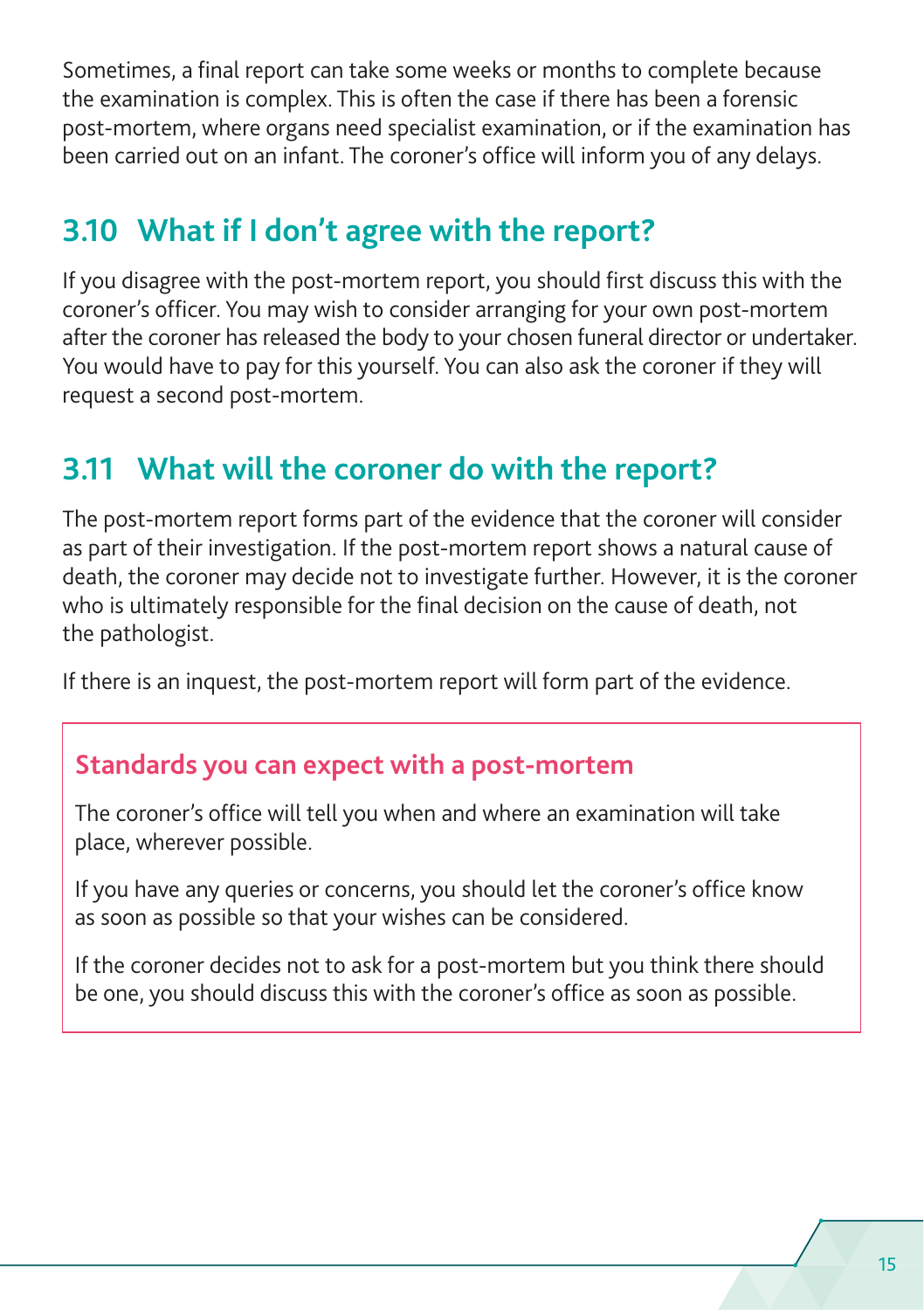# <span id="page-21-0"></span>**Section 4 Legal advice – there is going to be an inquest – will I need a lawyer?**

#### **Key Points**

You do not need to have a lawyer to attend or participate in an inquest.

The coroner will help you understand what is happening at the inquest and why.

You may want to consider getting legal help for an inquest hearing if other interested persons are represented, for example if the state or a public body has legal representation at the inquest.

Depending on your financial circumstances, you may have a right to financial support from the government to pay for legal help to prepare for the inquest; or legal representation at the inquest.

Public funding ('legal aid') to have a lawyer represent you at an inquest hearing is only available in certain circumstances.

## **4.1 Do I need a lawyer?**

An inquest is a fact-finding inquiry led by the coroner and is not like a criminal trial. You do not need a lawyer to attend or participate in the inquest including when you want to ask particular questions or you are giving evidence. The coroner will ensure that the process is fair and thorough, that you are able to participate and that you have a chance to ask relevant questions. There is more detail on the inquest process later in this Guide.

However, there may be times where you might wish to have legal advice or representation in preparing for or attending the inquest, for example where the state or public body has legal representation at the inquest because of the circumstances around the death.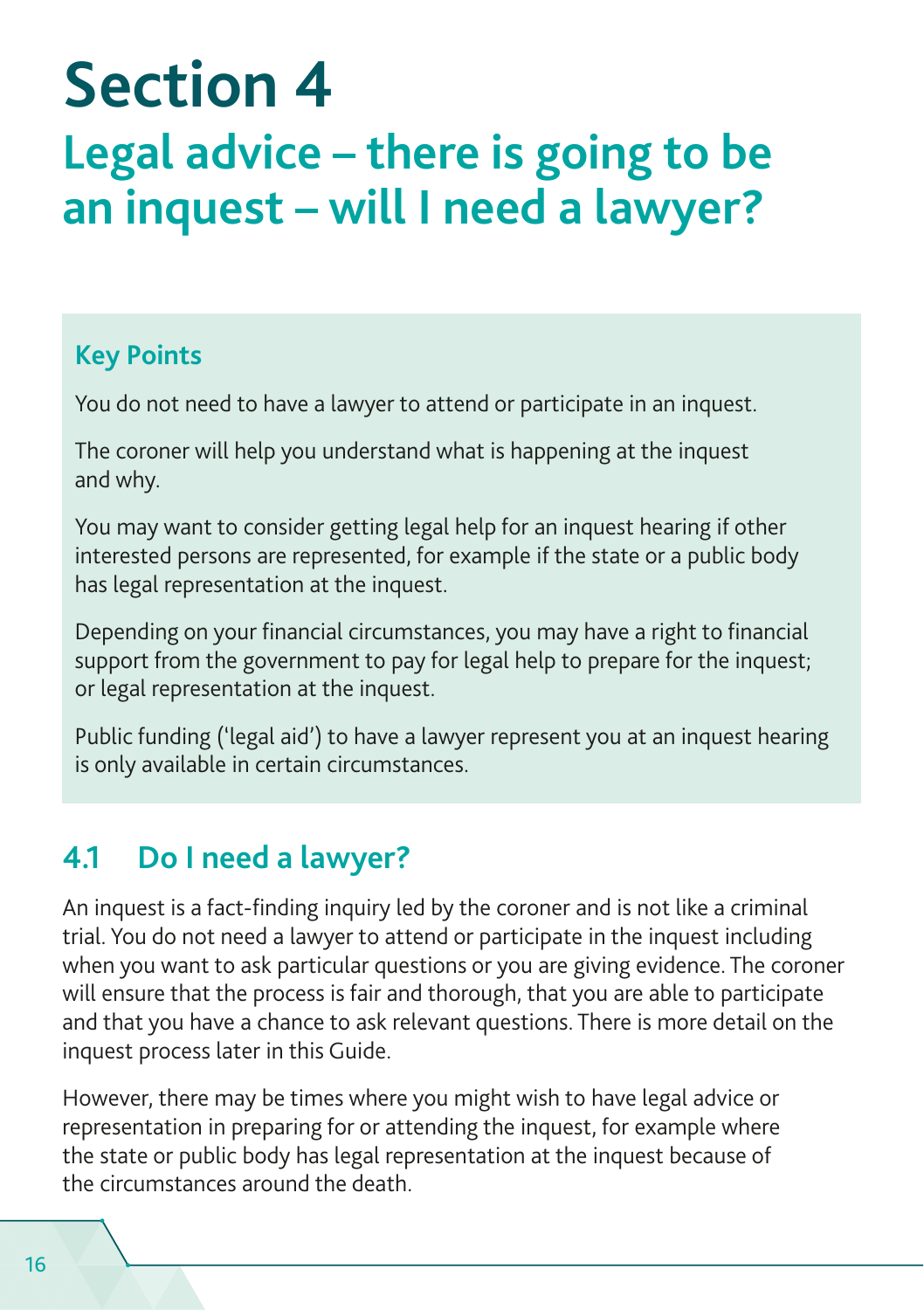## <span id="page-22-0"></span>**4.2 Where can I find a solicitor?**

If you want to have a solicitor represent you, you may find it helpful to choose a solicitor with experience and expertise in inquests. The Law Society website may help you find a solicitor at <https://solicitors.lawsociety.org.uk/>

You need to tell the coroner's office if a solicitor will be representing you so that your solicitor receives information, such as hearing dates, documents, and expert reports.

## **4.3 Is Legal Aid available for my legal costs?**

Public funding for early legal advice and assistance before the inquest hearing is known as legal help, and is available for inquests depending on your financial circumstances. This can be used to help you to prepare questions that you want the coroner to ask other witnesses.

Public funding for legal representation at the inquest hearing is only available in certain circumstances.

## **4.4 Is Legal Aid available if the state or public body is an interested person at the inquest?**

At some inquests, the state or a public body will count as interested persons. This may occur because the person died in circumstances in which the state or public body had a duty of care, for example where someone died in prison or a police station.

In these cases, the inquest may become known as an 'Article 2' inquest. This refers to the state or public bodies' obligations to protect life under Article 2 of the European Convention on Human Rights.

In these cases, Legal Aid may be available for your representation at an inquest, under the 'Exceptional Case Funding scheme', depending on your financial circumstances.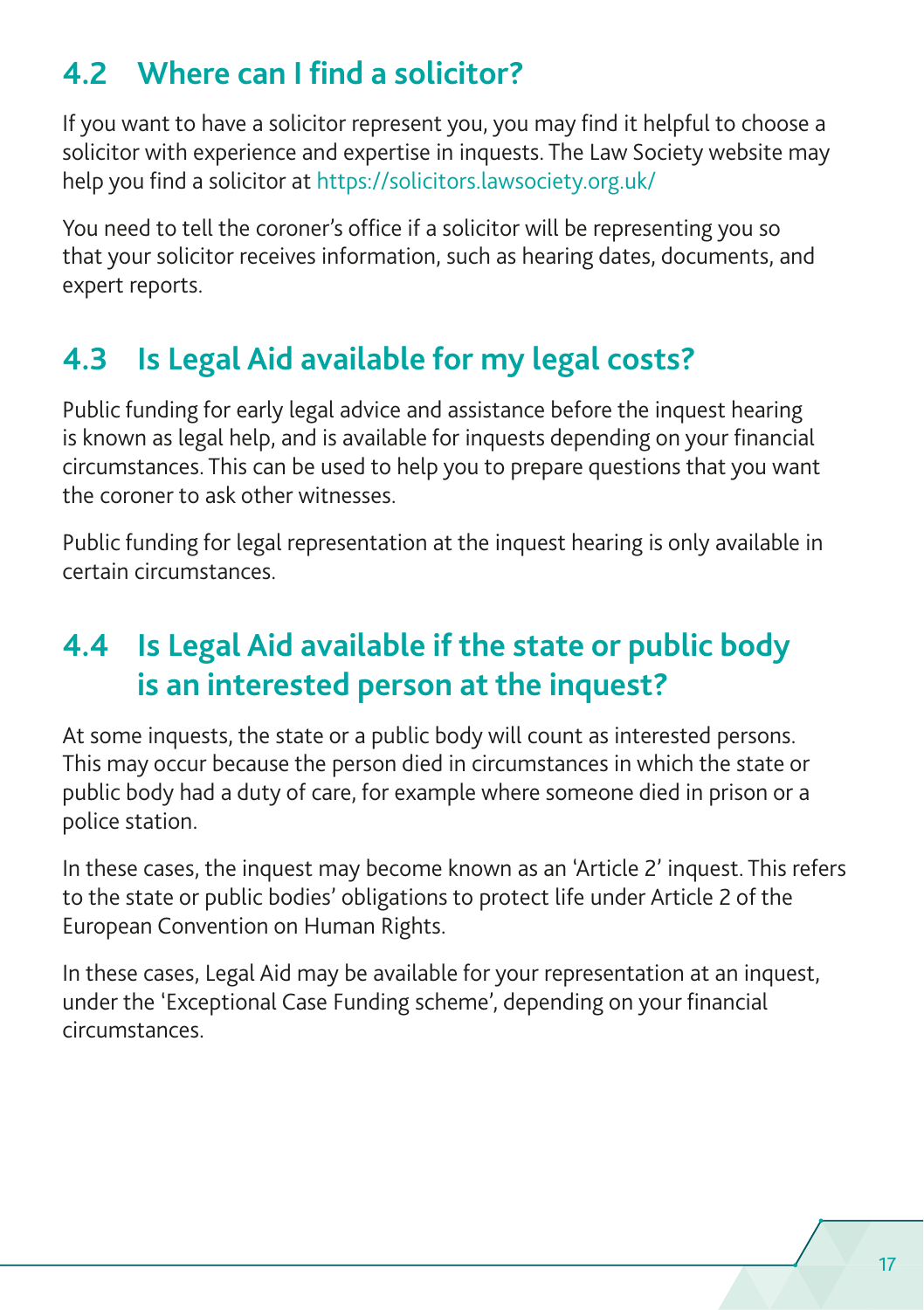## <span id="page-23-0"></span>**4.5 Will I receive Legal Aid if there is a lot of interest in the inquest?**

There can be a lot of interest in an inquest, especially when a death may have happened because of the failings of the state or a public body.

You can apply to the Legal Aid Agency for Exceptional Case Funding for legal representation at an inquest. You may be eligible depending on your financial circumstances, and if you feel that the inquest is important to protect the life, health or safety of other persons.

You can find further information about legal aid here <https://www.gov.uk/legal-aid>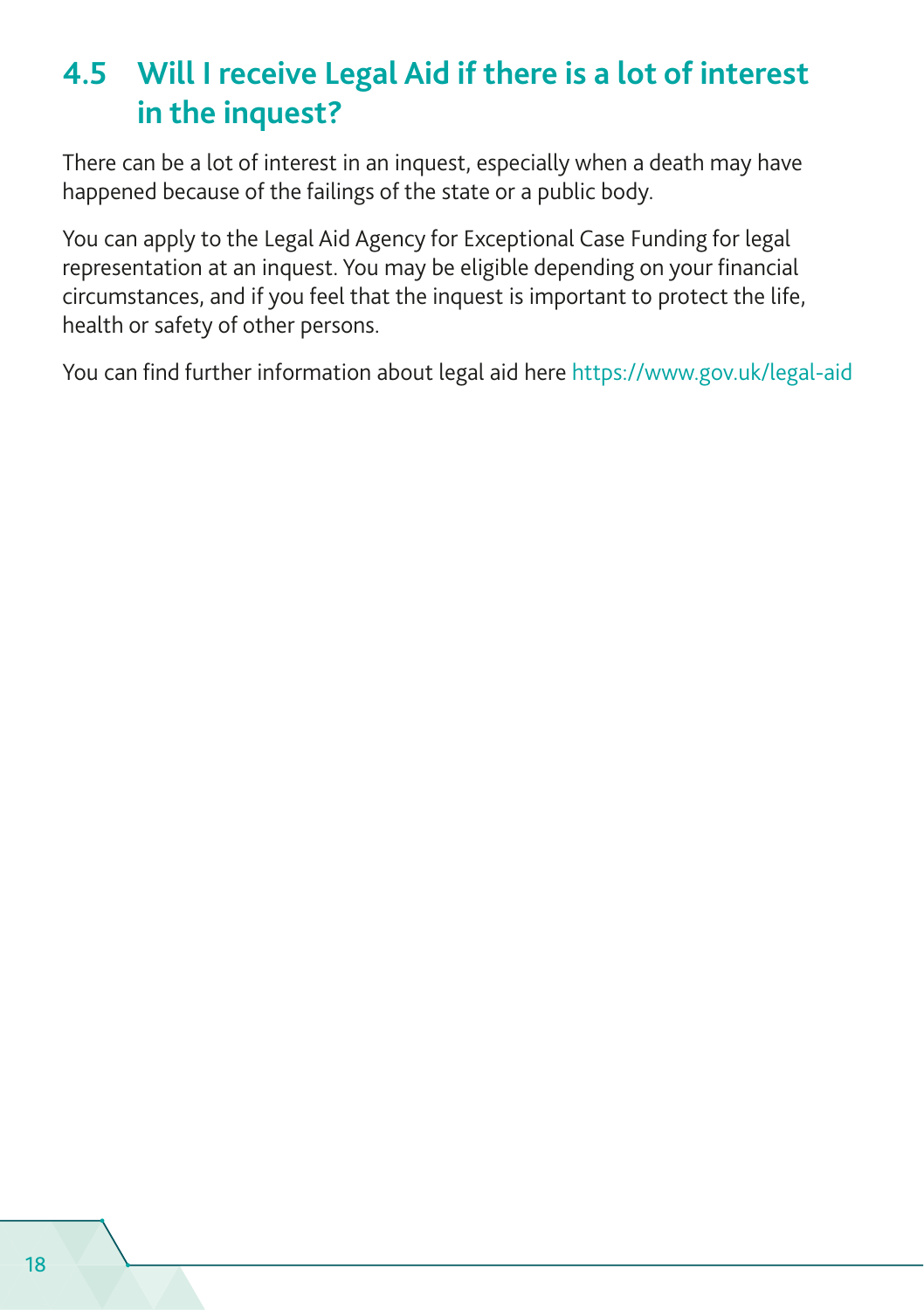# <span id="page-24-0"></span>**Section 5 An inquest is going to be held – what happens next?**

#### **Key Points**

An inquest is a public court hearing for the coroner, sometimes with a jury, to decide who died, how, when and where the death happened.

In more complex cases or where there are many witnesses, there may be a pre-inquest review where the coroner sets out how the inquest will run, the main issues that will be considered, the documents that will be needed, what evidence will be heard, and what witnesses and experts will be called.

You may be asked to give evidence if you can give information about the death.

You can still attend the inquest if you are not giving evidence.

You, or your legal representative where you have one, can ask the witnesses relevant questions. The coroner can help you with this and can ask the questions on your behalf.

A friend or family member can sit with you during the hearing and there are other support organisations that can attend with you to give you support.

There has to be a jury in some circumstances as set out in the Act, such as where the death happened in prison or other state detention.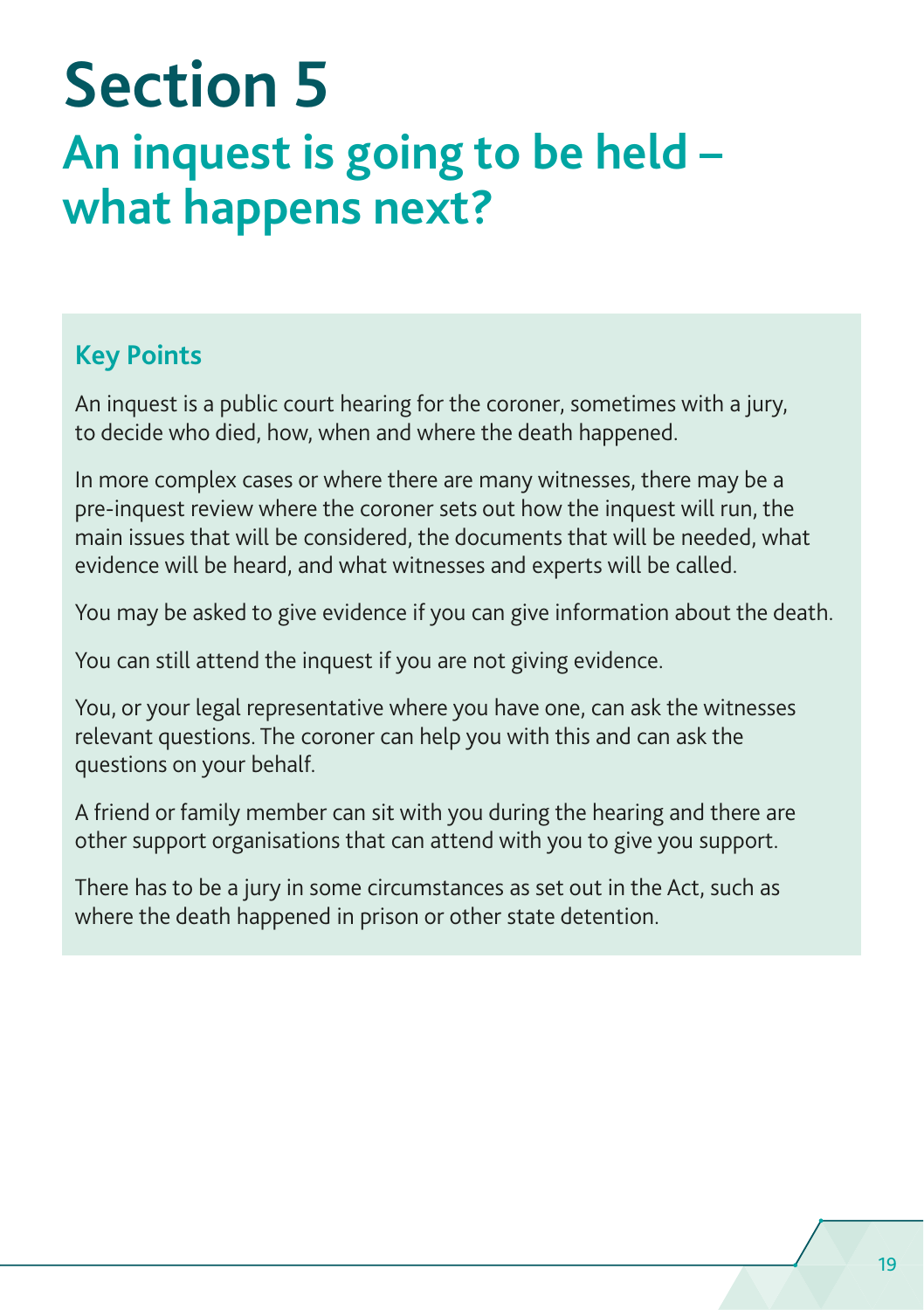## <span id="page-25-0"></span>**5.1 What is an inquest?**

An inquest is a public court hearing held by the coroner to decide who died and how, when and where the death happened. It may be held with or without a jury, depending on the circumstances. (See below for details on jury inquests.) At the inquest the coroner will hear from witnesses and consider other evidence such as post-mortem or expert reports. Not all deaths which are investigated by a coroner need to have an inquest. You will be told when an inquest is required.

An inquest is different from other types of court hearing because there is no prosecution or defence and only the coroner can decide what evidence to hear. As the purpose of the inquest is only to discover the facts of the death the coroner (or jury) cannot find anyone criminally responsible for the death.

However, if evidence is found that suggests someone may be criminally responsible for the death, the coroner can pass the evidence to the police or the Crown Prosecution Service. Similarly, the coroner (or jury) cannot find someone liable under civil law. These are matters for other courts.

## **5.2 When will the inquest take place?**

The inquest hearing should take place within six months or as soon as reasonably possible after the death has been reported to the coroner. Sometimes it may take longer than six months to hold the inquest. This may be because other investigations into your loved one's death by other organisations have to take place first, for example by the police or organisations such as the Prisons and Probation Ombudsman for a death in prison or the Health and Safety Executive for a death at work. The coroner's office will keep you updated on progress. If a coroner has not completed their investigation within 12 months they must report it to the Chief Coroner giving reasons for the delay.

## **5.3 How long will the inquest hearing last?**

The length of the inquest hearing will depend on the individual case and how complex it is. Most inquest hearings are quite short and will not take longer than a few hours while some more complicated ones, such as where the state or public body has interested person status can last several weeks. The coroner's officer will be able to give you an idea of how long the inquest hearing in your case may last.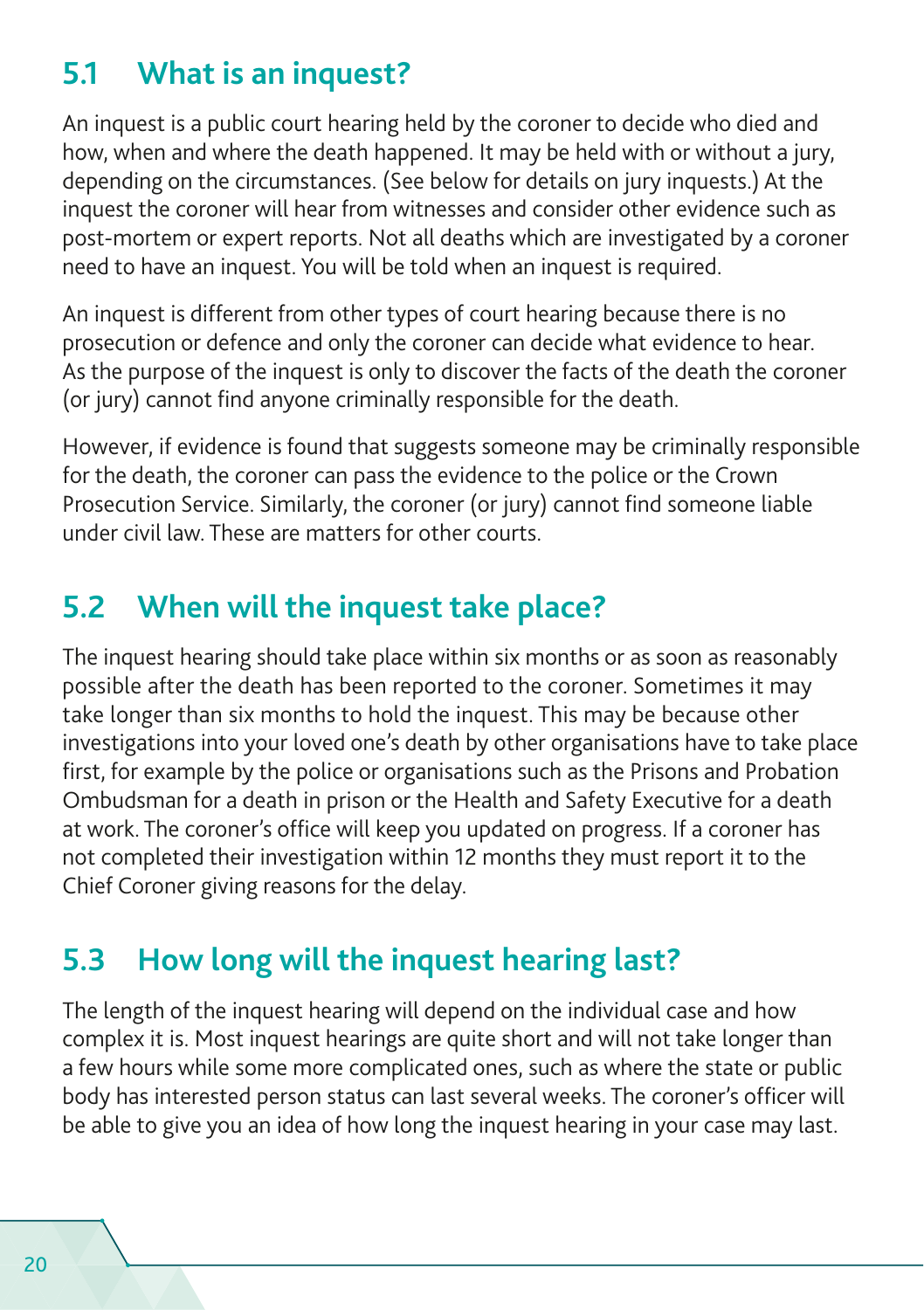## <span id="page-26-0"></span>**5.4 What will happen first?**

Where an inquest is needed, the coroner must 'open' it as soon as possible. The hearing to open the inquest is usually very brief and will be held in public. This means that members of the public may attend and in some cases the press may also attend and report details. Usually, the coroner will then immediately adjourn or pause the inquest until a later date when they have all the information they need to resume the inquest hearing. For example, the coroner may decide expert reports are needed to help understand what contributed to the death. At the opening of the inquest, the coroner must set the dates of later hearings where possible.

For some inquests, however, where all the information is available already, the inquest can be opened and the coroner will hear the inquest and make conclusions in that hearing. The coroner's office will tell you if this is the case.

You do not need to attend the opening of the inquest but if you want to do so, you should tell the coroner's office so that they can tell you when and where it will take place.

## **5.5 What is a pre-inquest review?**

Where the case is complex, the coroner may hold one or more hearings before the inquest itself, called pre-inquest reviews. Pre-inquest review hearings will deal with matters of procedure and other issues that need to be decided before the inquest hearing can take place. These may be things like the 'scope' of the inquest (what matters it will cover), what documents will be required and which witnesses and experts will give evidence.

The coroner will invite you to the pre-inquest review where you can give your views about what the inquest should consider. The coroner will consider your views but the decision is for the coroner. You do not have to attend the pre-inquest review if you do not want to. If you have a solicitor you may want them to attend either with you or instead of you.

Other interested persons may also attend with any legal representatives they may have.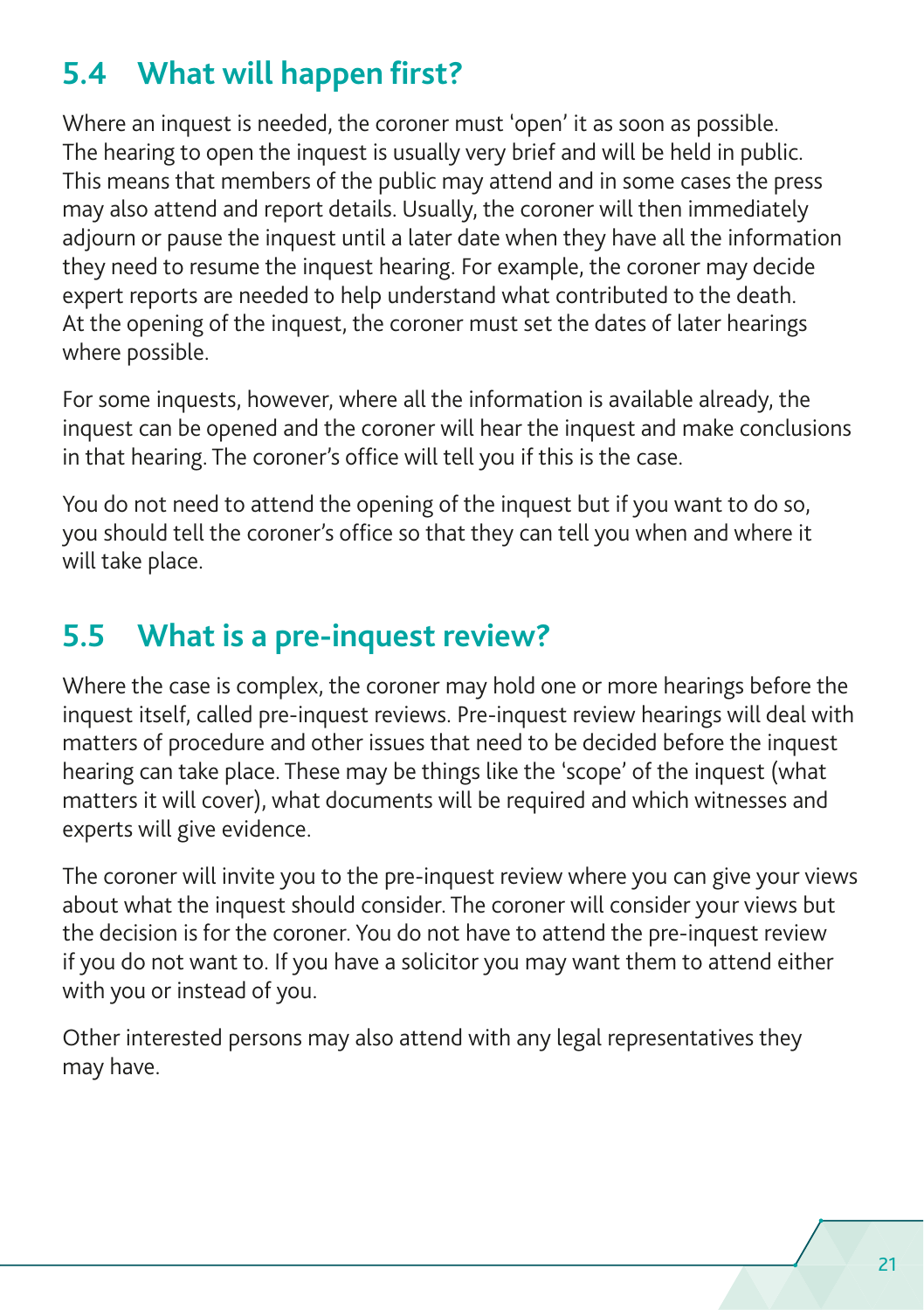## <span id="page-27-0"></span>**5.6 Can I have copies of documents?**

As an interested person you will be given copies of documents that the coroner or other witnesses will use in the inquest, for example, medical records, witness statements and expert reports – this is called 'disclosure'. You can also ask for copies to be sent to you at the pre-inquest review or you may be able to go to the coroner's office to look at a document.

If you do not receive documents that you think you have a right to, you should speak to the coroner's office as soon as possible. The coroner's office will not charge you for copies of documents they give you before or during the inquest, but they may charge for copies they give you after the inquest.

For legal reasons, the coroner may not be able to give you every document or every part of a document that they have received or which they intend to use at the inquest. The coroner should explain why they have not given you a particular document or have only given you part of a document.

All inquest hearings must be recorded and you have a right to ask for a recording of proceedings.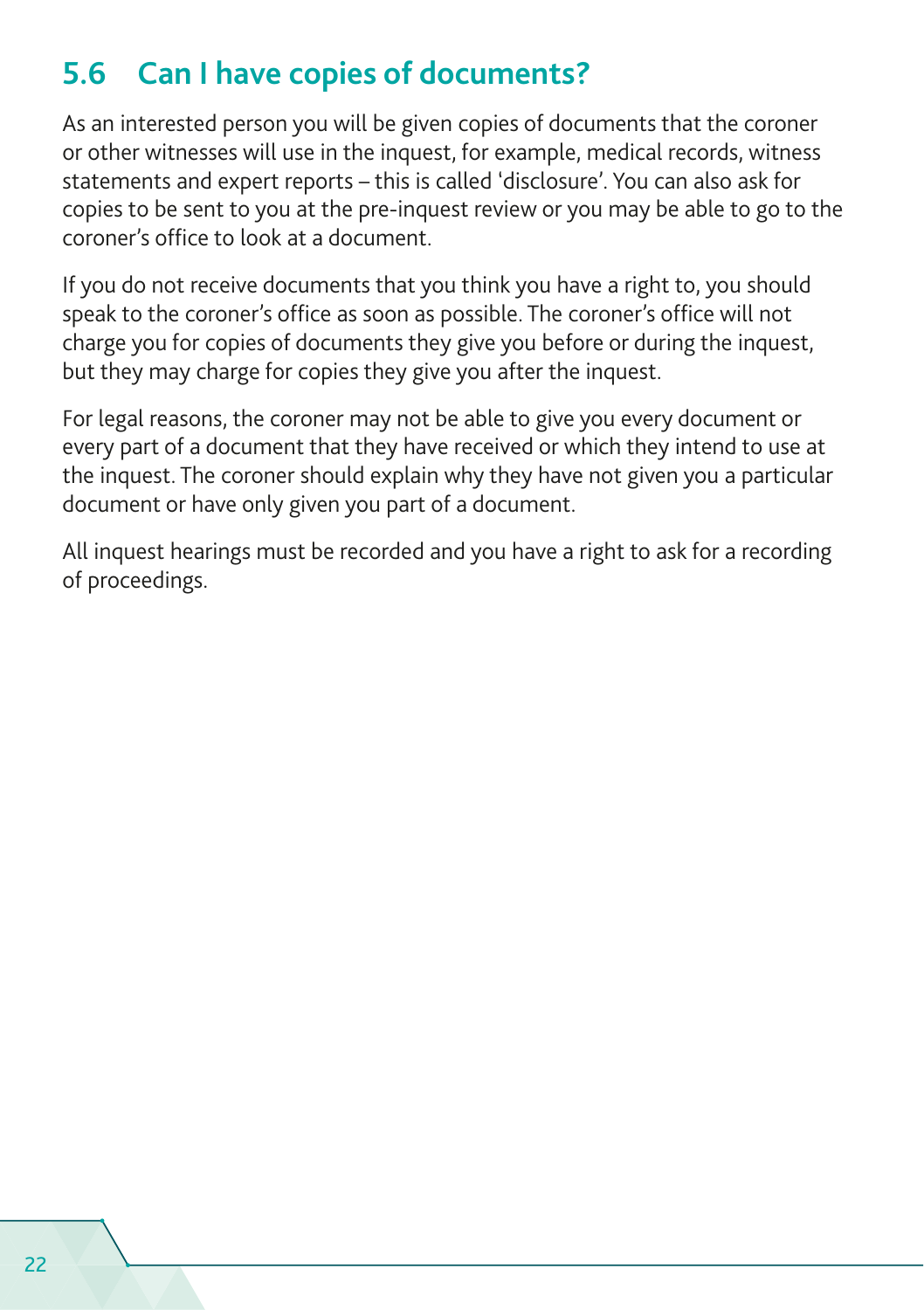#### <span id="page-28-0"></span>**Standards you can expect with an inquest**

The coroner's office will contact you regularly. In a long investigation they will contact you at least every three months to update you on your case (unless you only want to hear if there is any progress to report). You can also contact the coroner's office for an update.

The coroner's office must tell you the date and time of the inquest and where it will be held within a week of fixing the inquest. The coroner's office will take into account your views on the date and time of the inquest whenever possible.

If the date or location of the inquest has to be changed, the coroner's office will let you know within a week of the change.

The coroner's office can give you information about anyone else who may be attending the inquest and how you can take part.

If there is a pre-inquest review, the coroner's office will tell you the date and time and where it will be held and why the coroner has decided to hold one.

If you are an interested person the coroner should have given you copies of relevant documents before the inquest.

## **5.7 Do I have to attend the inquest?**

If you are asked to give evidence at the hearing you will be expected to attend. If you think this will be too difficult you should discuss it with the coroner's office. If they agree, you have a right to give a written statement instead which will be read out at the hearing.

You do not need to attend an inquest if you are not giving evidence. This is entirely your decision.

Unless you are giving evidence at the time, you are free to leave and return to the hearing room at any point. Coroners will usually tell you if evidence may be distressing.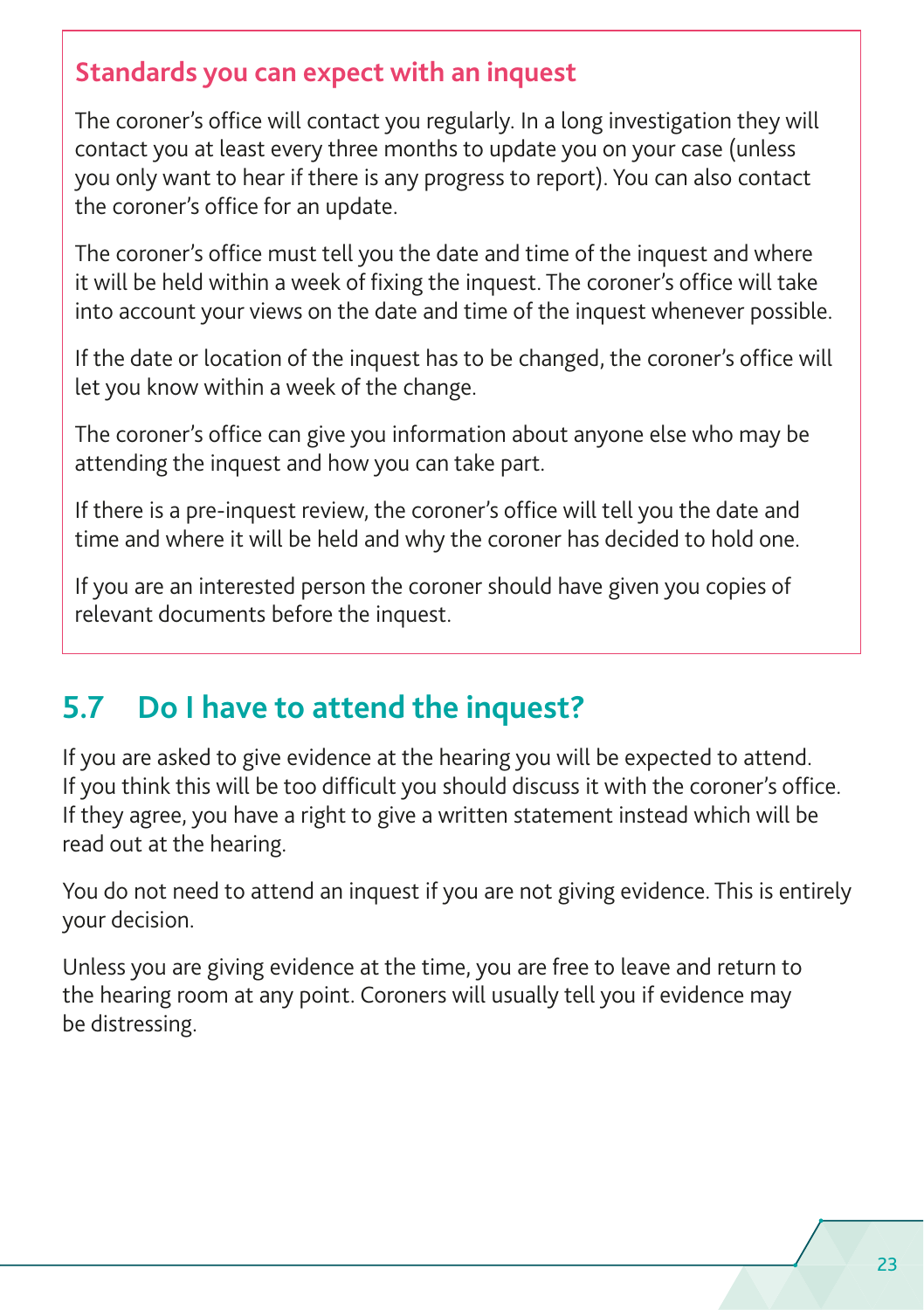## <span id="page-29-0"></span>**5.8 Can I bring someone along for support?**

If you choose to attend the inquest you can bring someone with you such as a friend, a family member or someone from your community to give you support in the hearing. Some coroner's courts have an independent support service. Their trained volunteers can talk to you before the inquest about what will happen and can sit with you in the hearing room on the day(s) of the hearing. There is no charge for this service. The coroner's office will tell you if there is a support service. The contact details of organisations that can help you are at the end of this document.

#### **5.9 Will there be a private place to wait in?**

Every effort is made in coroners' courts to provide a private space for family members, but this will not always be possible. You should ask the coroner's office if a space can be provided if one is not automatically available. Every effort will be made to find you a private area and to offer separate seating within the hearing room. However, it is possible that you will have contact with other witnesses who may have been involved in the death.

## **5.10 Who else will be at the inquest?**

Members of the coroner's office will help the coroner to make the hearing run smoothly.

Witnesses (for example a doctor, a police officer, a prison officer, or anyone present at the death) may be asked to attend to give evidence as may other interested persons. They may only attend when they actually give their evidence rather than for the whole of the hearing. There may also be lawyers representing other witnesses or interested persons.

Evidence can also be given by video link where necessary.

Inquest and pre-inquest hearings are public hearings so members of the public and the media have a right to attend.

In some cases, there may be a jury. Further information on this is given below.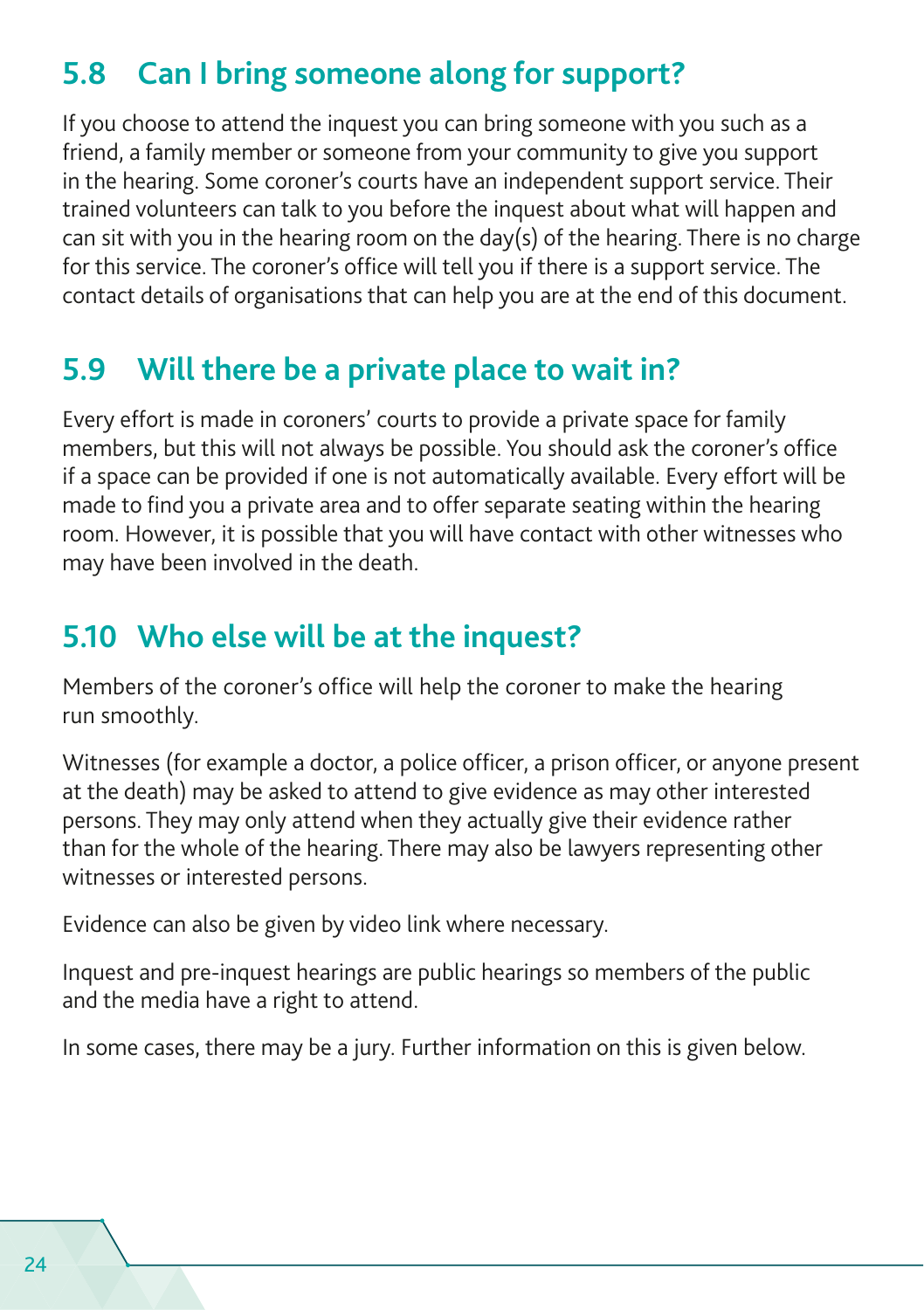## <span id="page-30-0"></span>**5.11 Who decides which witnesses to call to give evidence?**

The coroner decides who should give evidence as a witness and the order in which witnesses give evidence. If you believe that you have evidence, or that a particular witness should be called, you should tell the coroner's office well before the hearing. The coroner will then decide whether the evidence is relevant to their investigation.

## **5.12 I have been asked to give evidence, how does that happen?**

You may be asked to give information about the person who has died or about the death. If you are giving evidence you will usually do so first, along with any other family members who are also giving evidence.

You must give evidence under oath or by affirming that you will tell the truth. You should tell the coroner's office your faith (if you have one) so that you can be given the right faith book when you swear the oath.

The coroner will first ask you questions and may talk you through any written statement you have made. You may be asked questions by your legal representative (if you have one), and by the legal representatives of the other interested persons, including those from the state or public body. If there is a jury, jury members will also have the right to ask you any relevant questions, which may be asked through the coroner.

When everyone has finished asking questions, you may return to your seat and stay to listen to the rest of the hearing and other witnesses, if you want to. Some evidence will be read and the witness will not need to attend in person. This will be decided by the coroner before the hearing.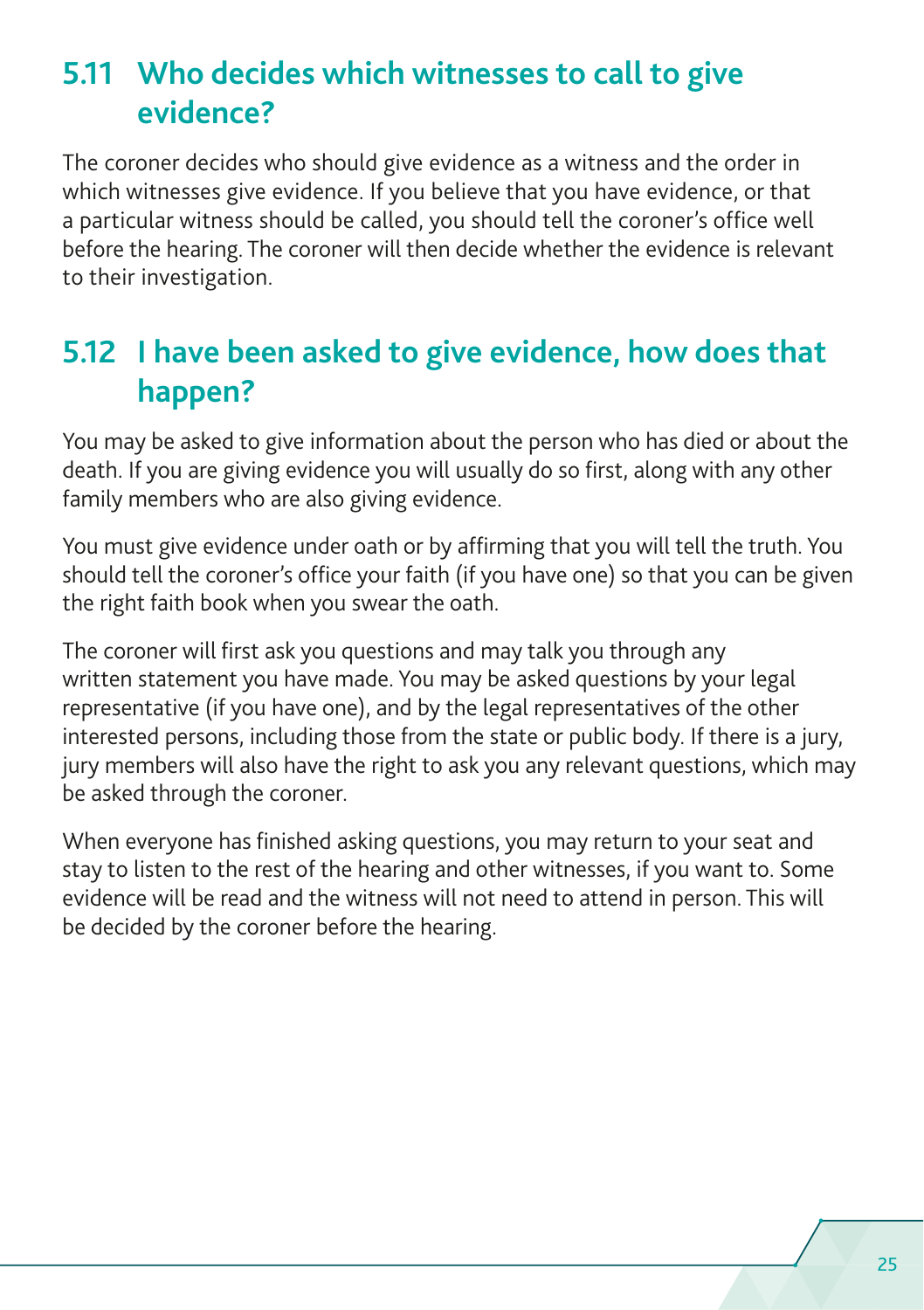### <span id="page-31-0"></span>**5.13 Can I ask witnesses questions?**

If you are an interested person, once the coroner has asked their questions, you have a right to ask your questions. If you have chosen to instruct a legal representative you may prefer that they ask questions for you.

When thinking about the questions to ask, you should try to ask questions that will help decide the facts of the death.

The coroner will decide whether a question is relevant. They will tell you, or any interested person and their legal representatives, if they do not think a question is relevant.

The coroner will also warn a witness that they do not have to answer any question which might lead them to show that they could be guilty of a crime.

## **5.14 Will anything private or personal be said about the person who died?**

As the inquest is to find out what happened, it is possible that evidence the coroner considers relevant will show private or personal information about the person who died. You can ask the coroner not to make things public if you think the information is not relevant, but it is for the coroner to decide. Coroners will be sensitive to your needs but they must by law decide what happened, so personal information may be heard at the hearing.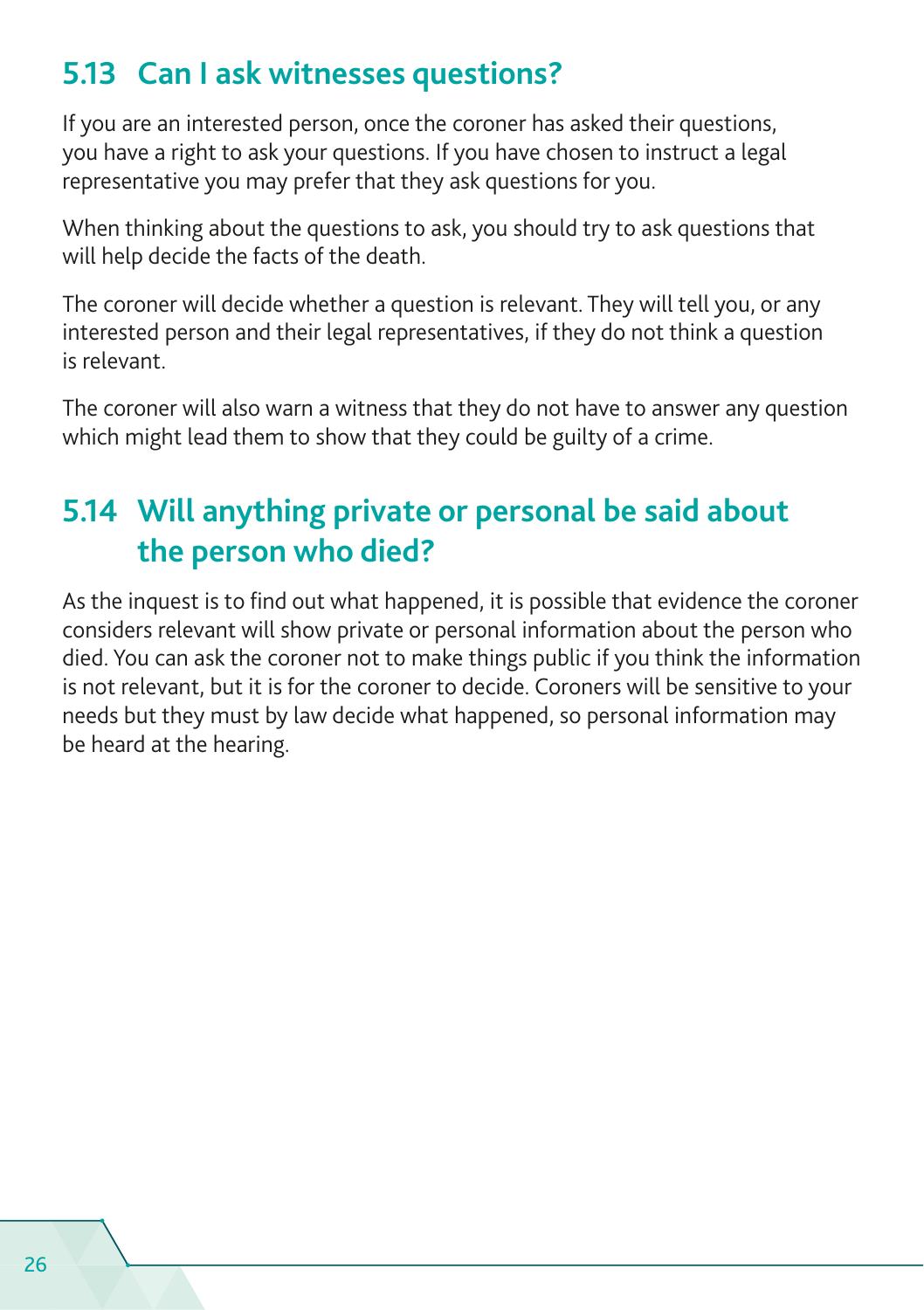## <span id="page-32-0"></span>**5.15 When will there be a jury?**

Most inquests are held without a jury, but there are times when the law says that a jury must be called. This includes:

- if the death happened in prison, in police custody or another type of state detention (except if the death was from natural causes); or
- if the death resulted from an accident at work;
- if the senior coroner thinks that there is sufficient reason for doing so.

## **5.16 What does the jury do?**

In an inquest heard with a jury, the jury decides the facts of the case and answers the questions of how the person died and the cause of death. Like the coroner, the jury cannot blame someone for the death. The coroner will decide matters of law and procedure, for example, which witnesses to call.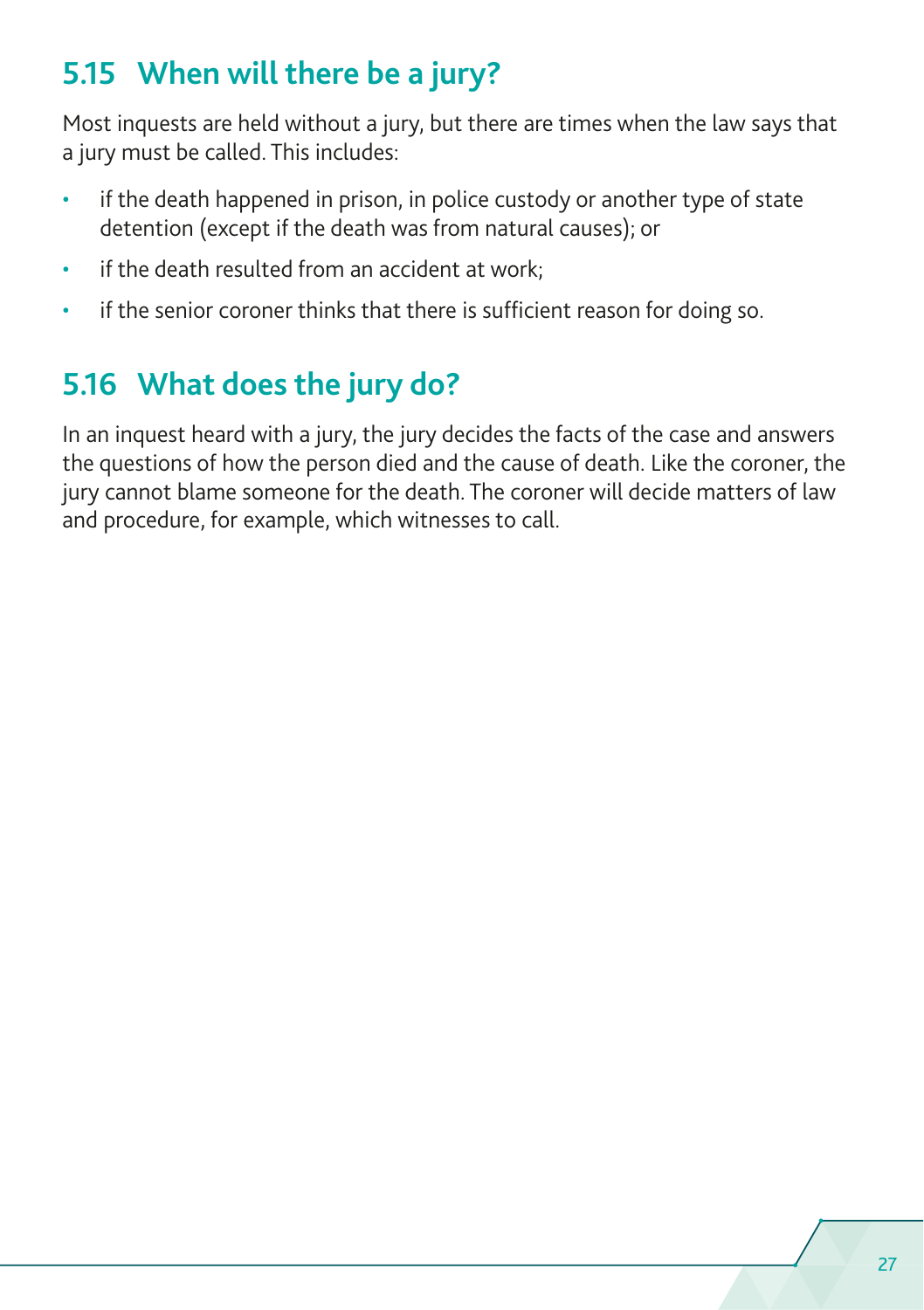# <span id="page-33-0"></span>**Section 6 At the end of the inquest**

#### **Key Points**

When the coroner has heard all the evidence, they will give a summary of the main points.

You or your legal representative (if you have one) cannot address the coroner on the facts of the case.

If you have a legal representative, they have a right to address the coroner on what the law says on possible conclusions the coroner or jury could make.

The coroner, or the jury if there is one, will then give their conclusion on who died, how, when and where the death happened.

## **6.1 What happens after all the witnesses have given evidence?**

After all the witnesses have given their evidence, the coroner will summarise it all – this is called 'summing up'. Unlike in a criminal trial, legal representatives do not summarise the evidence or make speeches on what they think the outcome of the inquest should be. However, legal representatives have a right to address the coroner on the law on possible conclusions, for example what other legal cases have said about what the law should be. If there is a jury the coroner will speak to the jury on how they should apply the law when making their decision.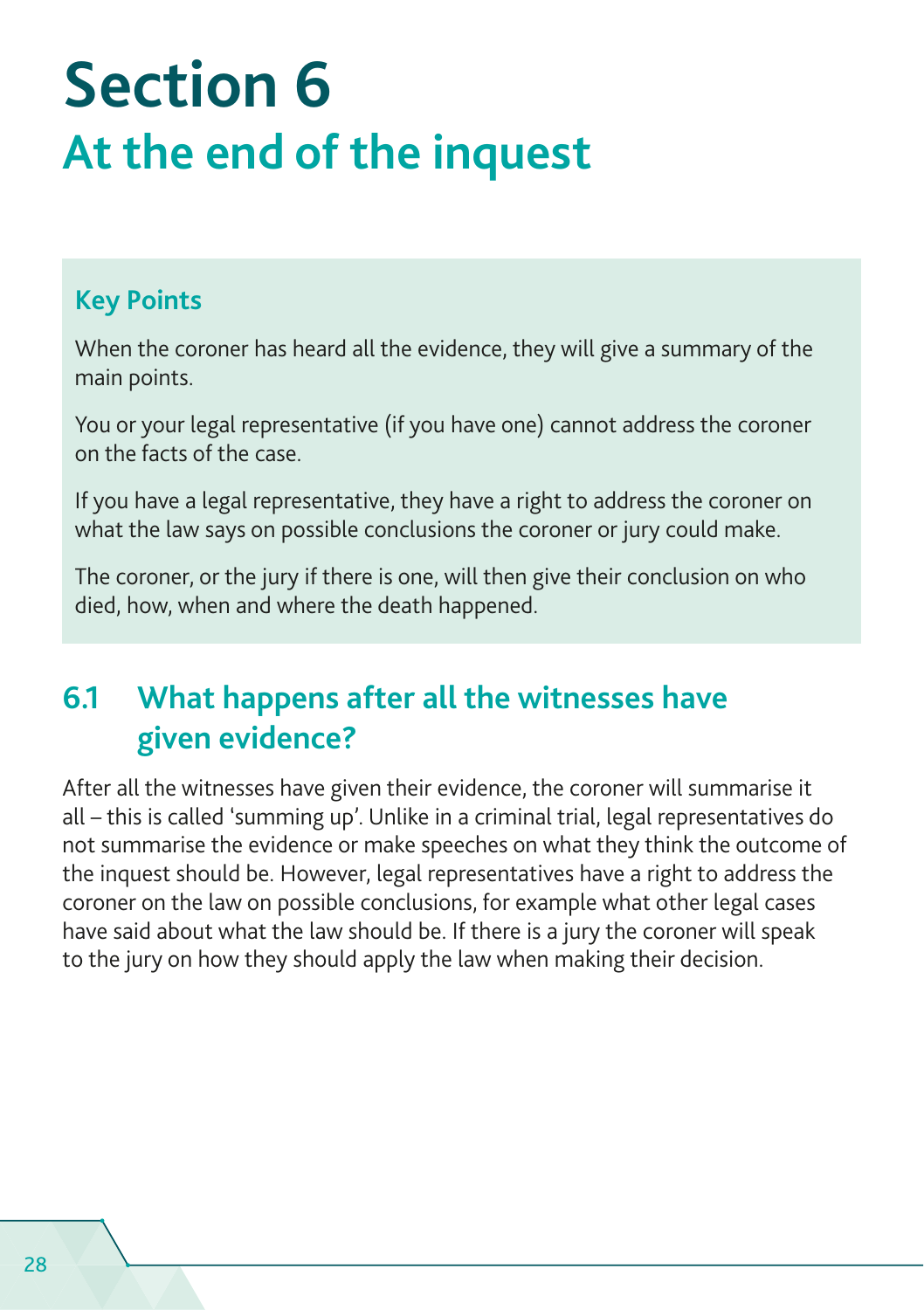## <span id="page-34-0"></span>**6.2 When does the coroner make the decision as to what happened?**

After summing up, the coroner, or a jury if there is one, will give their conclusion. This is made up of the legal decision of what happened and the cause of death and 'findings' such as what facts contributed to the death.

Before the coroner gives their conclusion, they may break off the hearing for a short while to consider what it will be. If there is a jury, the jury members will leave the hearing room to discuss the case in private and agree what their conclusions are. The jury may ask the coroner questions if they are unclear about something but there will be no further evidence. The coroner may decide which conclusions are open to the jury.

Once the coroner or the jury have decided what the conclusion is, they will return to the hearing room to tell the coroner their decision. This is the end of the inquest hearing.

A Record of Inquest is prepared by the coroner's office and a copy is provided to interested persons.

## **6.3 What conclusions could be made?**

When giving the cause of death, the coroner or jury may make one of the following conclusions:

- accidental death or misadventure;
- alcohol/drug related;
- industrial disease;
- lawful/unlawful killing the meaning of these terms is set out in law;
- natural causes;
- open, this is used when there is not enough evidence to decide any of the other conclusions;
- road traffic collision;
- stillbirth;
- suicide.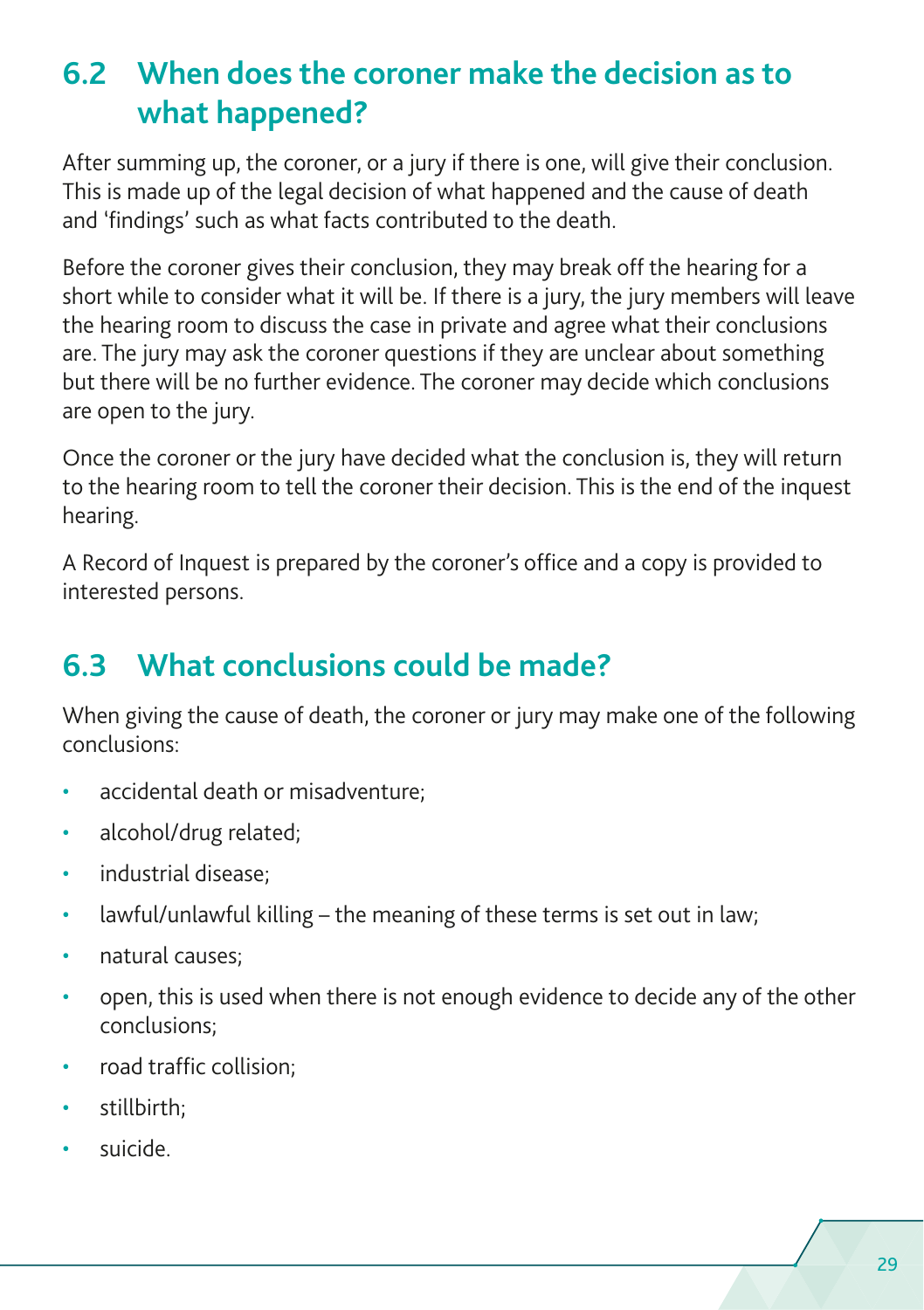<span id="page-35-0"></span>The coroner or jury may give further details explaining their reasons for coming to a particular conclusion.

Alternatively, or sometimes in addition, the coroner or jury may make a brief 'narrative' conclusion which sets out the facts surrounding the death in more detail and explains the reasons for the decision. A narrative conclusion is likely to be given when the case is more complicated as it can give a longer explanation of the reasons for the decision and what the important issues are.

It is possible to challenge a coroner's conclusion. You can find more detail on this later in the Guide.

## **6.4 What if future deaths may be prevented?**

Sometimes a coroner's investigation will show that something could be done to prevent other deaths. If the coroner considers this to be the case the coroner must write a report bringing this to the attention of an organisation (or person) who may be able to take action. This is called a 'report to prevent future deaths' or a 'Regulation 28 Report'.

The organisation or person must send the coroner a written response, within 56 days, to the report, saying what action it will take as a result. If you would like to see a copy of the report and the response, you should let the coroner's office know. The reports are also published on the Chief Coroner's website [https://www.](https://www.judiciary.uk/related-offices-and-bodies/office-chief-coroner/https-www-judiciary-uk-subject-community-health-care-and-emergency-services-related-deaths/) [judiciary.uk/related-offices-and-bodies/office-chief-coroner/https-www-judiciary](https://www.judiciary.uk/related-offices-and-bodies/office-chief-coroner/https-www-judiciary-uk-subject-community-health-care-and-emergency-services-related-deaths/)[uk-subject-community-health-care-and-emergency-services-related-deaths/](https://www.judiciary.uk/related-offices-and-bodies/office-chief-coroner/https-www-judiciary-uk-subject-community-health-care-and-emergency-services-related-deaths/)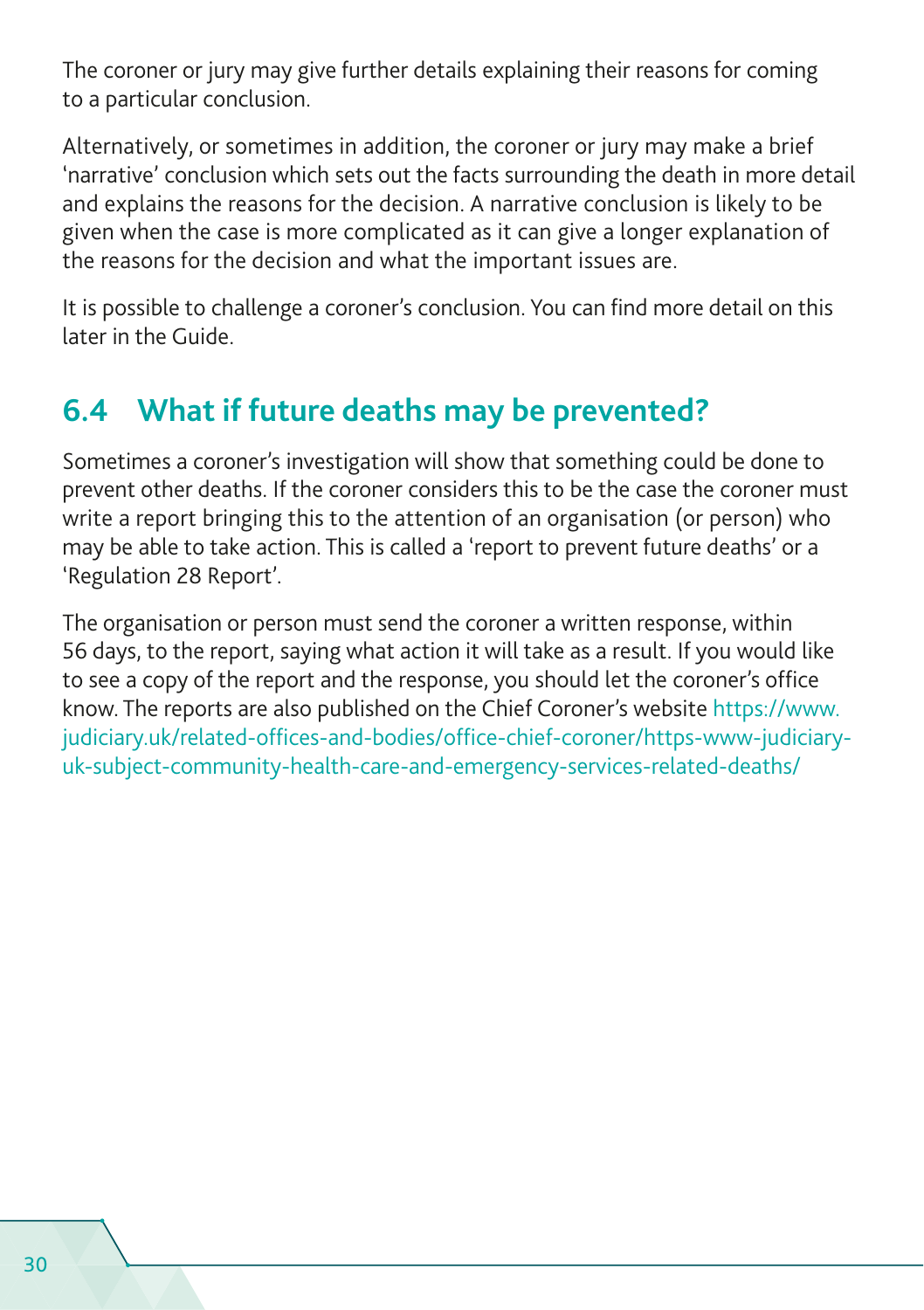# <span id="page-36-0"></span>**Section 7 Circumstances in which the inquest process may be different**

#### **Key Points**

There are some circumstances when the process may be different. These include:

- Where the death occurred in prison or police custody or in 'state detention', for example, where the person who died was held under the Mental Health Act 1983 or they were held in an immigration removal centre.
- Where there is a criminal investigation.
- Where there is another investigation such as a public inquiry investigating the death.

## **7.1 My relative died in police custody or in prison – will things be done differently?**

When a death happened in prison, police custody or other state detention, there must be an inquest. Other state detention can include being held under the Mental Health Act 1983.

In cases where the state or public body might have had obligations relating to the circumstances around a death, including where a person has died in police custody or in prison, the inquest may become what is known as an 'Article 2' inquest. This refers to the state's obligations to protect life under Article 2 of the European Convention on Human Rights.

The inquest process is likely to look and feel the same as other inquests, but the coroner or jury will be required to investigate more widely into some of the factual circumstances of the death.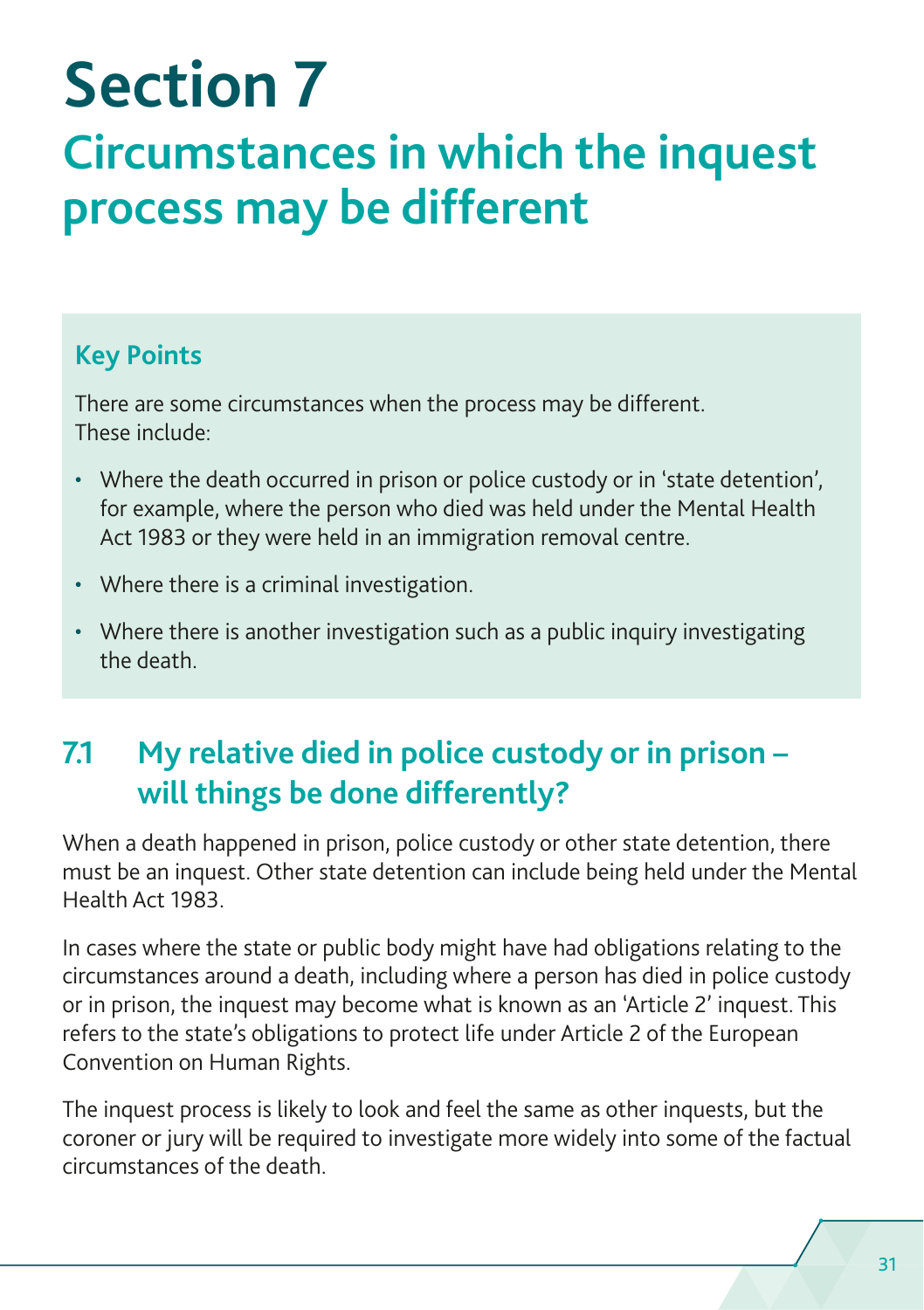<span id="page-37-0"></span>In such cases, the state or public body may have interested person status and may have legal representation at the inquest. If so, you may want legal representation. You may be able to get legal aid under the Exceptional Case Funding scheme if the inquest is considered an 'Article 2' inquest – there are further details on legal representation and legal aid elsewhere this Guide.

## **7.2 What happens when there is a criminal investigation into a death?**

Where there is a criminal investigation into the death, the criminal defence team may ask for a second post-mortem (although they do not have an automatic right to one). For more information about this process please refer to the Chief Coroner's Guidance Number 32 at [https://www.judiciary.uk/related-offices-and-bodies/](https://www.judiciary.uk/related-offices-and-bodies/office-chief-coroner/guidance-law-sheets/coroners-guidance/) [office-chief-coroner/guidance-law-sheets/coroners-guidance/](https://www.judiciary.uk/related-offices-and-bodies/office-chief-coroner/guidance-law-sheets/coroners-guidance/)

## **7.3 Why has the investigation (or inquest) been suspended?**

Where someone has been charged with a criminal offence such as murder or manslaughter, the coroner must suspend their investigation or inquest until the criminal trial is over.

The inquest may also be suspended if there is a public inquiry which is set up to investigate the cause of death.

When the coroner suspends their investigation, the coroner must send the registrar of births and deaths a certificate with the information that the registrar needs to register the death and issue a death certificate.

When the criminal trial or public inquiry is over, the coroner will decide whether to continue their investigation or inquest. If, for example, all the facts about the death have come out at the trial or inquiry, it is not usually necessary to continue the investigation or inquest.

If the investigation or inquest is continued, the finding of the cause of death must agree with the outcome of the criminal trial or the public inquiry. The coroner's office will be able to provide more information on the process.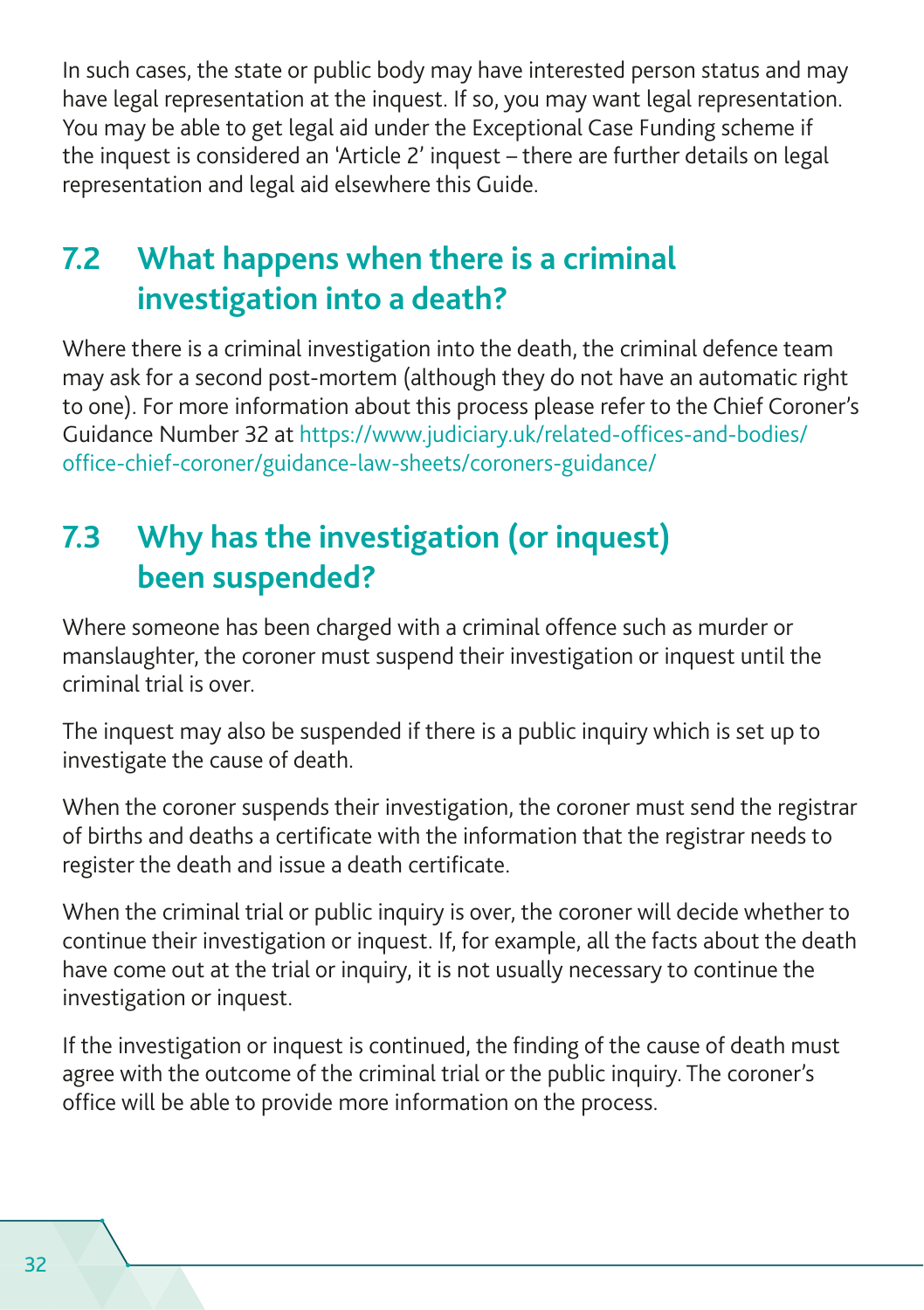# <span id="page-38-0"></span>**Section 8 Challenging a coroner's decision and making a complaint**

#### **Key Points**

If you do not agree with a decision of the coroner it may, in some circumstances, be possible to challenge it in the High Court.

There is a special legal process for this and you should get legal advice if you are thinking about doing this.

You can also make a complaint about a coroner's personal conduct or the service you received from the coroner's office.

#### **8.1 What should I do if I have a complaint?**

If you have concerns about decisions the coroner has made during their investigation or inquest, as a first step you may want to discuss this with coroner or coroner's officer to see if your concerns or questions can be dealt with informally. If you still have concerns after speaking to the coroner or the coroner's officer, then there are ways you may be able to challenge this which are set out below.

### **8.2 Can I challenge a coroner's decision or the outcome of an inquest?**

In some circumstances, it may be possible for you to challenge a decision made by a coroner during the inquest (for example, not to call a particular witness) or to challenge the inquest conclusion.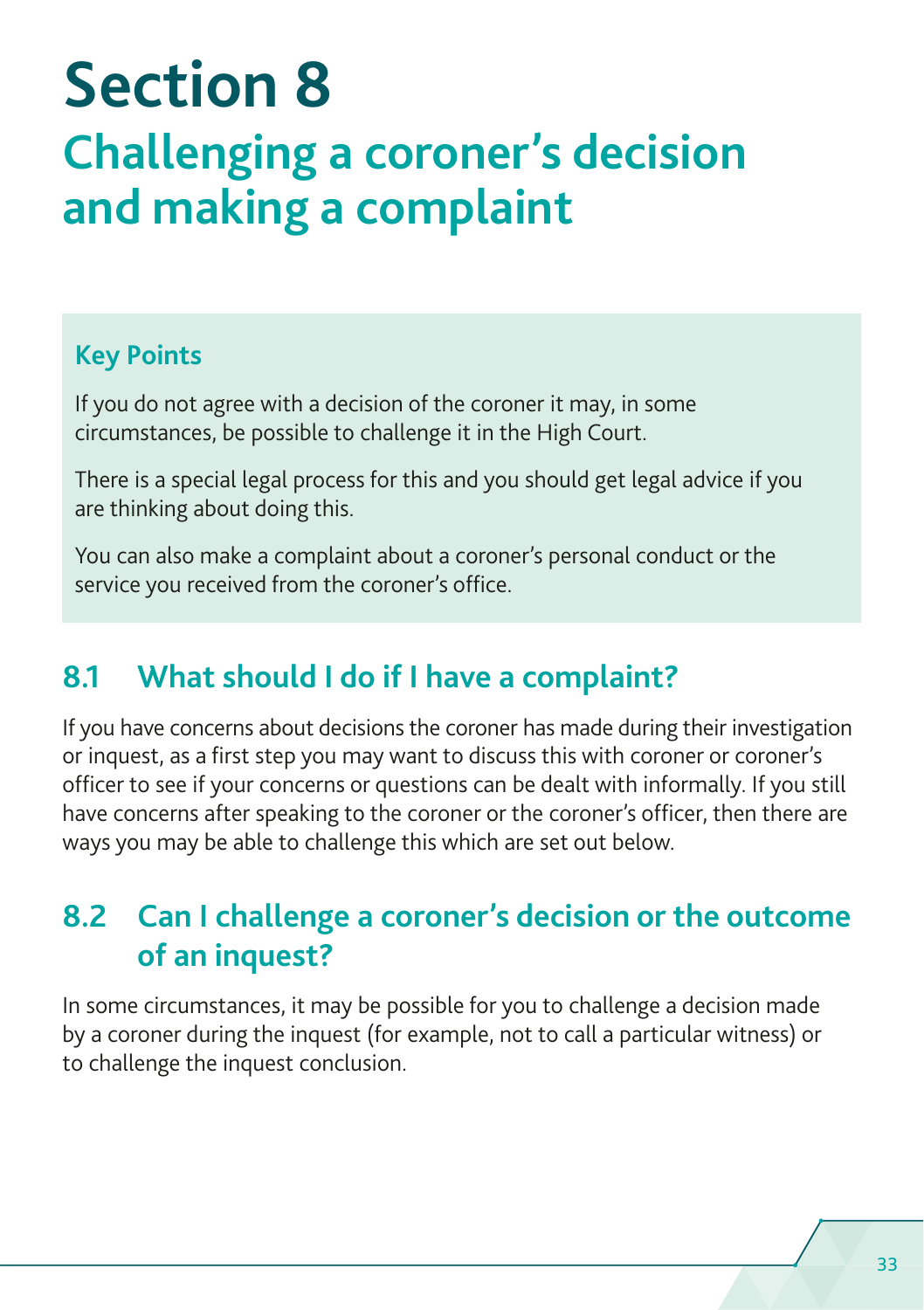<span id="page-39-0"></span>If you are entitled to challenge a decision or the inquest conclusion, you will need to make an application to the High Court for permission to seek a 'judicial review' of the coroner's decision. Judicial review is concerned with whether the law has been followed correctly and the right procedures have been followed. If you want to challenge a coroner's decision or the inquest conclusion by judicial review you have to do this as soon as possible and in any event no later than three months of the date of the decision or of the inquest ending.

If you are thinking about challenging a coroner's decision by way of judicial review you should first seek advice from a lawyer with expertise in this area of the law. Judicial review is a complicated legal process. You may have a right to legal aid for judicial review proceedings if your case will have a reasonable chance of success, if it will produce a benefit for you, a member of your family or the environment and if you can show that you cannot afford to pay for legal costs (this is referred to as tests on financial means and the merits).

There is another way, in limited circumstances, of challenging a decision. This involves the Attorney General (the government's chief legal adviser). The Attorney General, or someone who has the Attorney General's permission, has a right to apply to the High Court for an investigation to be carried out if a coroner has not held one; or for a fresh investigation to be held (for example because new evidence has come to light). The High Court will only allow a fresh investigation if it will be in the interests of justice. There is no time limit for making these applications. Again, if you are thinking about doing this, you should first seek advice from a lawyer with expertise in this area.

### **8.3 What do I do if I have a complaint about a coroner's personal conduct?**

If you are not happy about a coroner's personal conduct, you can first write to the coroner concerned (although you are not required to do so). Examples of what could be personal misconduct are rudeness; the use of insulting, racist or sexist language; or unreasonable delays in holding an inquest or replying to correspondence.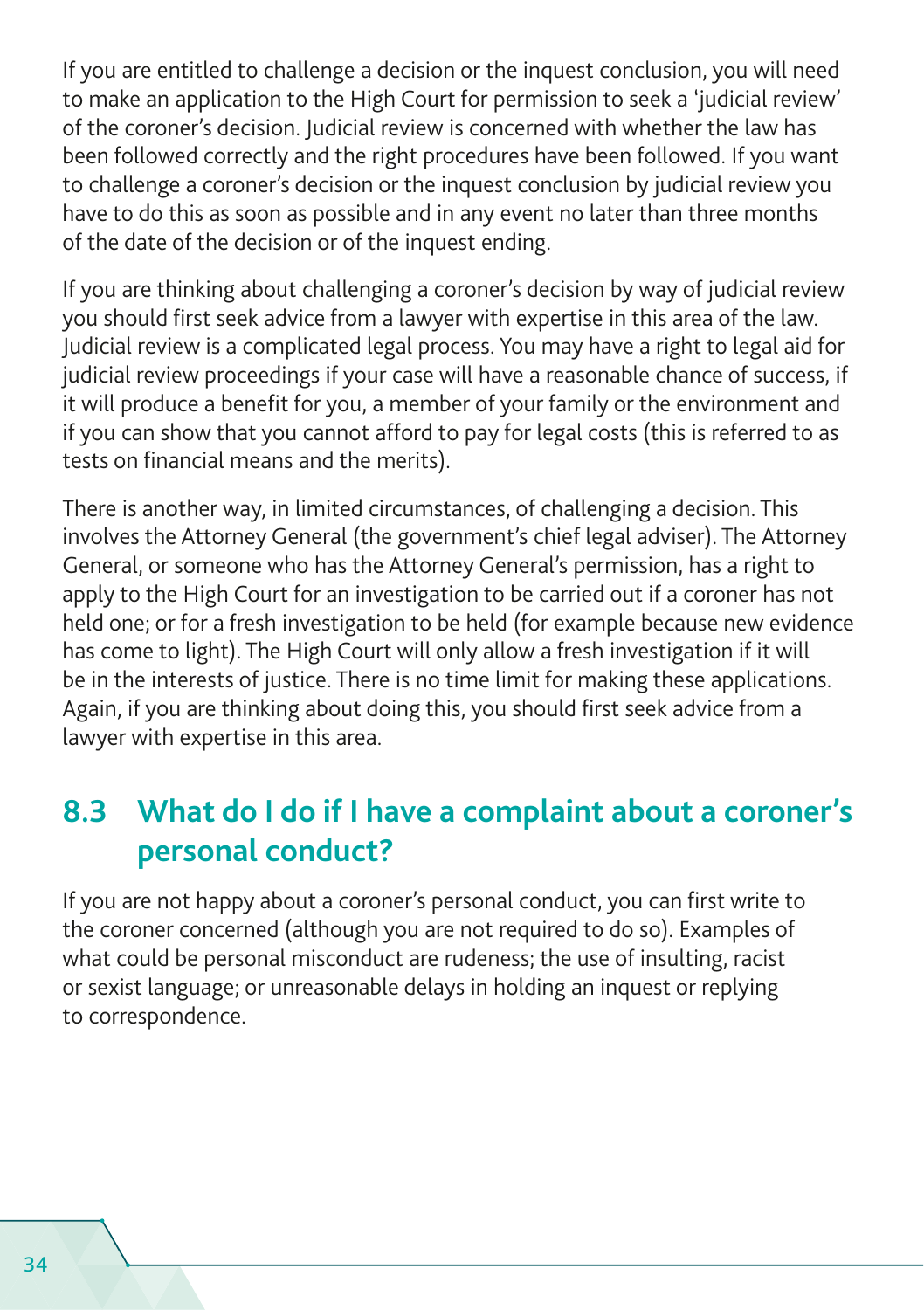<span id="page-40-0"></span>If the coroner cannot deal with your complaint satisfactorily, or you do not wish to write to the coroner, you have a right to complain to the Judicial Conduct Investigations Office (JCIO). There is no charge for complaining to the JCIO and you can do so online via the JCIO website at [http://judicialconduct.judiciary.gov.uk/](http://judicialconduct.judiciary.gov.uk/making-a-complaint.htm) [making-a-complaint.htm](http://judicialconduct.judiciary.gov.uk/making-a-complaint.htm). Further information about complaints about coroners is also on the JCIO website.

## **8.4 What do I do if I have a complaint about the standard of service received?**

If you have a complaint about the way a coroner or their staff handled an investigation (for example, if you feel the standards in this Guide are not being met), you should first write to the coroner, and send a copy of your letter to the local authority which funds the coroner service. The coroner's office will be able to tell you which local authority to contact.

Some coroner's officers are police officers or are civilians employed by the police. If you wish to make a complaint about a coroner's officer who is a police officer it may be necessary to first contact the local police force. The coroner's office will be able to tell you which police force to contact.

You may also complain to the local authority which funds the coroner service you are dissatisfied with. If you are unhappy with the local authority's response, you have a right to complain to the Local Government Ombudsman about how the local authority dealt with you although the Local Government Ombudsman cannot review or alter a coroner's decision. You can find more information at [https://www.](https://www.lgo.org.uk/make-a-complaint) [lgo.org.uk/make-a-complaint](https://www.lgo.org.uk/make-a-complaint)

There is no charge to complain about the standard of service from a coroner's office.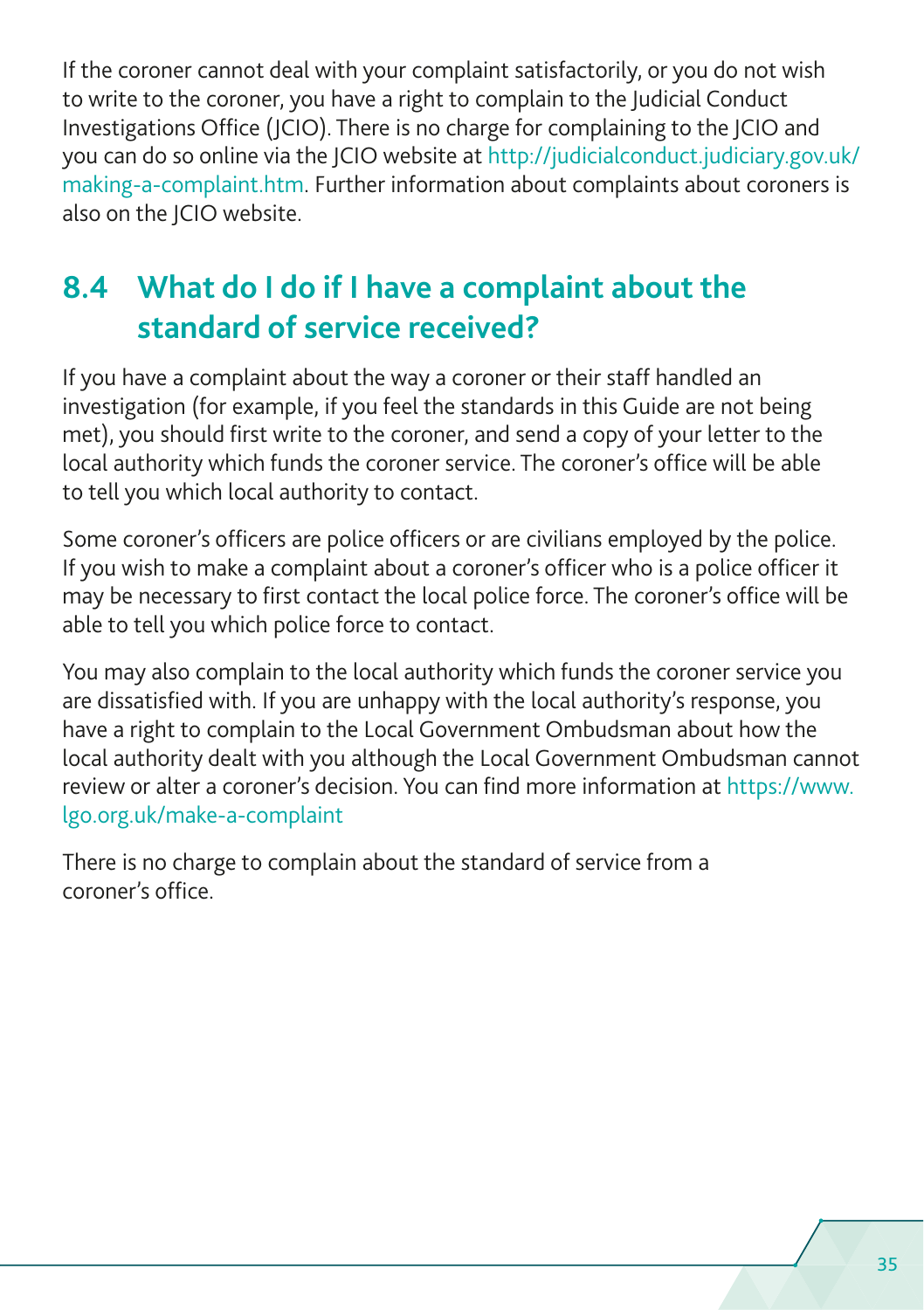# <span id="page-41-0"></span>**Section 9 Getting more information and support**

#### **Key Points**

There are other places where you can find information on the coroner processes.

There are also places that you can go to for emotional and practical support, not just with the inquest process but with coping with the death of someone close to you.

This section gives you some organisations that may help you. You can also ask the coroner's office who can give you details of organisations that can give you help and support.

#### **Further general information about coroner investigations**

General information is available from GOV.UK at<https://www.gov.uk/after-a-death>

The Metropolitan Police website has information on police involvement in a sudden or unexpected death <https://www.met.police.uk/bereavement>

#### **Bereavement support**

The Death and Bereavement government website provides information on what to do when someone dies, coroners and inquests, benefits payable after a death and also on jury service at inquests [https://www.gov.uk/browse/births-deaths](https://www.gov.uk/browse/births-deaths-marriages/death)[marriages/death](https://www.gov.uk/browse/births-deaths-marriages/death)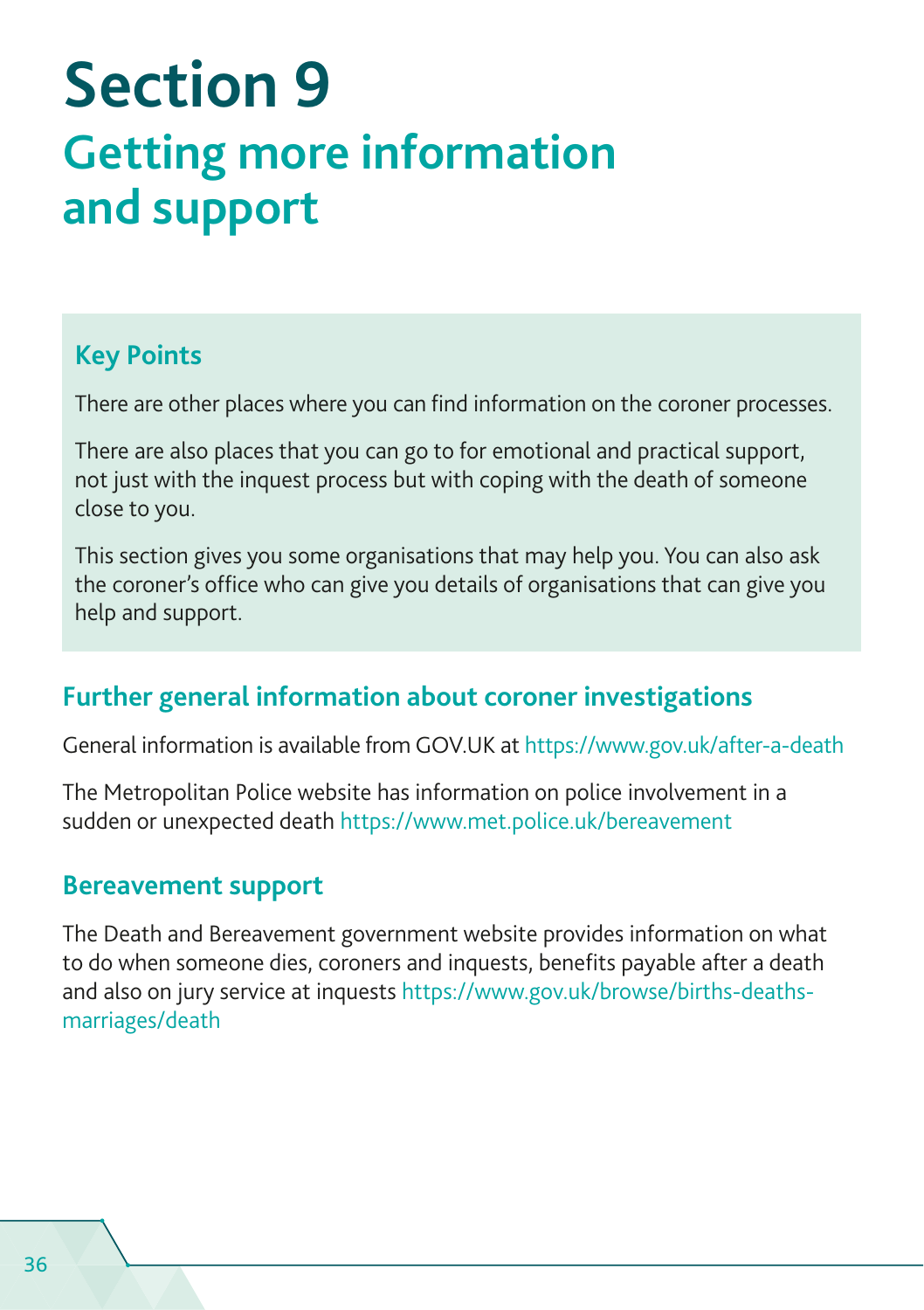<span id="page-42-0"></span>The coroner's office will be able to give you information about the main local and national voluntary organisations, support groups and faith groups which help bereaved people. This includes people who have been bereaved as a result of particular types of incidents or circumstances, or specific medical conditions. The NHS website also has details of support organisations: [http://www.nhs.uk/livewell/](http://www.nhs.uk/livewell/bereavement/Pages/bereavement.aspx) [bereavement/Pages/bereavement.aspx](http://www.nhs.uk/livewell/bereavement/Pages/bereavement.aspx)

The publication *Help is at Hand* is a guide for people bereaved by suicide and other sudden, traumatic death and is available on the NHS website, at <http://www.nhs.uk/Livewell/Suicide/Documents/Help%20is%20at%20Hand.pdf>

#### **Other organisations that may provide help and advice**

Here is a list of a few other organisations which you may wish to contact:

#### **AAFDA (Advocacy After Fatal Domestic Abuse)**

AAFDA is a national charity specialising in free peer led expert and specialist support and advocacy after domestic homicides. AAFDA provides free lay advocacy for preparation for, and representation at inquests.

<https://aafda.org.uk/>

#### **Bereavement Advice Service**

Free helpline and web based information service provided by Co-op Legal Services. Providing practical advice and information on the issues and procedures after a death.

[www.bereavementadvice.org](http://www.bereavementadvice.org)

#### **Brake**

Brake is a provider of support services to people who have been bereaved or seriously injured in a road crash, as well as the family, friends and professionals supporting them.

<http://www.brake.org.uk/victim-support>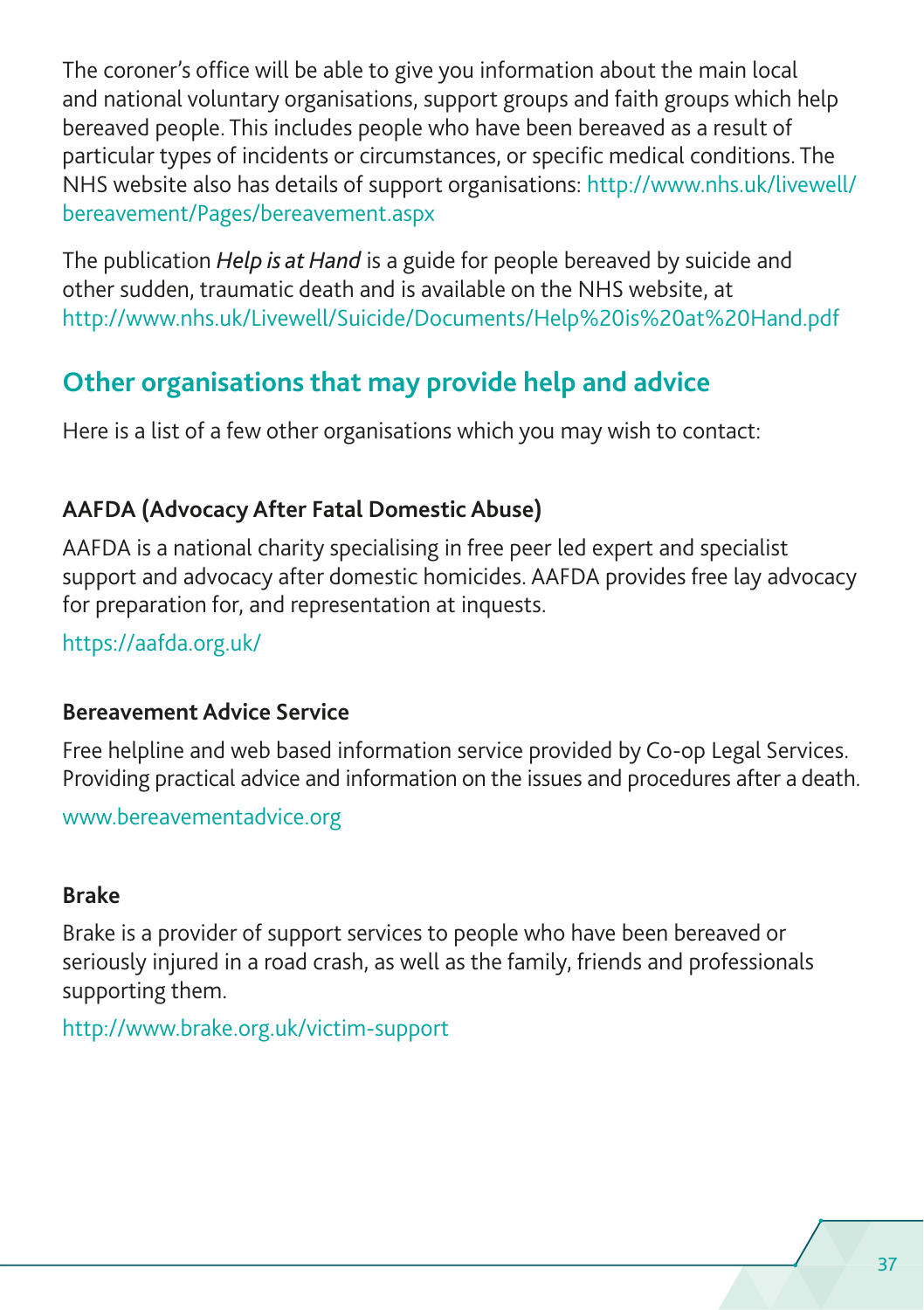#### **Office of the Chief Coroner**

Website providing information and responsibilities of the Chief Coroner for England and Wales. It also contains a range of published material including guidance on specific issues.

<https://www.judiciary.uk/related-offices-and-bodies/office-chief-coroner/>

#### **Child Death Helpline**

A dedicated helpline that offers support to anyone affected by the death of a child of any age, under any circumstances however recent or long ago.

<http://childdeathhelpline.org.uk/>

#### **Citizens Advice**

Provide free and confidential advice and information whoever you are and whatever your problem.

<https://www.citizensadvice.org.uk/>

#### **The Compassionate Friends**

A charitable organisation of bereaved parents, siblings and grandparents dedicated to the support and care of other similarly bereaved family members who have suffered the death of a child or children of any age and from any cause.

<https://www.tcf.org.uk/>

#### **The Coroners' Courts Support Service (CCSS)**

An independent voluntary organisation whose trained volunteers offer emotional support and practical help to bereaved families, witnesses and others attending an inquest at a coroner's court.

<https://coronerscourtssupportservice.org.uk/>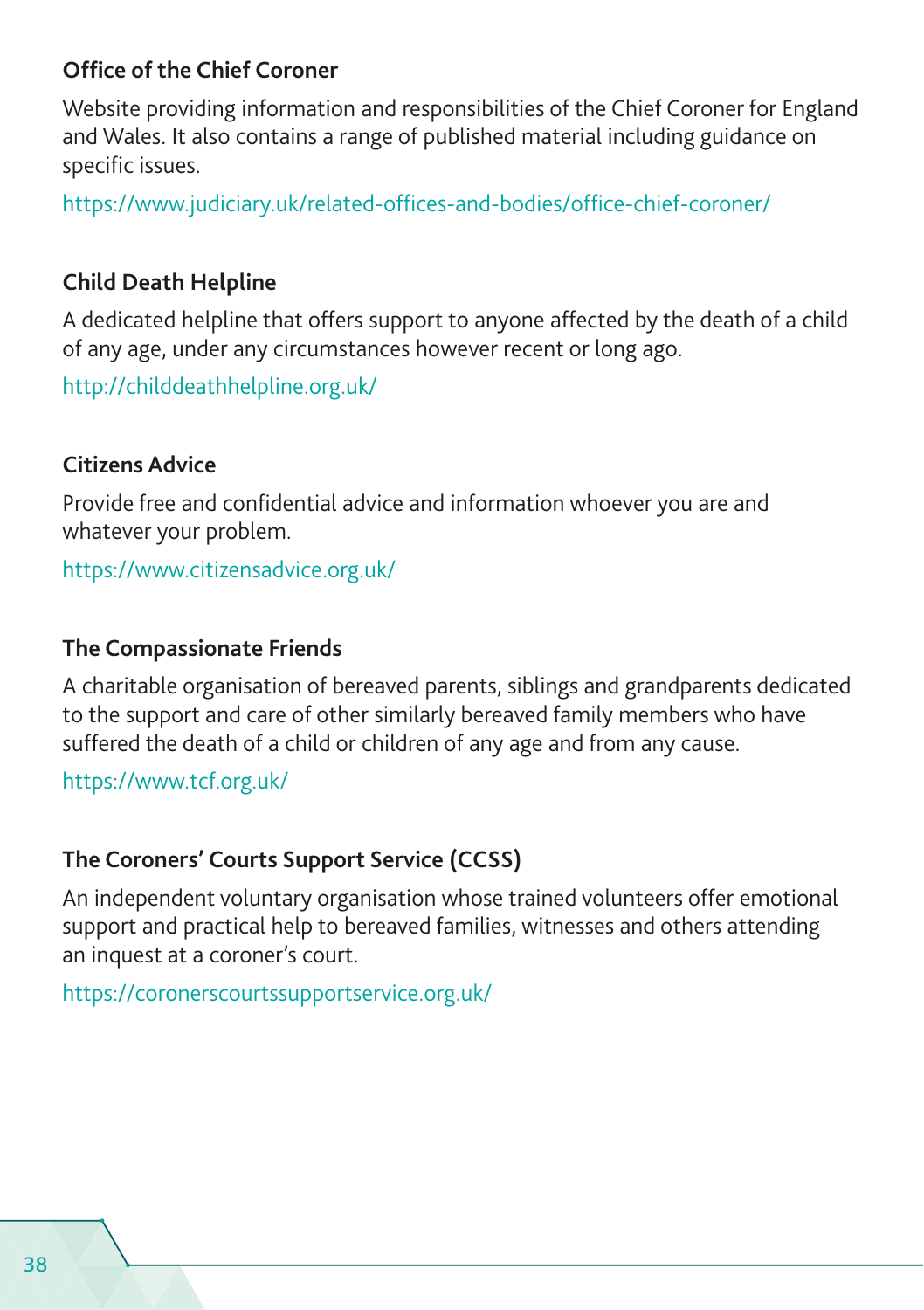#### **Coroners' Society of England and Wales**

Full access to the site is limited to the members of the Society, who are coronial office holders in England and Wales. However, it does provide useful information about the office and role of coroners.

<https://www.coronersociety.org.uk/>

Most coroner areas have their own websites for inquest listings, with useful local information and links.

#### **Cruse Bereavement Care**

Provides support, advice and information to children, young people and adults when someone dies.

<https://www.cruse.org.uk/>

#### **The Good Grief Trust**

Exists to help all those suffering grief in the UK. Brings all bereavement services together around the country, to ensure everyone receives the support they need.

<https://www.thegoodgrieftrust.org/>

#### **Human Tissue Authority**

Regulates organisations that remove, store and use human tissue for research, medical treatment, post-mortem, education and training, and display in public. They also give approval for organ and bone marrow donations from living people.

<https://www.hta.gov.uk/>

#### **Hundredfamilies**

Practical support for those who have lost loved ones as a result of mental health related homicides.

<http://www.hundredfamilies.org>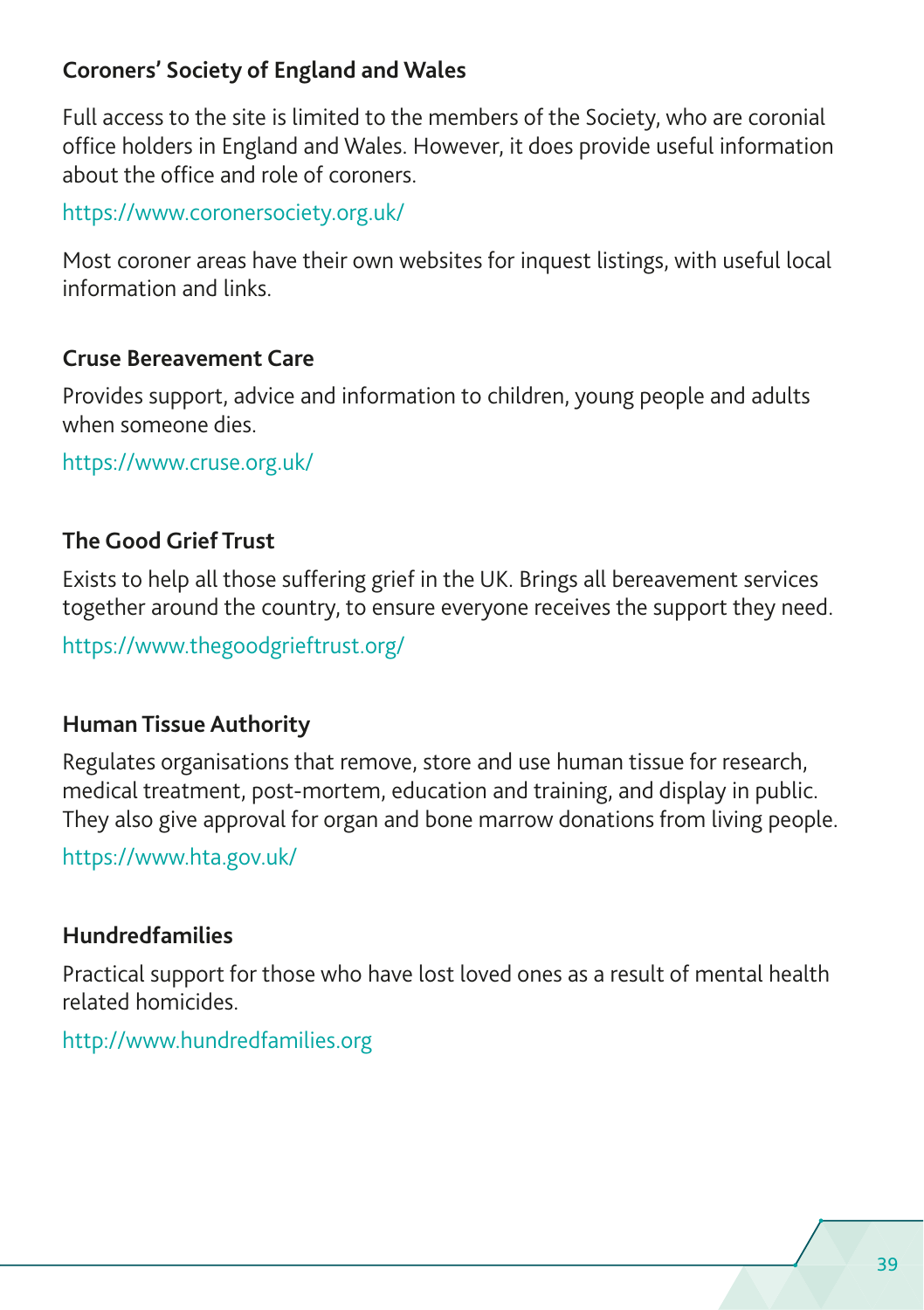#### **INQUEST**

Provides expertise on state related deaths and their investigation to bereaved people, lawyers, advice and support agencies, the media and parliamentarians.

<https://www.inquest.org.uk/>

#### **Law Society – Find A Solicitor**

Run by the Law Society, Find a Solicitor is a free service for anyone looking for information about organisations or people providing legal services in England and Wales that are regulated by the Solicitors Regulation Authority (SRA).

<https://solicitors.lawsociety.org.uk/>

#### **The Lullaby Trust**

Raises awareness of sudden infant death syndrome (SIDS), provides expert advice on safer sleep for babies and offers emotional support for bereaved families.

<https://www.lullabytrust.org.uk/>

#### **Organ Donation**

Organ donation can enhance or save the life of a person who receives the transplanted organ.

[www.organdonation.nhs.uk](http://www.organdonation.nhs.uk)

#### **PAPYRUS**

Provides confidential support and advice to young people struggling with thoughts of suicide, and anyone worried about a young person through their helpline, **HOPELINEUK** 

<https://papyrus-uk.org/>

#### **Rethink Mental Illness**

National mental health charity providing information and services for everyone affected by mental illness.

<https://www.rethink.org/>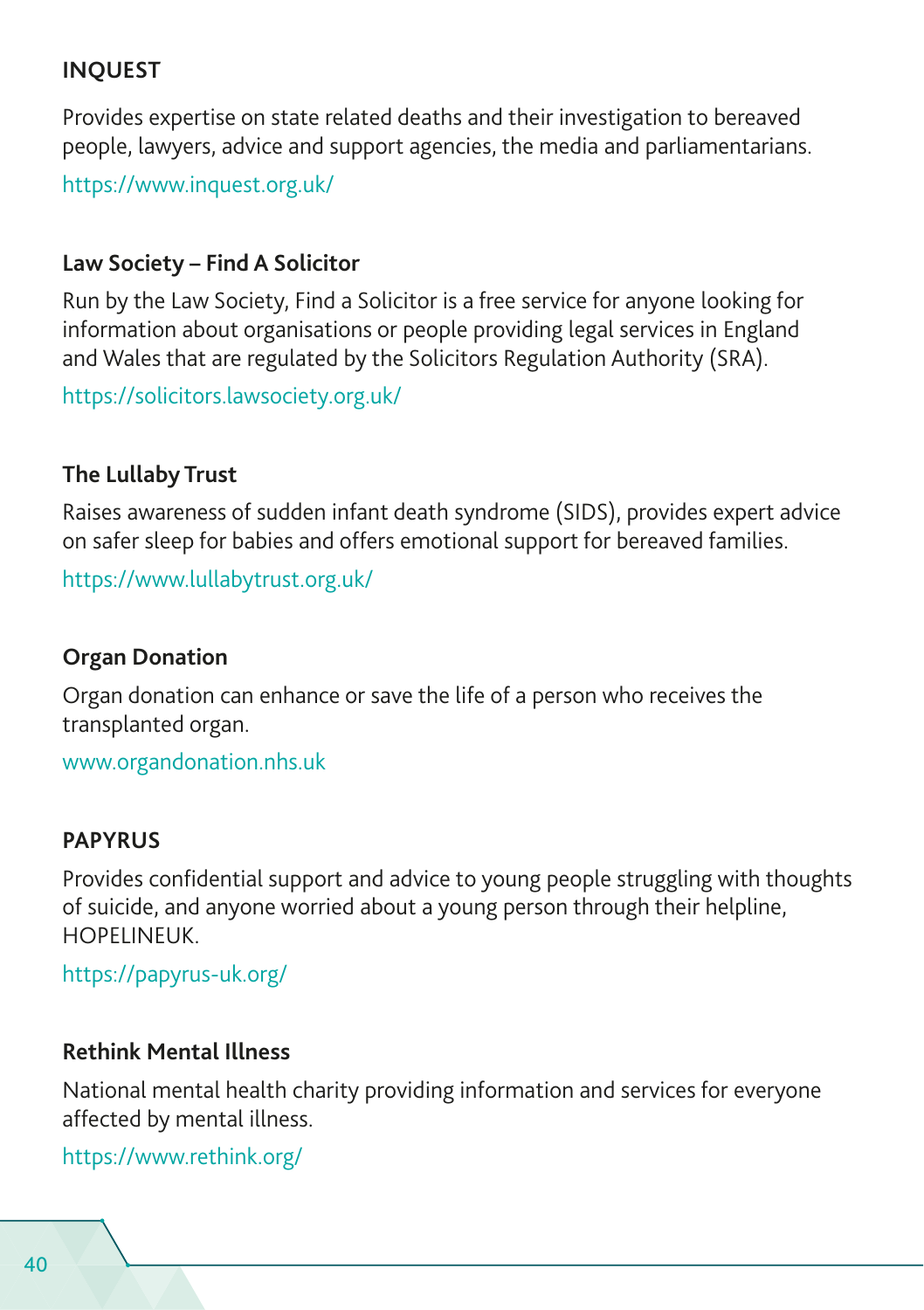#### **The Samaritans**

Provides emotional support to anyone in emotional distress, struggling to cope, or at risk of suicide throughout the United Kingdom and Ireland.

<https://www.samaritans.org/>

#### **Sands**

Sands is the stillbirth and neonatal death charity. They operate throughout the UK, supporting anyone affected by the death of a baby, working to improve the care bereaved parents receive, and promoting research to reduce the loss of babies' lives.

<https://www.sands.org.uk/>

#### **SUDEP Action**

SUDEP Action is dedicated to raising awareness of epilepsy risks and tackling epilepsy deaths including Sudden Unexpected Death in Epilepsy.

<https://sudep.org/>

#### **Support After Murder and Manslaughter (SAMM)**

Supporting families bereaved by murder and manslaughter.

<https://www.samm.org.uk/index.php>

#### **Tell Us Once**

Is a free government service that lets you report a death to most government organisations in one go.

[https://www.gov.uk/after-a-death/organisations-you-need-to-contact-and-tell](https://www.gov.uk/after-a-death/organisations-you-need-to-contact-and-tell-us-once)[us-once](https://www.gov.uk/after-a-death/organisations-you-need-to-contact-and-tell-us-once)

#### **The Support after Suicide Partnership**

A network of organisations that support people who have been bereaved or affected by suicide.

<http://supportaftersuicide.org.uk/>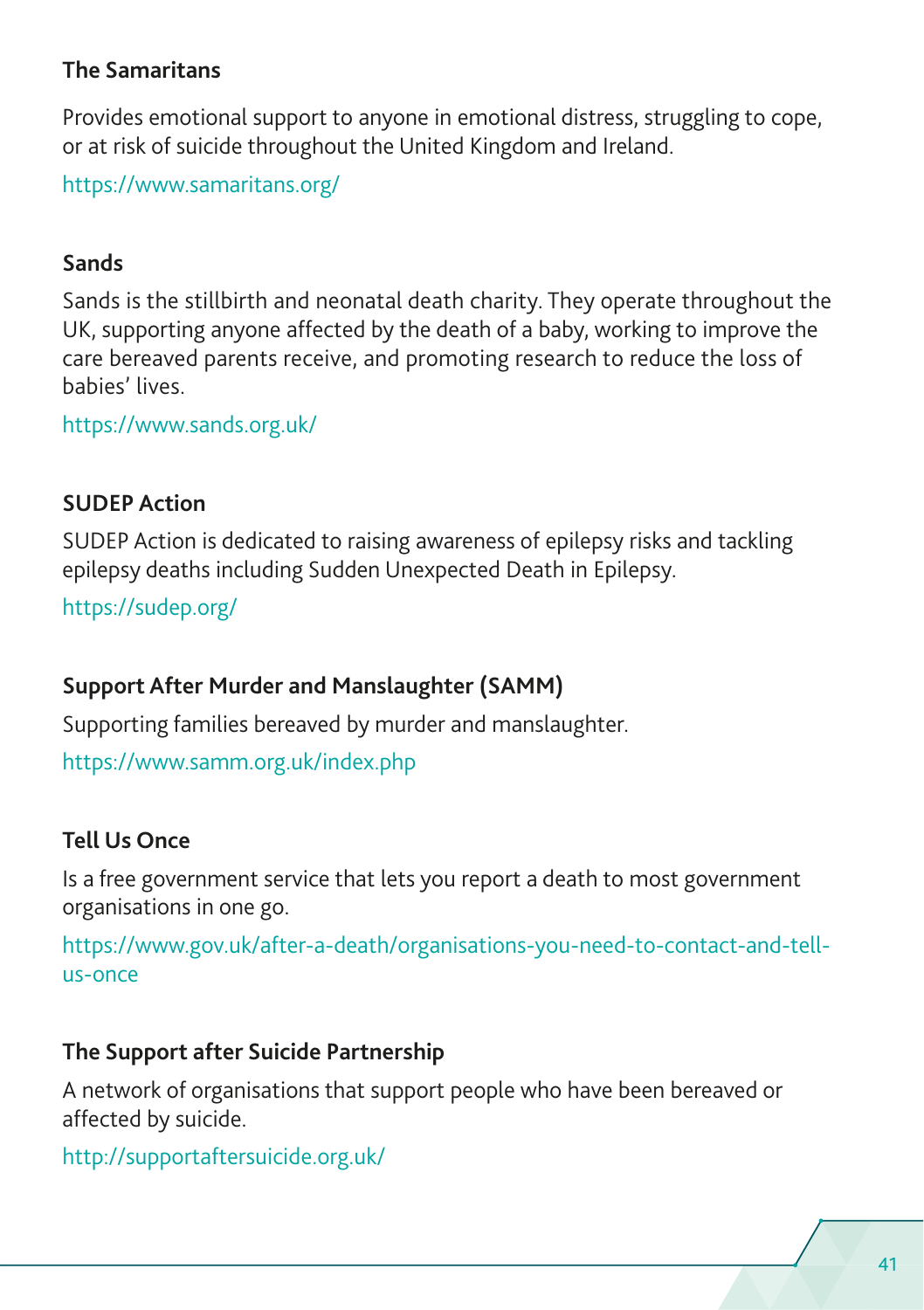#### **Tissue Donation**

Largest not-for-profit organisation supplying the NHS with human tissue for transplant. They collect donated tissue, such as skin, bones and eyes from both living and deceased donors to save and dramatically improve the lives of many suffering from illness or injury.

[www.nhsbt.nhs.uk/tissuedonation](http://www.nhsbt.nhs.uk/tissuedonation)

#### **Winston's Wish**

Supports bereaved children and provides specialist child bereavement support services across the UK, including in-depth therapeutic help in individual, group and residential settings.

<https://www.winstonswish.org/>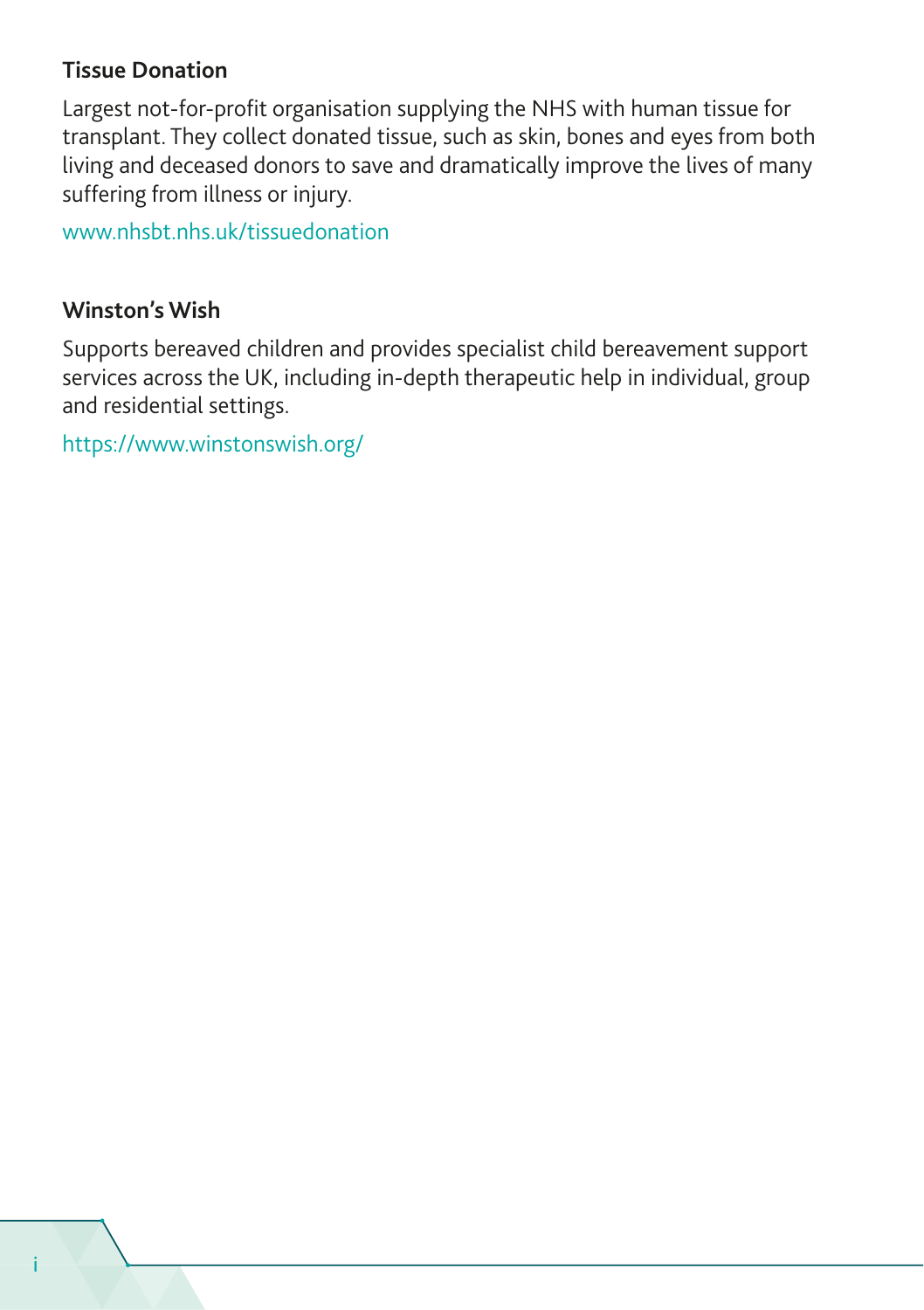# <span id="page-48-0"></span>**Annex A Protocol: Principles guiding the Government's approach when it holds interested person status at an inquest.**

Inquests are an inquisitorial and fact-finding process designed to find out who, how, when and where the individual died. Families and loved ones often attend inquests and may themselves contribute to the inquisitorial process as interested persons. The Government is committed to helping to make this process more sensitive to the needs of the bereaved. This Protocol applies when a Government department has interested person status in an inquest and will guide the behaviour of that department in recognising the need for the bereaved to be properly involved throughout the inquest process.

This protocol has been developed in response to Dame Elish Angiolini's report of her review of deaths and serious incidents in police custody; and Bishop James Jones' report of his review of the experiences of the Hillsborough families and the Government's Final Report of the review of legal aid at inquests.

The principles in this protocol do not affect or replace the provisions in the Coroners and Justice Act 2009.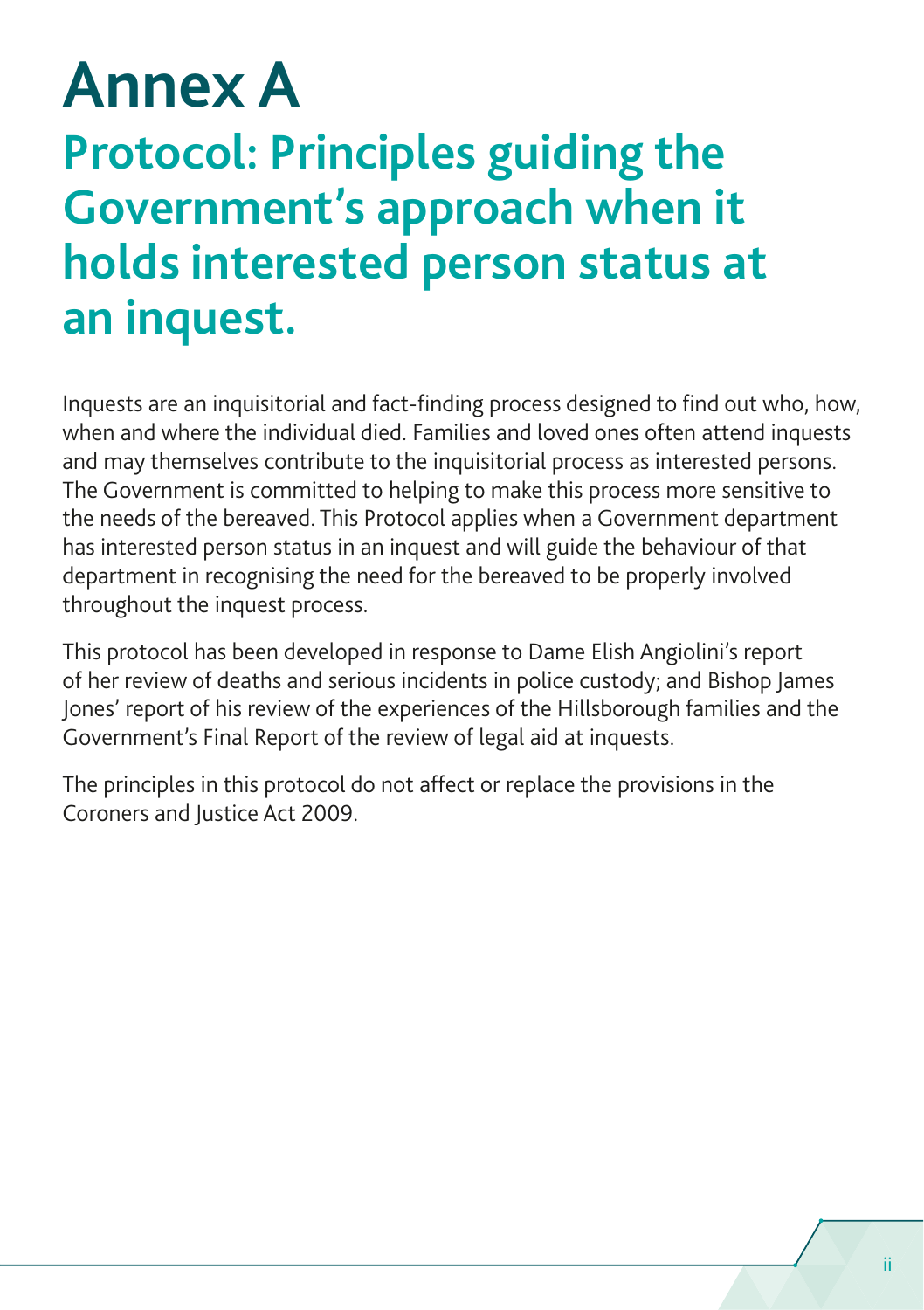Where a Government department has interested person status to an inquest, the Government and the lawyers it instructs at inquests will adopt the following principles:

- 1. Remain committed to supporting the inquisitorial approach and assisting the coroner to find the facts of what happened and learn lessons for the future.
- 2. Approach the inquest with openness and honesty, including supporting the disclosure of all relevant and disclosable information to the coroner.
- 3. Communicate with the bereaved in a sensitive and empathetic way which acknowledges and respects their loss.
- 4. Keep in mind that the bereaved should:
	- (1) Be at the heart of the inquest process;
	- (2) Feel confident that the inquest will get to the facts of what happened;
	- (3) Feel properly involved throughout and listened to.
- 5. Challenge the evidence of other interested persons or witnesses sensitively, where it is necessary to do so.
- 6. Consider a formal acknowledgement to the bereaved to recognise when the death of their loved one happened whilst in the care of the state.
- 7. Consider the number of lawyers instructed bearing in mind the commitment to support an inquisitorial approach.

This protocol applies to all Government departments represented at inquests and is designed to make sure that the consideration of families and loved ones are fully taken into account. We consider it stands as a model of behaviour that others who are interested persons in inquests or send representation to inquests should adopt.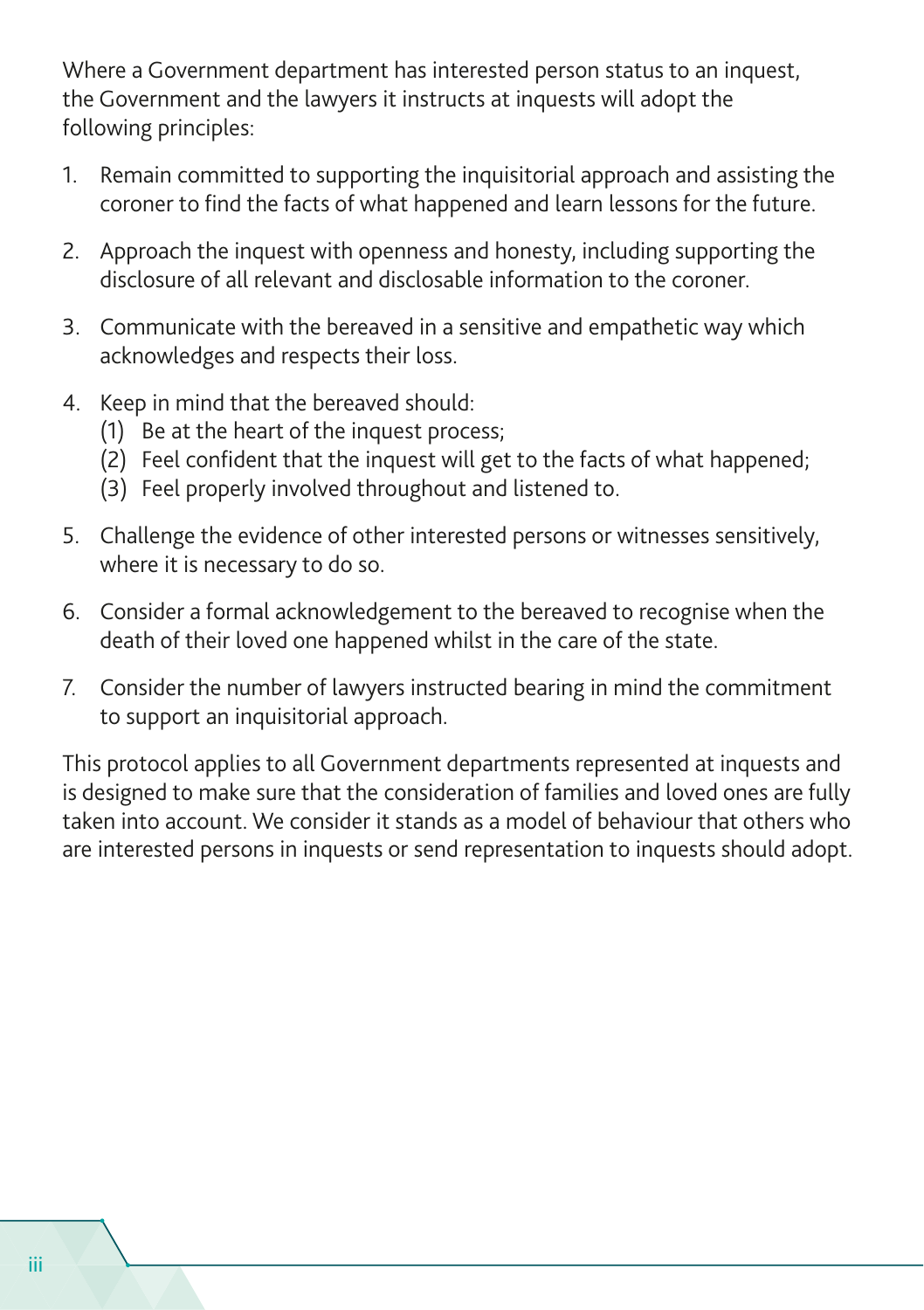